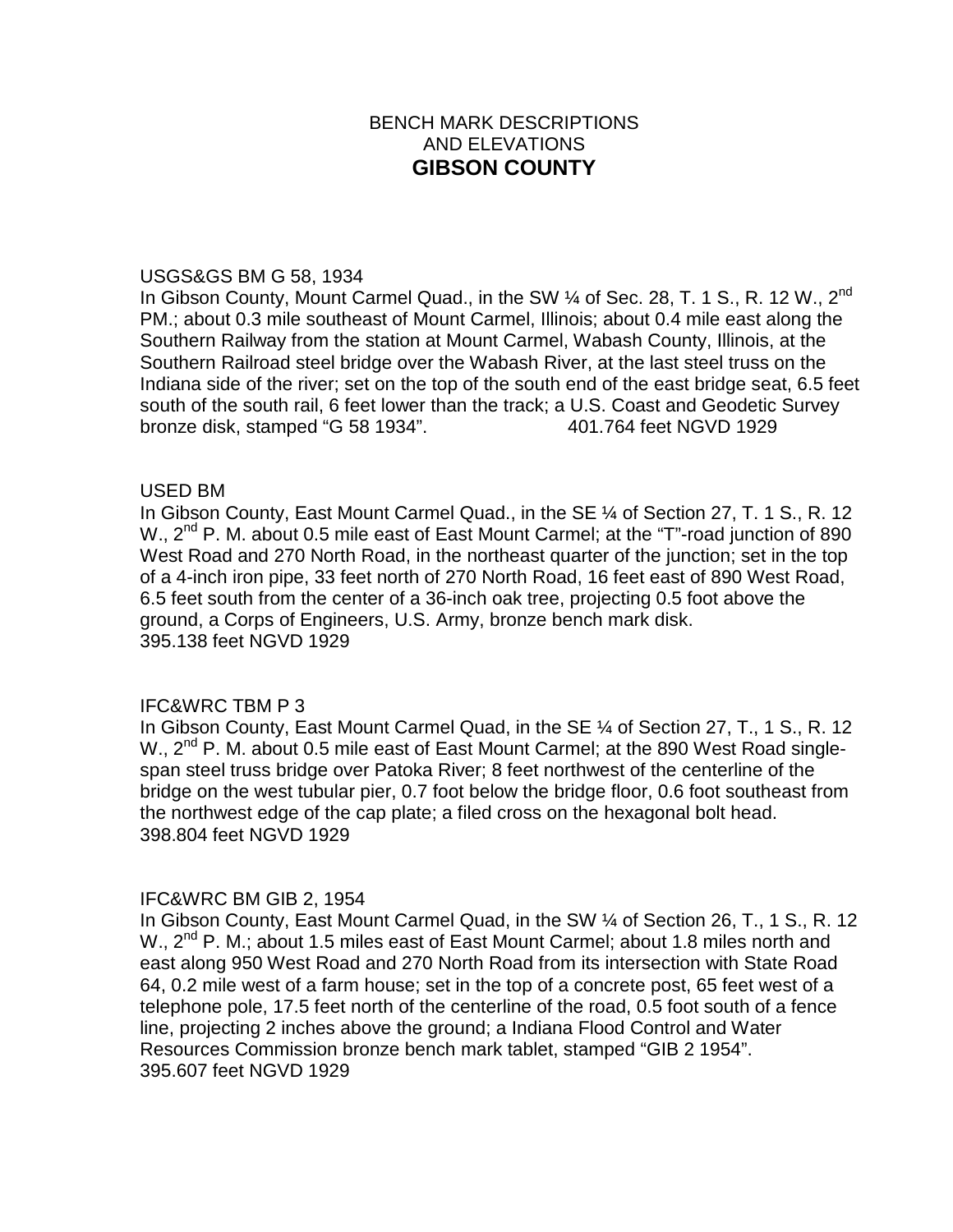## IFC&WRC BM GIB 3, 1954

In Gibson County, East Mount Carmel Quad, in the SW ¼ of Section 25, T., 1 S., R. 12 W., 2<sup>nd</sup> P. M. about 2.5 miles east of East Mount Carmel; about 2.9 miles north and east along 950 West Road and 270 North Road from its intersection with State Road 64, at a right angle turn to the south (525 West Road), in the southeast corner of a house yard; set in the top of a concrete post, 60 feet southeast of the southeast corner of the house, 19 feet west of the centerline of 525 West Road, 17 feet north of the centerline of the road west, 1.5 feet northwest of a pole, projecting 2 inches above the ground; a Indiana Flood Control and Water Resources Commission bronze bench mark tablet, stamped "GIB 3 1954". 395.427 feet NGVD 1929

# IFC&WRC TBM P 5

In Gibson County, East Mount Carmel Quad, in the NE ¼ of Section 36, T., 1 S., R. 12 W., 2<sup>nd</sup> P. M. about 2.5 miles east-southeast of East Mount Carmel; about 2.9 miles north and east along 950 West Road and 270 North Road from its intersection with State Road 64, at a right angle turn to the south (525 West Road), thence about 0.5 mile south to a "T"-road junction with roads leading northeast and a dim road south, in the northeast quarter of the junction; set on top of the northeast headwall of a culvert under 525 West Road, 34 feet north of the centerline of the road leading east, 10 feet northeast of the intersection, 0.3 foot from the north edge of the headwall; a chiseled square. 397.332 feet NGVD 1929

# IFC&WRC TBM P 6

In Gibson County, East Mount Carmel Quad, in the West ½ of Section 31, T., 1 S., R. 11 W., 2<sup>nd</sup> P. M. about 3.5 miles east-southeast of East Mount Carmel; about 2.9 miles north and east along 950 West Road and 270 North Road from its intersection with State Road 64, at a right angle turn to the south (525 West Road), thence about 0.5 mile south to a right angle turn to the east, thence 0.85 mile generally east; set in the south side of a 22-inch Oak tree, 26 feet north of the centerline of the road, 0.6 foot above the ground; a railroad spike. 396.400 feet NGVD 1929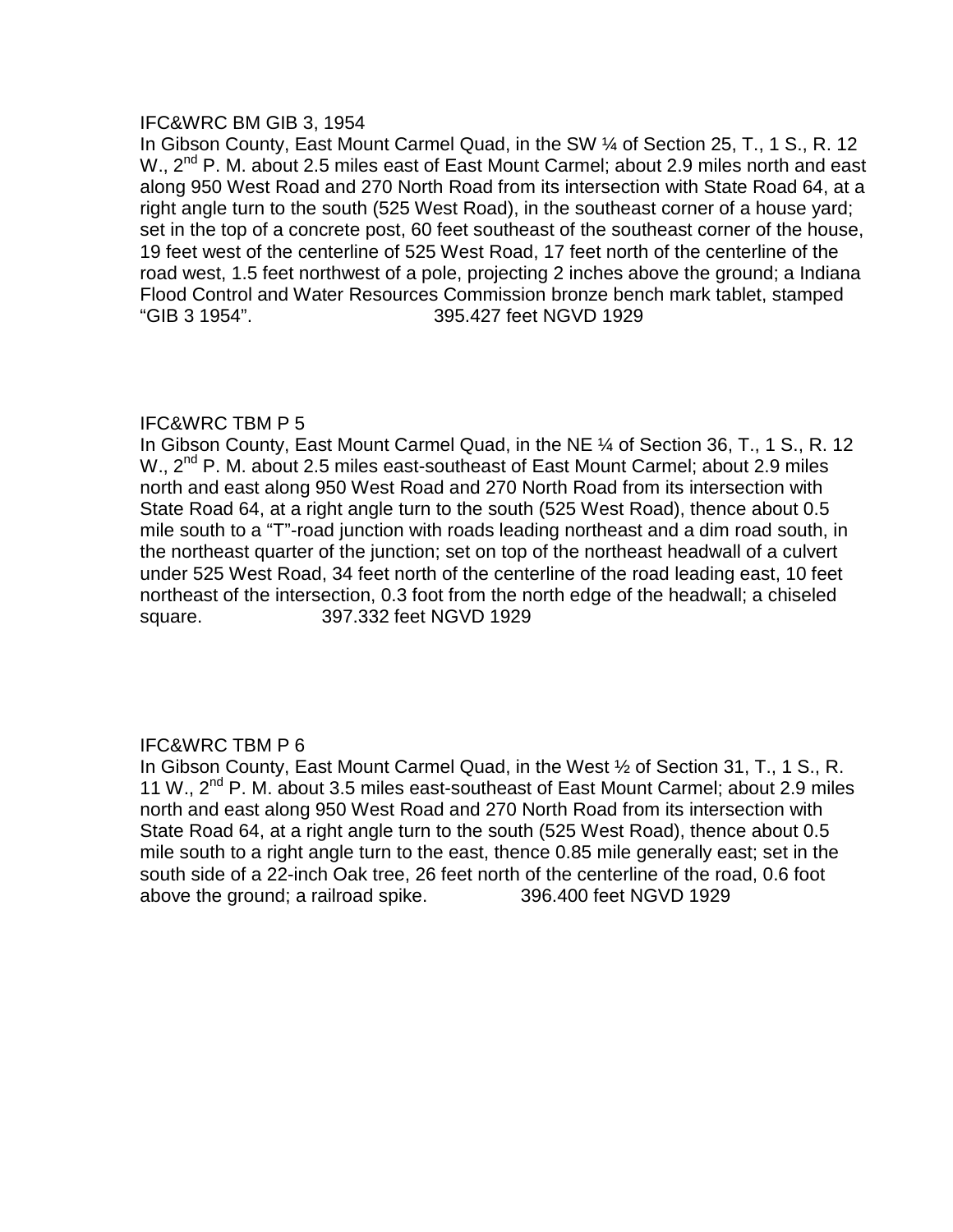## IFC&WRC BM GIB 4, 1954

In Gibson County, East Mount Carmel Quad, in the SE ¼ of Section 31, T., 1 S., R. 11 W., 2<sup>nd</sup> P. M. about 3.75 miles east-southeast of East Mount Carmel; about 2.9 miles north and east along 950 West Road and 270 North Road from its intersection with State Road 64, at a right angle turn to the south (525 West Road), thence about 0.5 mile south to a right angle turn to the east, thence about 1.3 miles generally east to a right angle turn to the south; set in top of a concrete post, 76 feet northeast of the northeast corner of a house, 17 feet east of the centerline of the road south, 12 feet north of the centerline of the road west, 1.0 foot west of a fence line, projecting 2 inches above the ground; a Indiana Flood Control and Water Resources Commission bronze bench mark tablet, stamped "GIB 4 1954". 398.349 feet NGVD 1929

## USC&GS BM F 58, 1934

In Gibson County, Owensville Quad., in the NE  $\%$  of Sec. 5, T. 2 S., R. 11 W., 2<sup>nd</sup> PM.; at Lyles; about 0.3 mile east along a road from its "T" intersection in Lyles to the Southern Railway crossing, thence about 0.2 mile northwest along the railroad; set in the top of a concrete post, about 0.2 mile west of milepost 157, 50 feet west of the southwest corner of a house porch, 18 feet north of the north rail, 4 feet lower than the track; a U.S. Coast and Geodetic Survey bronze disk, stamped "F 58 1934". 398.752 feet NGVD 1929

## Southern Railway BM RV 73

In Gibson County, Owensville Quad., in the SE 1/4 of Sec. 4, T. 2 S., R. 11 W., 2<sup>nd</sup> PM.; about 1.0 mile east-southeast of Lyles; about 0.75 mile north along a gravel road from its intersection with State Road 64/65 to the Southern Railway crossing, in the southeast quarter of the crossing, 28 feet southeast of the intersection, in the top of the center of the south end of a concrete culvert under the railway, 7 feet south of the south rail, 3 feet lower than the track, a Southern Railway monel-metal rivet. 401.548 feet NGVD 1929

## USGS BM E 58, 1934

In Gibson County, Owensville Quad., in the SW  $\frac{1}{4}$  of Sec. 4, T. 2 S., R. 11 W., 2<sup>nd</sup> PM.; about 1.0 mile east-southeast of Lyles; about 0.75 mile north along a gravel road from its intersection with State Road 64/65 to the Southern Railway crossing, in the southwest quarter of the crossing; set in the top of a concrete post, 0.2 mile west of mile post 158, 40 feet southwest of the intersection of the railroad and the gravel road, 33 feet west of the centerline of the road, 28 feet south of the south rail, 3 feet lower than the track, 1.2 feet north of a metal witness post, 0.5 foot above ground; a U.S. Coast and Geodetic Survey bronze disk, stamped "E 58 1934". 401.816 feet NGVD 1929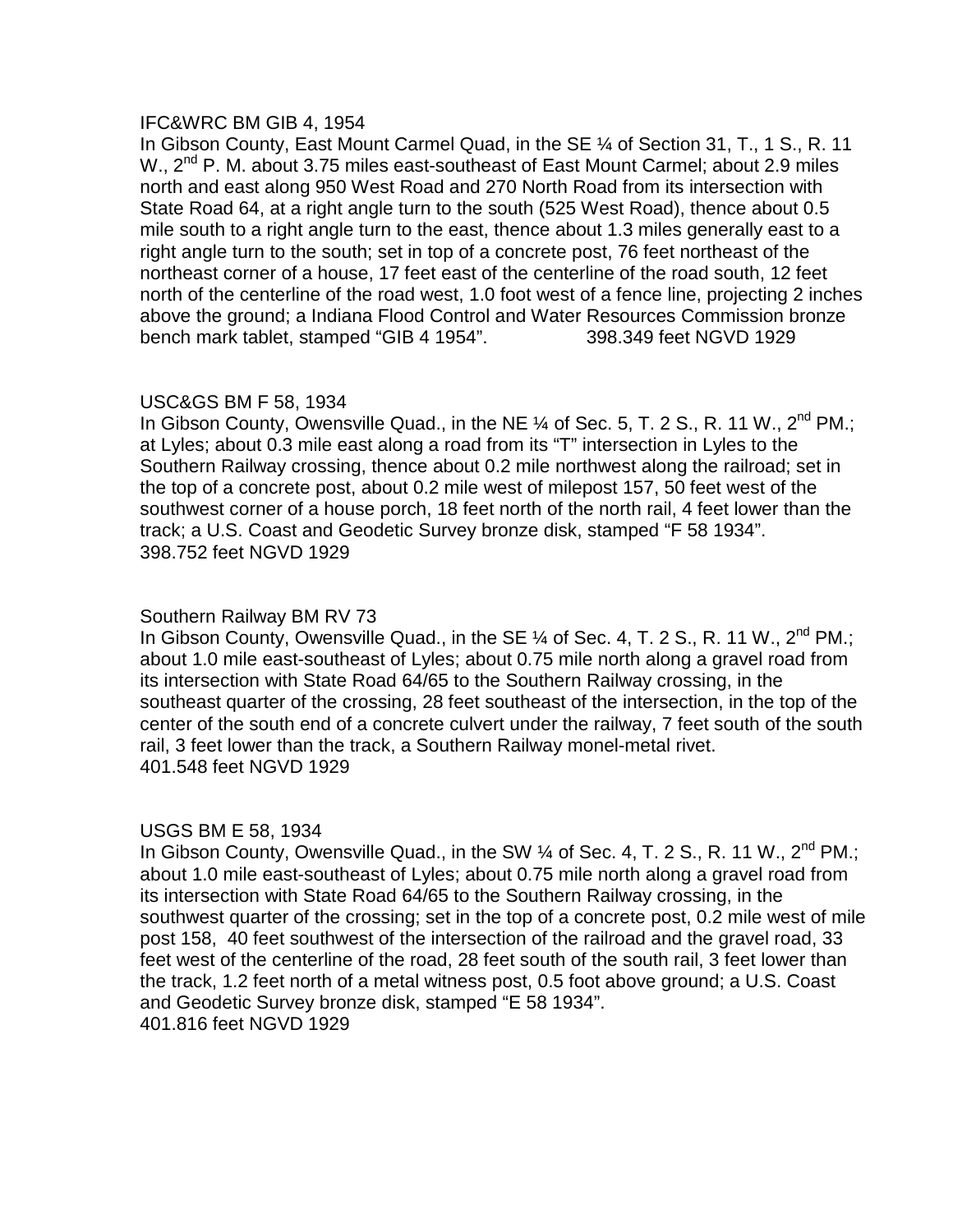## IFC&WRC BM GIB 5, 1954

In Gibson County, East Mount Carmel Quad., in the NE ¼ of Sec. 33, T. 1 S., R. 11 W., 2<sup>nd</sup> PM.; about 5.75 miles east of East Mount Carmel; at the 375 West Road single span steel truss bridge over Patoka River; set in the top of the southwest corner of the southeast wingwall, 14 feet east of the centerline of the road, 11 feet south of the south end of the bridge, 0.4 foot from the south edge, 0.3 foot from the southwest edge of the wingwall; a Indiana Flood Control and Water Resources Commission bronze bench mark tablet, stamped "GIB 5 1954". 405.859 feet NGVD 1929

# IFC&WRC TBM P 50

In Gibson County, Patoka Quad., in the South 1/2 of Sec. 27, T. 1 S., R. 11 W., 2<sup>nd</sup> PM.; about 1.9 miles southwest of Patoka; about 0.8 mile east along a gravel and dirt road (250 North Road) from its "T" intersection with 375 West Road, to a turn in the road; set in the northeast side of a 14-inch Black Oak tree, 36 feet southeast of the centerline of the road, at the centerline extension of the road leading west, 30 feet west of the west edge of the Patoka River, 0.5 foot above the ground; a railroad spike. 405.640 feet NGVD 1929

## IFC&WRC TBM P 51

In Gibson County, Patoka Quad., in the South  $\frac{1}{2}$  of Sec. 27, T. 1 S., R. 11 W., 2<sup>nd</sup> PM.; about 1.9 miles southwest of Patoka; about 0.9 mile east along a gravel and dirt road (250 North Road) from its "T" intersection with 375 West Road; set in the north root of a six-trunk Poplar tree, 30 feet north of the north edge of the Patoka River, 25 feet south of the centerline of the dirt road, 0.5 foot above the ground; railroad spike. 406.494 feet NGVD 1929

## IFC&WRC TBM P 52

In Gibson County, Patoka Quad., in the South  $\frac{1}{2}$  of Sec. 27, T. 1 S., R. 11 W., 2<sup>nd</sup> PM.; about 1.9 miles southwest of Patoka; about 1.1 mile east along a gravel and dirt road (250 North Road) from its "T" intersection with 375 West Road; to a private driveway leading north to a farm house; set in the north side of a 24-inch Maple tree, 800 feet north of the Patoka River, in the southwest corner of the farm house yard, 10 feet east of the west yard fence line, 8 feet north of the south yard fence line, 0.5 foot above the ground; a railroad spike. 406.736 feet NGVD 1929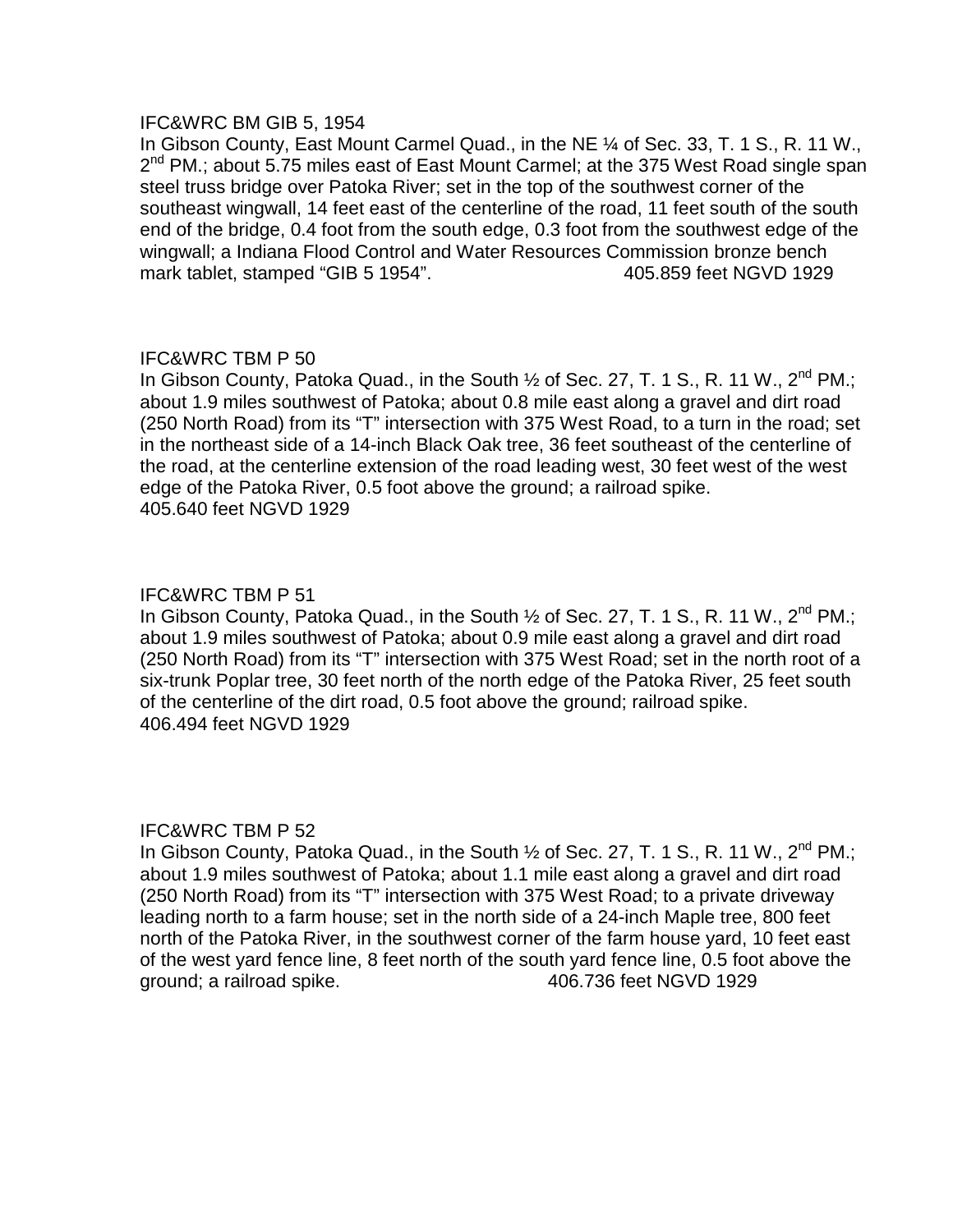In Gibson County, Patoka Quad., in the SE  $\%$  of Sec. 26, T. 1 S., R. 11 W., 2<sup>nd</sup> PM.; about 0.3 mile southwest of Patoka; about 0.3 mile south along old U.S. Highway 41 from the post office at Patoka, thence 0.8 mile southwest along a paved and then gravel road to a private road leading north to a farm house; set in the east trunk of a 24-inch twin-trunk Maple tree, 162 feet southeast of the southeast corner of the farm house, 60 feet southwest of a fence corner on the north side of the gravel road, 45 feet west of the centerline extension of the private road leading north, 25 feet north of the north edge of the Patoka River; a railroad spike. 401.747 feet NGVD 1929

## IFC&WRC BM GIB 8, 1954

In Gibson County, Patoka Quad., in the NW  $\%$  of Sec. 25, T. 1 S., R. 11 W., 2<sup>nd</sup> PM.; at Patoka; at the Chicago and Eastern Illinois Railroad bridge over the Patoka River; set , in the southeast corner of the west one-half of the north bridge seat, 7.3 feet below the track, 5.0 feet east of the west edge of the bridge seat, 3.0 feet west of the west rail, 0.6 foot north of the south edge of the bridge seat; a Indiana Flood Control and Water Resources Commission bronze bench mark tablet, stamped "GIB 8 1954". 418.334 feet NGVD 1929

# IFC&WRC BM GIB 9, 1954

In Gibson County, Patoka Quad., in the NW  $\%$  of Sec. 25, T. 1 S., R. 11 W., 2<sup>nd</sup> PM.; at Patoka; at the old U.S 41 single span steel truss bridge over the Patoka River; set in the top of the west end of the north bridge seat, 14 feet west of the centerline of the highway, 4.4 feet below the highway, 0.8 foot north of the south edge of the bridge seat, 0.7 foot east of the west edge of the bridge seat; a Indiana Flood Control and Water Resources Commission bronze bench mark tablet, stamped "GIB 9 1954". 409.620 feet NGVD 1929

## USGS RM 2 Patoka

In Gibson County, Patoka Quad., in the NW ¼ of Sec. 25, T. 1 S., R. 11 W., 2<sup>nd</sup> PM.; at Patoka; at the old U.S 41 single span steel truss bridge over the Patoka River; set on the southwest corner of the north bridge seat plate, 31 feet west of the west handrail of the U.S. Highway 41 bridge, 3.0 feet south of the south face of the north abutment of the foot bridge, 2.4 feet below the walkway, 0.3 foot west of the west edge of the walkway; a chiseled square.  $\frac{411.230}{e}$  feet NGVD 1929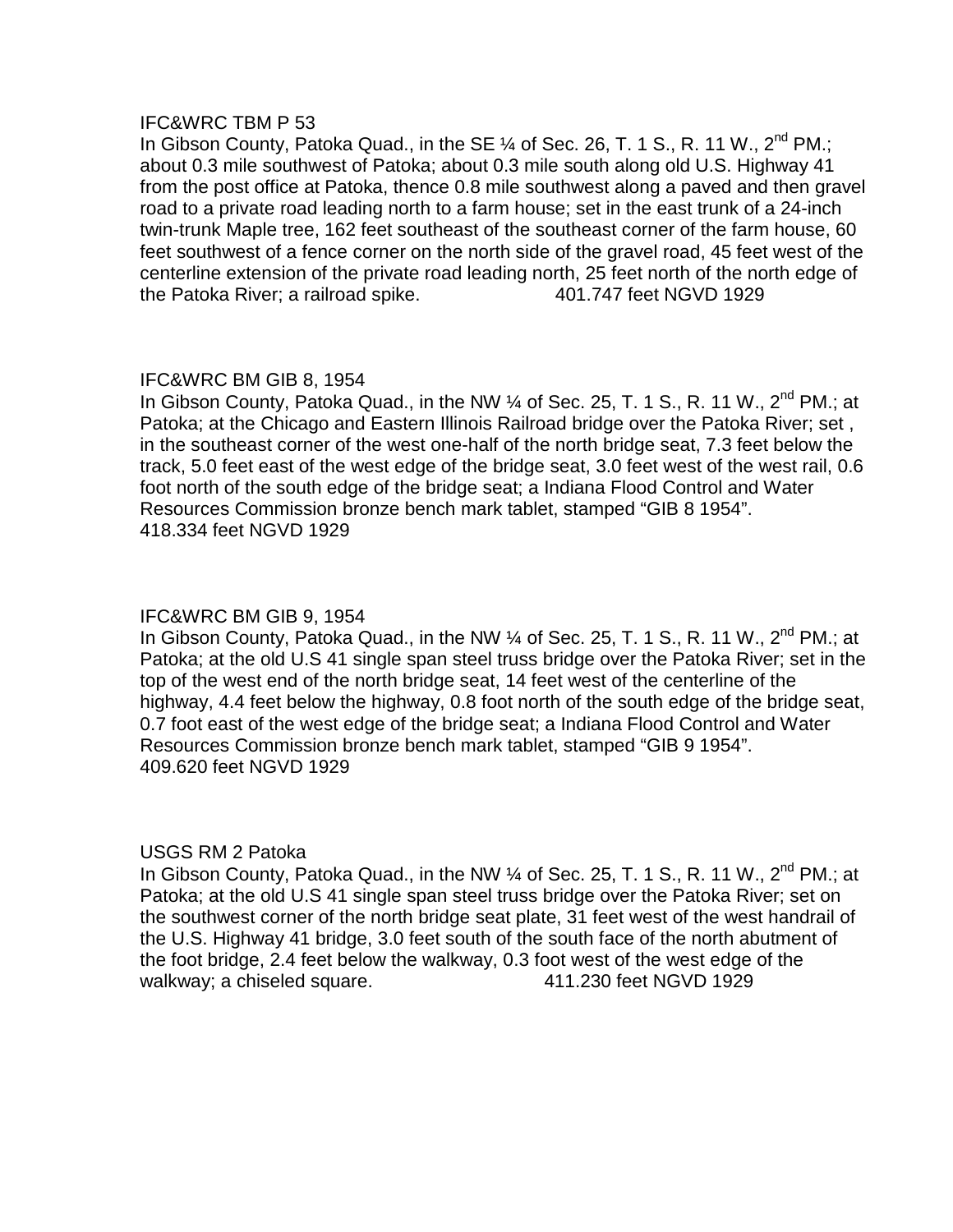#### USGS RM 3 Patoka

In Gibson County, Patoka Quad., in the NW 1/4 of Sec. 25, T. 1 S., R. 11 W., 2<sup>nd</sup> PM.: at Patoka; at the old U.S 41 single span steel truss bridge over the Patoka River; set on top of the north end of the west handrail, 10 feet west of the centerline of the highway, 3.2 feet above the highway; a filed cross.

417.420 feet NGVD 1929

# IFC&WRC TBM P 57

In Gibson County, Patoka Quad., in the SE  $\%$  of Sec. 24, T. 1 S., R. 11 W., 2<sup>nd</sup> PM.; about 0.3 mile east of Patoka; 0.2 mile north along U.S. Highway 41 from the post office at Patoka, thence 0.55 mile east along a county asphalt road; set in the west side of an 18-inch Locust tree, 110 feet east of the centerline of a field entrance to the north, 20 feet north of the centerline of the road, 1.0 foot above the ground; a railroad spike. 419.850 feet NGVD 1929

# IFC&WRC TBM P 56

In Gibson County, Patoka Quad., in Grant No. 99; about 1.0 mile east-northeast of Patoka; 0.2 mile north along U.S. Highway 41 from the post office at Patoka, thence about 1.3 miles east along a asphalt road, at a "T"-road junction leading south, in the southwest quarter of the intersection; set in the west side of a 48-inch Elm tree, 27 feet west of the road leading south, 17 feet south of the east-west road, 2 feet north of a fence line, 0.4 foot above the ground; a railroad spike. 447.241 feet NGVD 1929

## IFC&WRC BM GIB 10, 1954

In Gibson County, Patoka Quad., in Grant No. 118; about 1.0 mile east of Patoka; 0.2 mile north along U.S. Highway 41 from the post office at Patoka, thence about 1.3 miles east along a county asphalt road to a "T"-road junction of a gravel road leading south, thence 0.4 mile south to a right angle turn to the east; set in the top of a concrete post, 13 feet east of the extended centerline of the road leading north, 10 feet north of a fence line, 3 feet south of the extended centerline of the road leading east, projecting 2 inches above the ground; a Indiana Flood Control and Water Resources Commission bronze bench mark tablet, stamped "GIB 10 1954".

418.050 feet NGVD 1929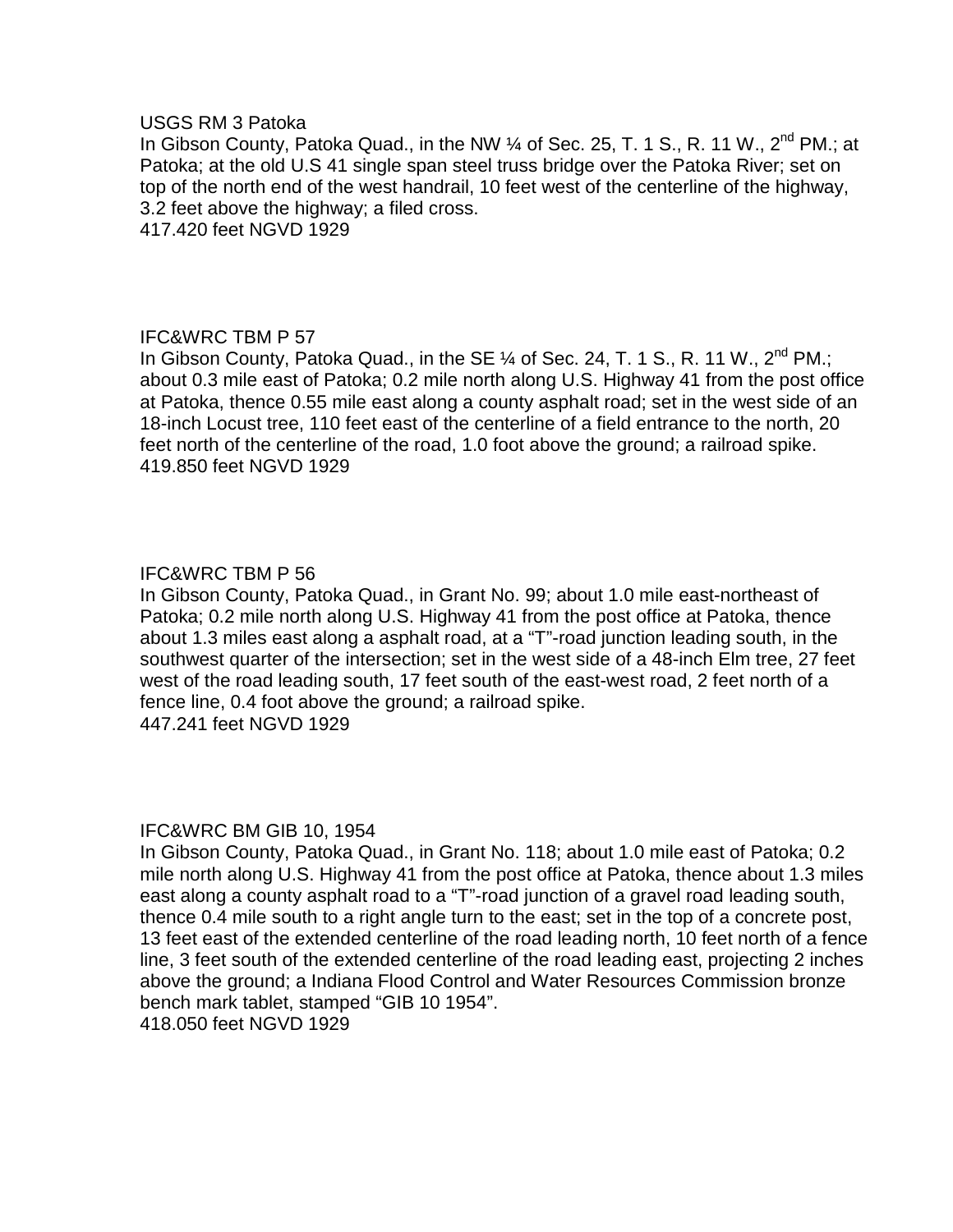In Gibson County, Patoka Quad., in the NW 1/4 of Sec. 28, T. 1 S., R. 10 W., 2<sup>nd</sup> PM.; about 2.2 miles east of Patoka; 0.2 mile north along U.S. Highway 41 from the post office at Patoka, thence 1.3 miles east along a county asphalt road to a "T"-road junction leading south, thence 0.4 mile south to a right angle turn to the east, thence 1.5 miles east to the "T"-road junction of a north-south gravel road, in the southwest quarter of the "T"-road junction; set on the top of the south headwall of a 36-inch box culvert, 33 feet west of the centerline of the road leading west, 0.2 foot east of the west end of the headwall; a chiseled triangle. 409.852 feet NGVD 1929

# IFC&WRC BM GIB 11, 1954

In Gibson County, Patoka Quad., in Grant No. 107; about 2.2 miles east of Patoka; about 0.8 miles north and east along State Road 65 from the State Road 65 bridge over Patoka River to a "T"-road junction with a gravel road leading north, in the northwest quarter of the junction; set in the top of a concrete post, 70 feet northwest of the northwest corner of a house, 41 feet west of pole number 3280, 22 feet northwest of the centerline of State Road 65, 21 feet west of the road leading north, projecting 2 inches above the ground; a Indiana Flood Control and Water Resources Commission bronze bench mark tablet, stamped "GIB 11 1954". 477.587 feet NGVD 1929

# IFC&WRC BM GIB 12, 1954

In Gibson County, Patoka Quad., in Grant No. 107; about 2.0 miles southeast of Patoka; about 0.1 mile northeast along State Road 65 from the State Road 65 bridge over Patoka river to an abandoned "T" road to the northwest, thence about 300 feet to a abandoned single span steel truss bridge over Patoka River; set in the top of the north end of the southeast concrete bridge seat, 9.5 feet northeast of the centerline of the wood bridge deck, 4.5 feet below the top of the concrete wingwall, 2.5 feet south of the north face of the southeast concrete wingwall, 2.5 feet below the top of the wood bridge deck, 2.0 feet north of the southeast steel truss of the bridge, 0.5 foot southeast of the northwest face of the southeast concrete bridge seat; a Indiana Flood Control and Water Resources Commission bronze bench mark tablet, stamped "GIB 12 1954". 414.114 feet NGVD 1929

## USGS RM 3 Princeton

In Gibson County, Patoka Quad., in the NW  $\frac{1}{4}$  of Sec. 32, T. 1 S., R. 10 W., 2<sup>nd</sup> PM.; about 2.0 miles southeast of Patoka; about 270 feet south of the State Road 65 bridge over the Patoka River, on the west (left) bank of the river; set in the top of a concrete post, 28 feet south and 10 feet west of the center of a 48-inch corrugated pipe well, the west edge of the post is level with the ground; a U.S. Geological Survey bronze disk. 414.502 feet NGVD 1929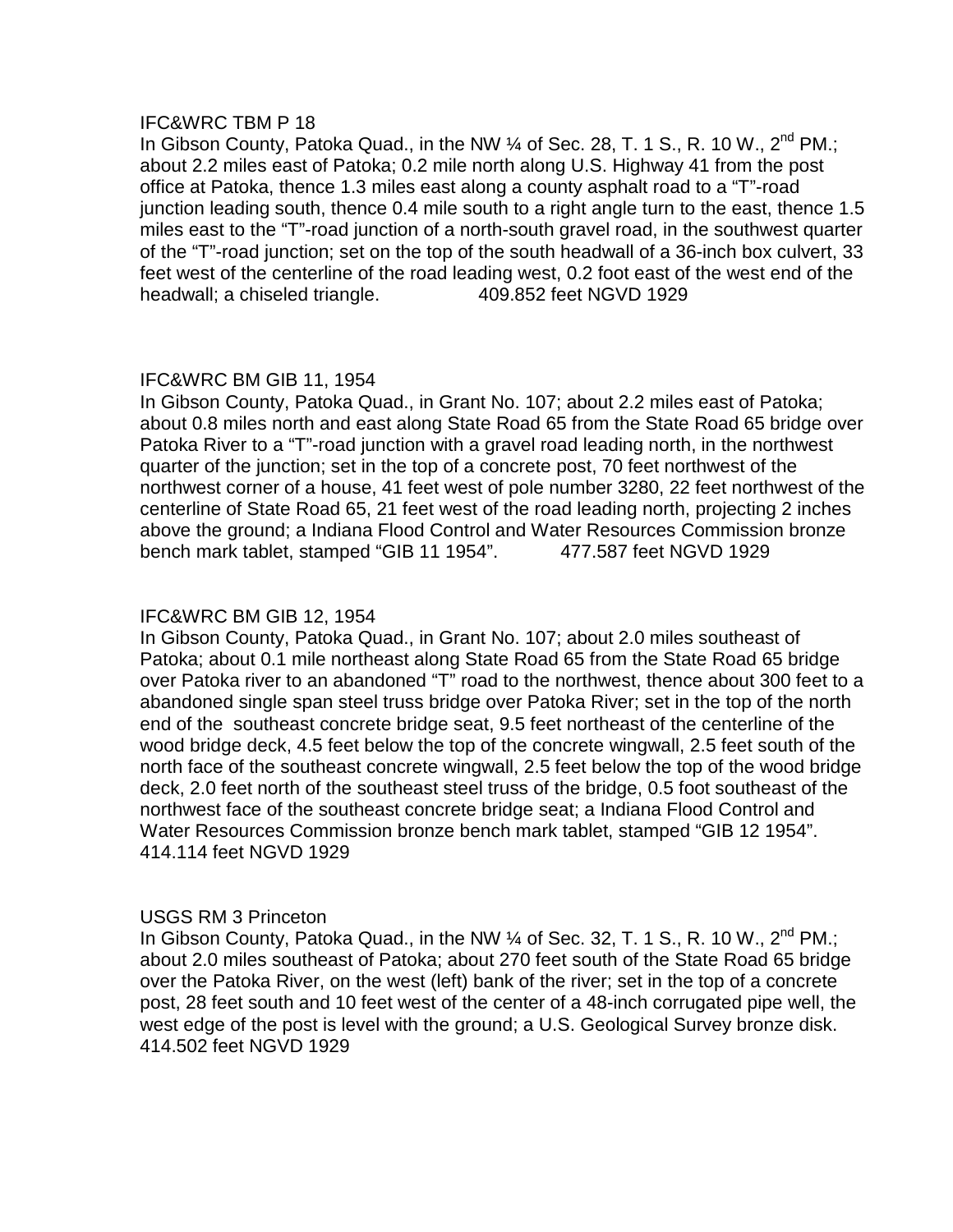#### USGS RM 4 Princeton

In Gibson County, Patoka Quad., in the NW 1/4 of Sec. 32, T. 1 S., R. 10 W., 2<sup>nd</sup> PM.; about 2.0 miles southeast of Patoka; about 270 feet south of the State Road 65 bridge over Patoka River, on the west (left) bank of the river; set in the top of a concrete post, 9 feet south and 9 feet west of the center of a 48-inch corrugated pipe well, the west edge of the post is level with the ground; a U.S. Geological Survey bronze disk. 413.919 feet NGVD 1929

# USGS RM 5 Princeton

In Gibson County, Patoka Quad., in the NW 1/4 of Sec. 32, T. 1 S., R. 10 W., 2<sup>nd</sup> PM.; about 2.0 miles southeast of Patoka; about 270 feet south of the State Road 65 bridge over the Patoka River; set in the south side of a 14-inch Sycamore tree, 18 feet east and 6 feet north of the center of a 48-inch corrugated pipe well, 1.2 feet above the ground; a railroad spike.

401.648 feet NGVD 1929

# IFC&WRC BM GIB 13, 1954

In Gibson County, Patoka Quad., in the NW  $\frac{1}{4}$  of Sec. 28, T. 1 S., R. 10 W., 2<sup>nd</sup> PM.; about 1.3 miles north and east along State Road 65 from the State Road 65 bridge over Patoka River; set in the top of the southwest end of the southeast headwall of a 3 x 4 foot box culvert, 14.5 feet southeast of the centerline of the road, 2.1 feet northeast of the southwest end of the headwall, 0.4 foot southeast of the northwest face of the wall; a Indiana Flood Control and Water Resources Commission bronze bench mark tablet, stamped "GIB 13 1954".

452.730 feet NGVD 1929 Reported Destroyed by I.D.H. 4/10/85 RWW

## IFC&WRC TBM P 21

In Gibson County, Patoka Quad., in the SE  $\%$  of Sec. 21, T. 1 S., R. 10 W., 2<sup>nd</sup> PM.; about 2.9 miles east of Patoka; about 2.0 miles north and east along State Road 65 from the State Road 65 bridge over Patoka River to a 3 x 2-foot box culvert; 13 feet southeast of the centerline of the road, 2.6 feet northeast of the southwest end of the southeast headwall of the 3 x 2-foot box culvert, 0.5 foot northwest of the southeast face of the headwall; a chiseled square.

415.509 feet NGVD 1929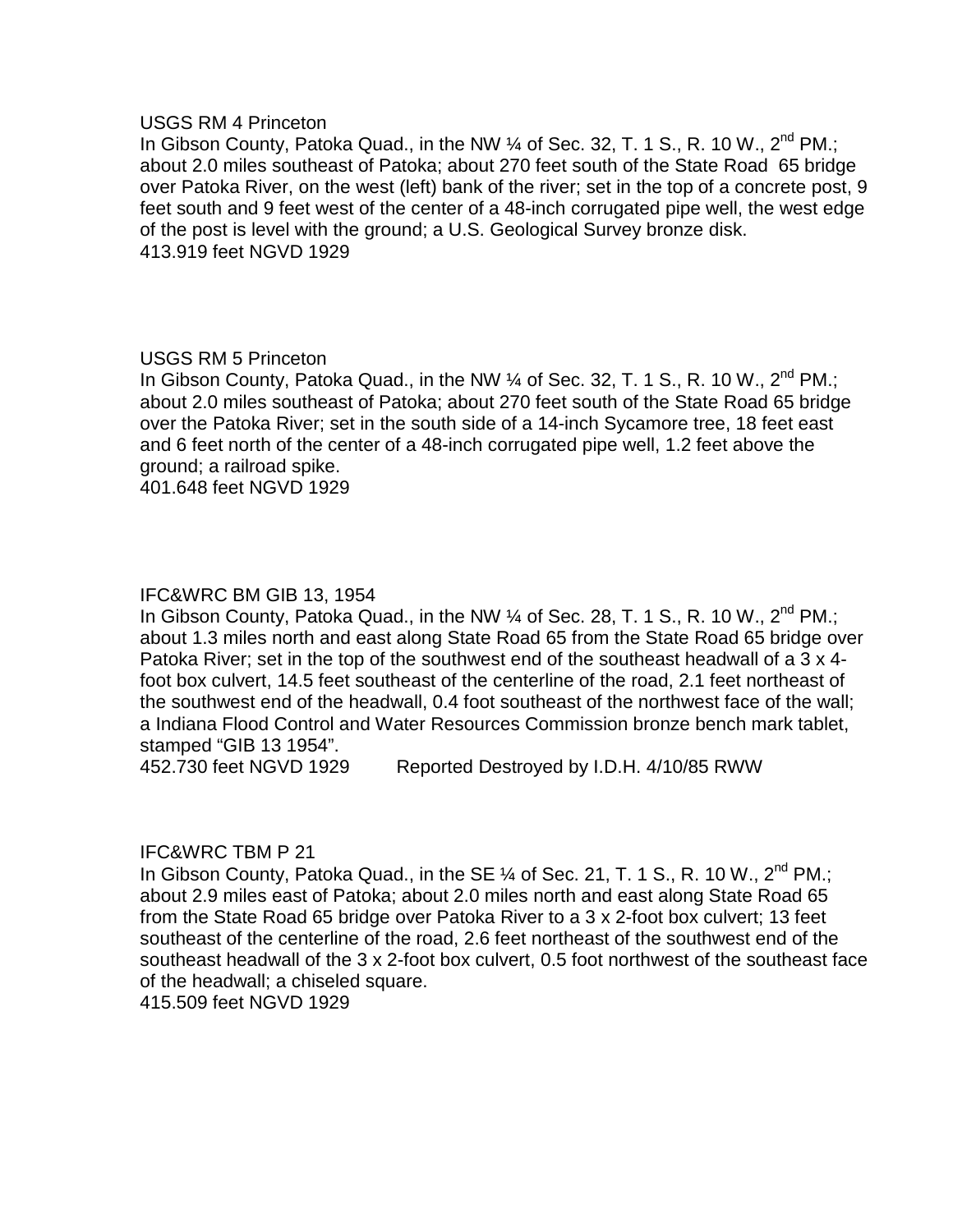In Gibson County, Patoka Quad., in the SE  $\%$  of Sec. 21, T. 1 S., R. 10 W., 2<sup>nd</sup> PM.; about 3.0 miles east of Patoka; at the intersection of State Road 65 and 400 North Road, in the southeast quarter of the junction; set on top of the south wingwall of a culvert under the road, 16 feet south of the centerline of 400 North Road, 14 feet east of the centerline of State Road 65, 0.6 foot northeast of the southwest edge of the wingwall; a chiseled square. 419.912 feet NGVD 1929

## IFC&WRC TBM P 23

In Gibson County, Patoka Quad., in the NE  $\%$  of Sec. 22, T. 1 S., R. 10 W., 2<sup>nd</sup> PM.; about 4.0 miles east-northeast of Patoka; at the 400 North Road concrete bridge over Patoka River (bridge used to be a covered bridge – covered bridge now gone); set on top of the center of the northwest wingwall, 18 feet north of the centerline of the road, 12 feet west of the west end of the bridge, 0.4 foot southeast of the northwest end of the wingwall; a chiseled square. 420.447 feet NGVD 1929

## IFC&WRC BM GIB 14, 1954

In Gibson County, Patoka Quad., in the NE  $\%$  of Sec. 22, T. 1 S., R. 10 W., 2<sup>nd</sup> PM.; about 4.0 miles east-northeast of Patoka; at the 400 North Road concrete bridge over the old channel of the Patoka River (bridge used to be a covered bridge – covered bridge now gone); set in the top of the northeast stone and concrete wingwall, 11.5 feet north of the centerline of the road, 3.8 feet northeast of the southwest end of the wingwall, about 3 feet above the level of the road, 2.7 feet northeast of the east end of the north aluminum guardrail of the bridge, 0.8 foot southeast of the northwest face of the wingwall, 0.7 foot northwest of the southeast face of the wingwall; a Indiana Flood Control and Water Resources Commission bronze bench mark tablet, stamped "GIB 14 1954". 420.843 feet NGVD 1929

## IFC&WRC TBM P 24

In Gibson County, Patoka Quad., in the SW  $\%$  of Sec. 23, T. 1 S., R. 10 W., 2<sup>nd</sup> PM.; about 4.3 miles east-northeast of Patoka; about 0.35 mile east along 400 North Road from the 400 North Road bridge over the old channel of the Patoka River to a "T"-road south and a 4-foot box culvert under the "T"-road south; set in the top at the north end of the east concrete headwall of the culvert, in the southeast quarter of the junction, 15 feet south of the centerline of 400 North Road, 15 feet east of the centerline of the "T" road south, 2.7 feet above the road, 1.0 foot southwest of the northeast face of the headwall, 0.4 foot northwest of the southeast face of the headwall; a chiseled triangle. 413.008 feet NGVD 1929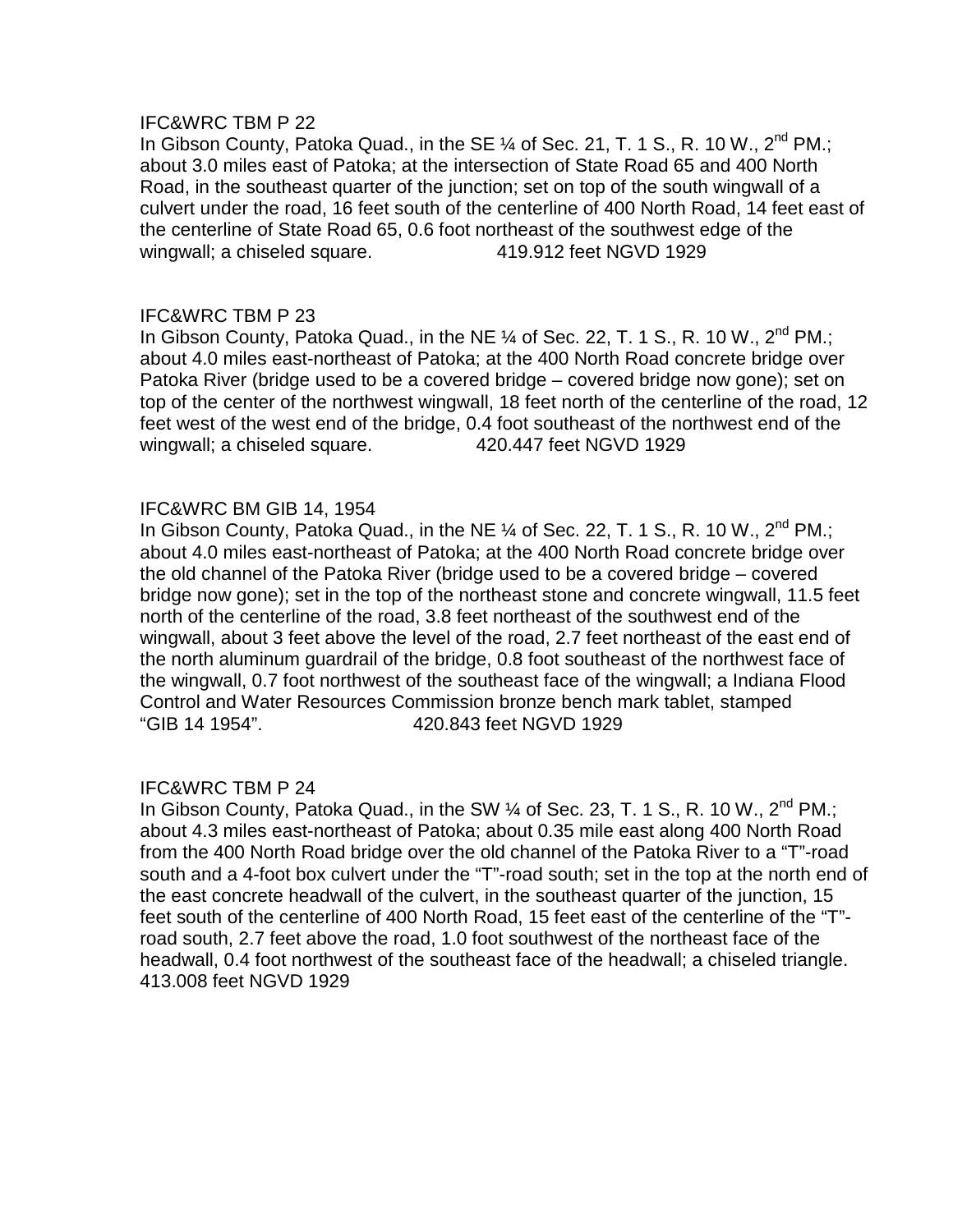## IFC&WRC BM GIB 15, 1954

In Gibson County, Union Quad., in the NE  $\%$  of Sec. 23, T. 1 S., R. 10 W., 2<sup>nd</sup> PM.; about 1.5 miles west of Wheeling; about 0.5 miles west along Moores Bridge Road from its "T" intersection with Wheeling Road to a turn north, thence about 0.25 mile north to a turn west (400 North Road), thence 0.75 mile west to a 11-foot concrete culvert; set in the top of the north headwall of the culvert, 10 feet north of the centerline of Moores Bridge Road, (400 North Road), 7.5 feet east of the west end of the headwall, 0.4 foot north of the south face of the headwall; a Indiana Flood Control and Water Resources Commission bronze bench mark tablet, stamped "GIB 15 1954". 417.225 feet NGVD 1929

# IFC&WRC BM GIB 16, 1954

In Gibson County, Union Quad., in the SW  $\%$  of Sec. 24, T. 1 S., R. 10 W., 2<sup>nd</sup> PM.; about 0.7 mile west of Wheeling; about 0.5 mile west along Moores Bridge Road from its "T" intersection with Wheeling Road to a turn north, thence about 0.25 mile north to a turn west (400 North Road); 34 feet south of the centerline of 400 North Road, 15 feet west of the centerline of the road leading south, 6 feet south of the north end of the west headwall of a 2-foot arch culvert, 0.3 foot east of the west edge of the headwall; a Indiana Flood Control and Water Resources Commission bronze bench mark tablet, stamped "GIB 16 1954." 415.809 feet NGVD 1929

# IFC&WRC TBM PM 28

In Gibson County, Union Quad., in the SE  $\%$  of Sec. 24, T. 1 S., R. 10 W., 2<sup>nd</sup> PM.; about 0.5 mile west-southwest of Wheeling; about 0.25 mile west along Moores Bridge Road from its "T" intersection with Wheeling Road; set on the top of the west corner of the southeast concrete headwall of a 6-foot box culvert, 11 feet southeast of the centerline of the road; a chiseled square. 415.547 feet NGVD 1929

## IFC&WRC TBM P 55

In Gibson County, Union Quad., in the SW  $\frac{1}{4}$  of Sec. 19, T. 1 S., R. 9 W.,  $2^{nd}$  PM.; about 0.2 mile west of Wheeling; about 0.1 mile southwest along Wheeling Road from the wooden covered bridge over the old channel of the Patoka River; set on the top of the south end of the south concrete wingwall of a 12-foot bridge over a drainage ditch, 13 feet southeast of the centerline of the road, 9 feet south of the southeast steel guardrail; a chiseled square. 413.367 feet NGVD 1929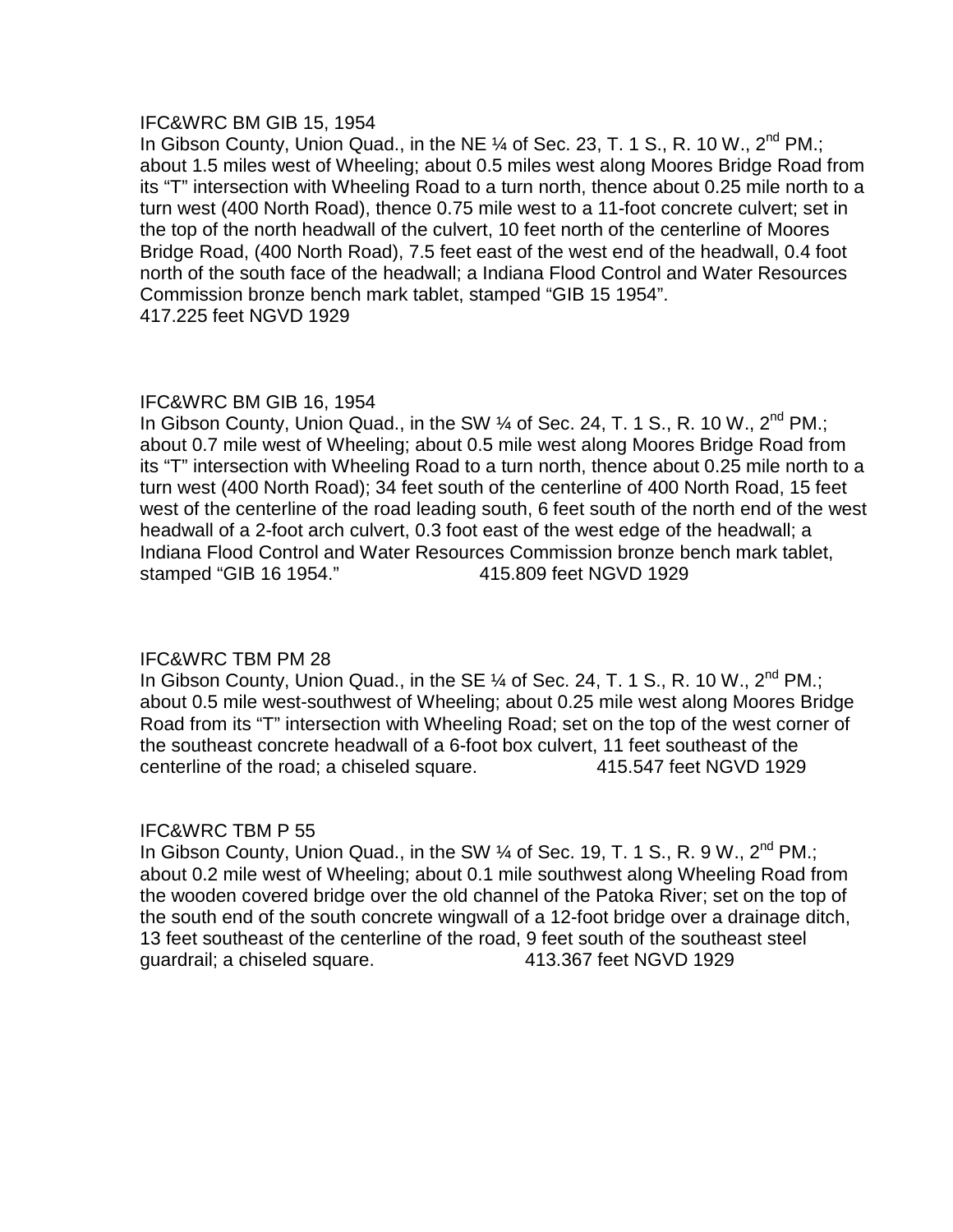#### IFC&WRC BM GIB 17, 1954

In Gibson County, Union Quad., in the SW 1/4 of Sec. 19, T. 1 S., R. 9 W., 2<sup>nd</sup> PM.; at Wheeling; at the Wheeling Road wooden covered bridge over the old Channel of the Patoka River; set in the top of the northwest end of the southwest concrete bridge seat; 31.0 feet southwest of the southwest end of the southeast wingwall of the Wheeling Road concrete bridge over the old Channel of the Patoka River, 20.5 feet south of the centerline of Wheeler Road, 10.0 feet northwest of the centerline of the covered bridge, 7.8 feet northeast of the northwest corner of the southwest end of the covered bridge, 2.0 feet southwest of the northeast face of the concrete bridge seat, 1.8 feet southeast of the northwest face of the concrete bridge seat of the covered bridge, 0.5 foot northwest of the northwest face of the covered bridge; a Indiana Flood Control and Water Resources Commission bronze bench mark tablet, stamped "GIB 17 1954". NOTE : a large stone boulder has been place over the disk, disk is visible, cannot place a rod on the disk. 419.218 feet NGVD 1929

## IFC&WRC TBM P 56 A

In Gibson County, Union Quad., in the SE  $\frac{1}{4}$  of Sec. 19, T. 1 S., R. 9 W., 2<sup>nd</sup> PM.; about 0.6 mile southeast of Wheeling; about 0.8 mile southeast along the Wheeling-Oatsville (Winslow Patoka Road) asphalt road from the general store in Wheeling, set in the northeast side of a 10-inch Hackberry tree, about 800 feet north of a right angle turn, 320 feet east of another right angle turn, at a right angle turn with tangents south and west, 21 feet west of a power pole, 18 feet north of the centerline of a driveway leading east to a small farmhouse; a 80-d nail. **NOT RECOVERED** 454.900 feet NGVD 1929

# IFC&WRC TBM P 61

In Gibson County, Union Quad., in the SW  $\%$  of Sec. 28, T. 1 S., R. 9 W., 2<sup>nd</sup> PM.; about 2.3 miles southeast of Wheeling; about 2.3 miles south and east along the Wheeling-Oatsville (Winslow Patoka Road) asphalt road from the general store at Wheeling, thence 1.0 mile south along a gravel road, at a 12-foot concrete deck bridge over a drainage ditch; set on the top of the northeast end of the northeast wingwall, 8 feet east of the centerline of the road, 6.5 feet northeast of the north end of the east steel guardrail; a chiseled square. 409.888 feet NGVD 1929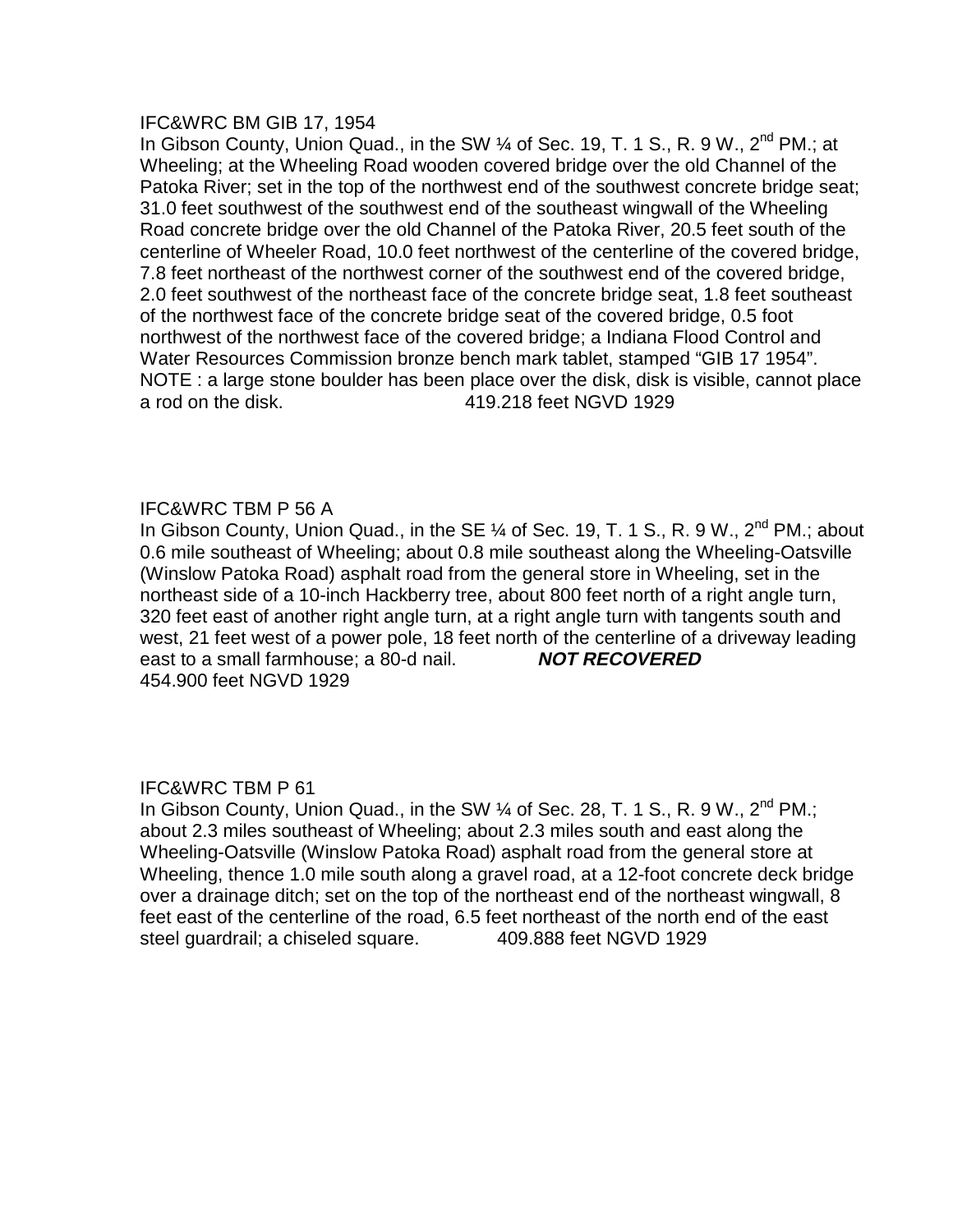## IFC&WRC BM GIB 18, 1954

In Gibson County, Union Quad., in the SW 1/4 of Sec. 33, T. 1 S., R. 9 W., 2<sup>nd</sup> PM.: about 2.6 miles southeast of Wheeling; about 2.3 miles south and east along the Wheeling-Oatsville (Winslow Patoka Road) asphalt road from the general store at Wheeling, thence about 2.1 miles south along a gravel road; set in the top of a concrete post, 72 feet north of the north bank of the river, 55 feet southeast of a 36-inch Oak tree, 21.5 feet northwest of a 12-inch steel end support for wires across the river, projecting 1-inch above the ground; a Indiana Flood Control and Water Resources Commission bronze bench mark tablet, stamped "GIB 18 1954". 408.046 feet NGVD 1929

## IFC&WRC TBM P 33

In Gibson County, Union Quad., in the SW  $\%$  of Sec. 33, T. 1 S., R. 9 W., 2<sup>nd</sup> PM.; about 2.6 miles southeast of Wheeling; about 2.3 miles south and east along the Wheeling-Oatsville (Winslow Patoka Road) asphalt road from the general store at Wheeling, thence about 2.1 miles south along a gravel road to the Patoka River, on the south side of the river; set in the north side of a 24-inch Poplar tree, 26 feet northeast of a 12-inch steel end support for wires across the river, 10 feet above the south edge of the water, 1.2 feet above the ground; a railroad spike.  $404.738$  feet NGVD 1929

# IFC&WRC TBM P 62

In Gibson County, Union Quad., in the NE  $\%$  of Sec. 33, T. 1 S., R. 9 W., 2<sup>nd</sup> PM.; about 1.0 mile south of Oatsville; about 1.0 mile south along the Gibson-Pike County Line Road from the crossroads at Oatsville; in the southwest quarter of the intersection of an east-west dirt road; set in the northeast side of a tree, 14 feet west of the centerline of County Line Road, 12 feet south of the centerline of the east-west road, 1 foot above the ground; a railroad spike. 444.487 feet NGVD 1929

## IFC&WRC BM GIB 19, 1954

In Gibson County, Union Quad, in the NW  $\frac{1}{4}$  of Section 4, T. 2 S., R. 9 W., 2<sup>nd</sup> P. M. about 2.0 miles south of Oatsville; at the Gibson – Pike County Line Road single span steel truss bridge over Patoka River; set in the west end of the south bridge seat, 11 feet west of the centerline of the road, 1.2 feet below the road, 0.9 foot south of the north face of the south abutment; a Indiana Flood Control and Water Resources Commission bronze bench mark tablet, stamped "GIB 19 1954". 415.563 feet NGVD 1929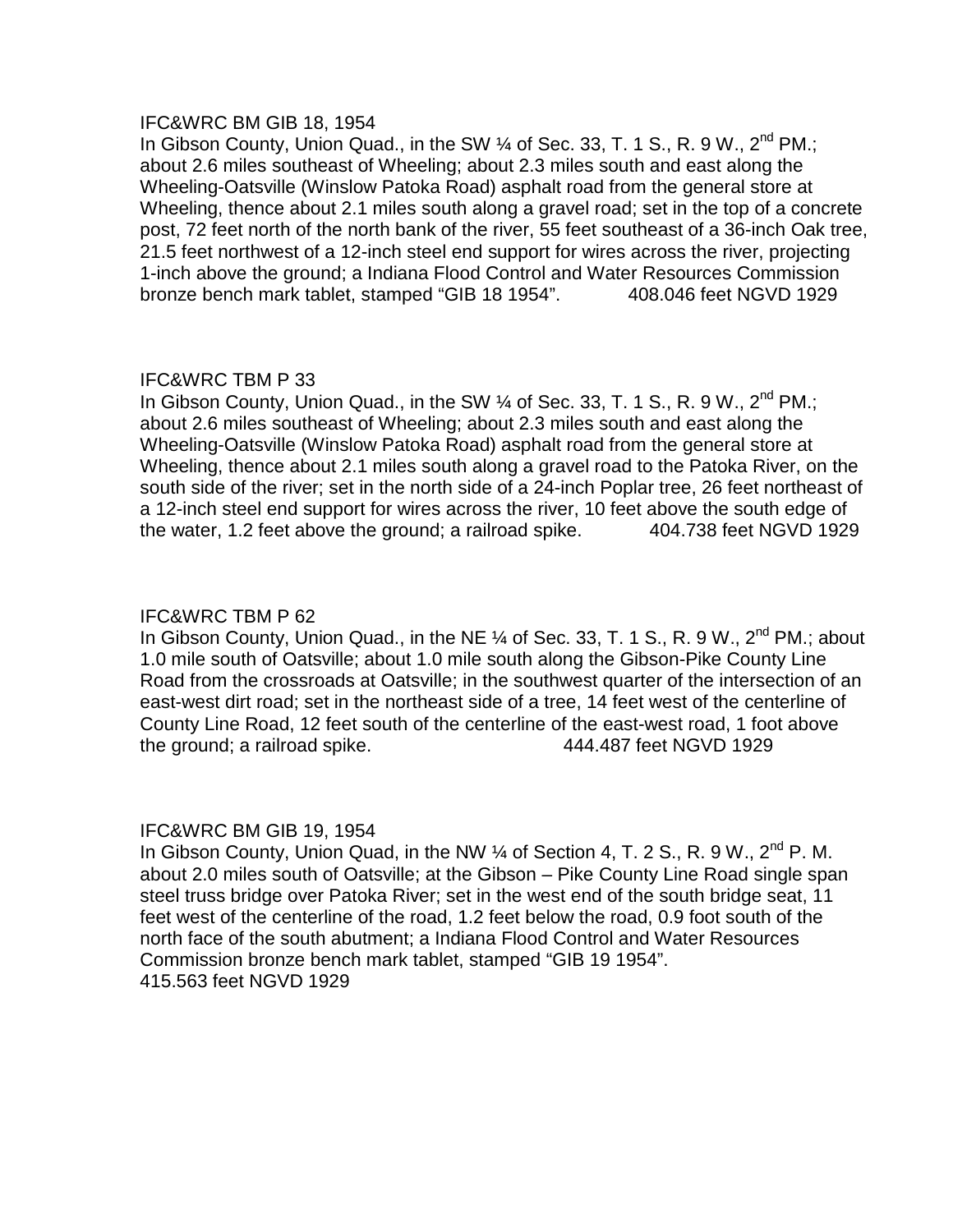In Gibson County, Francisco Quad, in the SE  $\%$  of Section 4, T. 2 S., R. 9 W., 2<sup>nd</sup> P. M. about 2.5 miles northeast of Francisco; about 2.6 miles north along a gravel Oatsville Road from its intersection with State Road 64, to the intersection of an east-west gravel road, at a steel bridge over Keg Creek; set on the top of the north end of the northeast concrete wingwall, 23 feet north of the centerline of the bridge, 14 feet west of the centerline of Oatsville Road, 3.6 feet south of the north end of the wingwall; a chiseled square. 412.243 feet NGVD 1929

# IFC&WRC TBM P 66

In Gibson County, Francisco Quad, in the SE  $\%$  of Section 3, T. 2 S., R. 9 W., 2<sup>nd</sup> P. M. about 3.1 miles northeast of Francisco; about 2.6 miles north along a gravel Oatsville Road from its intersection with State Road 64, to the intersection of an east-west gravel road, thence about 0.9 mile east along the gravel road; set in the south side of a 48-inch Walnut tree, 250 feet west of a bend in the road and a farmhouse on the south side of the road, 17 feet north of the centerline of the road at the north right-of-way fence line; a railroad spike. 489.102 feet NGVD 1929

# IFC&WRC BM GIB 20, 1954

In Gibson County, Petersburg Quad, in the NE  $\frac{1}{4}$  of Section 2, T. 2 S., R. 9 W.,  $2^{nd}$  P. M. about 4.3 miles southwest of Glezen; at the Miller Road single span steel truss bridge over the Patoka River; set in the top of the west end of the south concrete abutment, 11 feet west of the centerline of the road, 1.4 feet below the road; a Indiana Flood Control and Water Resources Commission bronze bench mark tablet, stamped "GIB 20 1954". 418.645 feet NGVD 1929

## IFC&WRC TBM P 70

In Gibson County, Petersburg Quad, in the NW  $\frac{1}{4}$  of Section 6, T. 2 S., R. 8 W.,  $2^{nd}$  P. M. about 3.5 miles southwest of Glezen; about 0.5 mile southwest along State Road 57 from the State Road 57 bridge over Patoka River, to a gravel road leading west, thence about 0.7 mile west along the gravel road, 300 feet east of a T-road leading south and a house on the north side of the road; set in the north side of a 48-inch Oak tree, 10 feet south of the centerline of the road, 3 feet north of the south right-of-way fence line; a railroad spike. 428.178 feet NGVD 1929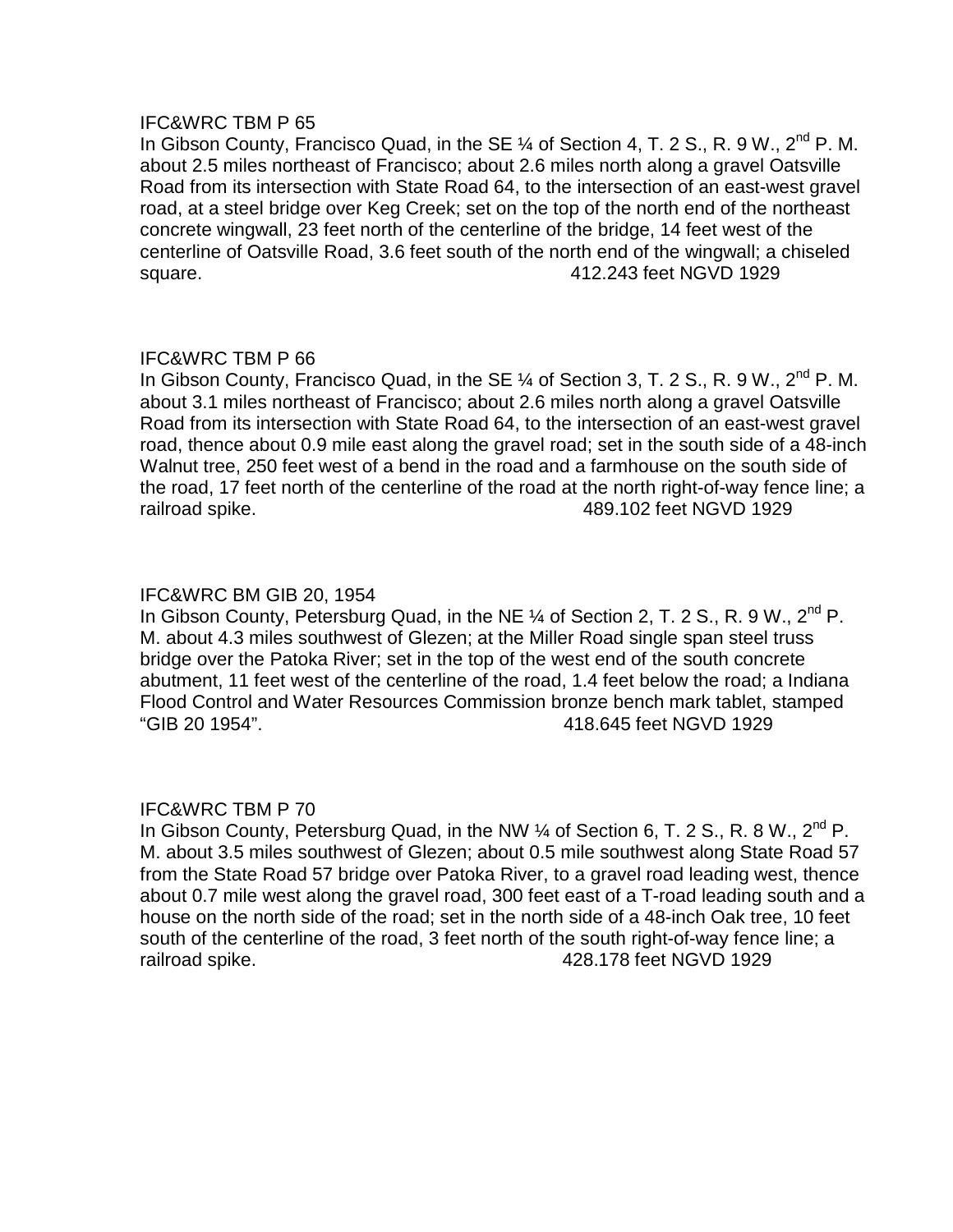## IFC&WRC BM GIB 21, 1954

In Gibson County, Petersburg Quad, in the SE  $\frac{1}{4}$  of Section 31, T. 1 S., R. 8 W., 2<sup>nd</sup> P. M. about 3.0 miles southwest of Glezen; at the 300 West Road single span steel truss bridge over the old channel of the Patoka River; set in the top of the southeast end of the southwest abutment, 10 feet southeast of the centerline of the road, 0.6 foot below the road; a Indiana Flood Control and Water Resources Commission bronze bench mark tablet, stamped "GIB 21 1954". 42l.145 feet NGVD 1929

# IFC&WRC BM GIB 22, 1954

In Gibson County, Petersburg Quad, in the SE  $\frac{1}{4}$  of Section 31, T. 1 S., R. 8 W.,  $2^{nd}$  P. M. about 2.7 miles southwest of Glezen; at the 300 West Road single span steel truss bridge over the Patoka River; set in the west end of the south concrete abutment, 11 feet west of the centerline of the road, 0.4 foot below the road; a Indiana Flood Control and Water Resources Commission bronze bench mark tablet, stamped "GIB 22 1954". 421.466 feet NGVD 1929

# IFC&WRC BM PIK 1, 1954

In Pike County, Petersburg Quad, in the SW  $\%$  of Section 32, T. 1 S., R. 8 W., 2<sup>nd</sup> P. M. about 2.5 miles southwest of Glezen; at the State Road 57 three-span steel beam concrete deck bridge over the Patoka River; set in center of the south concrete wingwall, 17 feet southeast of the centerline of the highway, 0.7 foot above the road; a Indiana Flood Control and Water Resources Commission bronze bench mark tablet, stamped "PIK 1 1954". 430.092 feet NGVD 1929

## ISHC BM V 1

In Gibson County, Petersburg Quad, in the SE  $\frac{1}{4}$  of Section 31, T. 1 S., R. 8 W.,  $2^{nd}$  P. M. about 2.9 miles southwest of Glezen; at the State Road 57 three-span steel beam concrete deck bridge over the old channel of the Patoka River; set in the top of the southeast end of the west concrete wingwall, 16.5 feet southwest of the centerline of the highway, 0.7 foot above the road; a Indiana State Highway Commission bronze disk, stamped "V 1". 428.241 feet NGVD 1929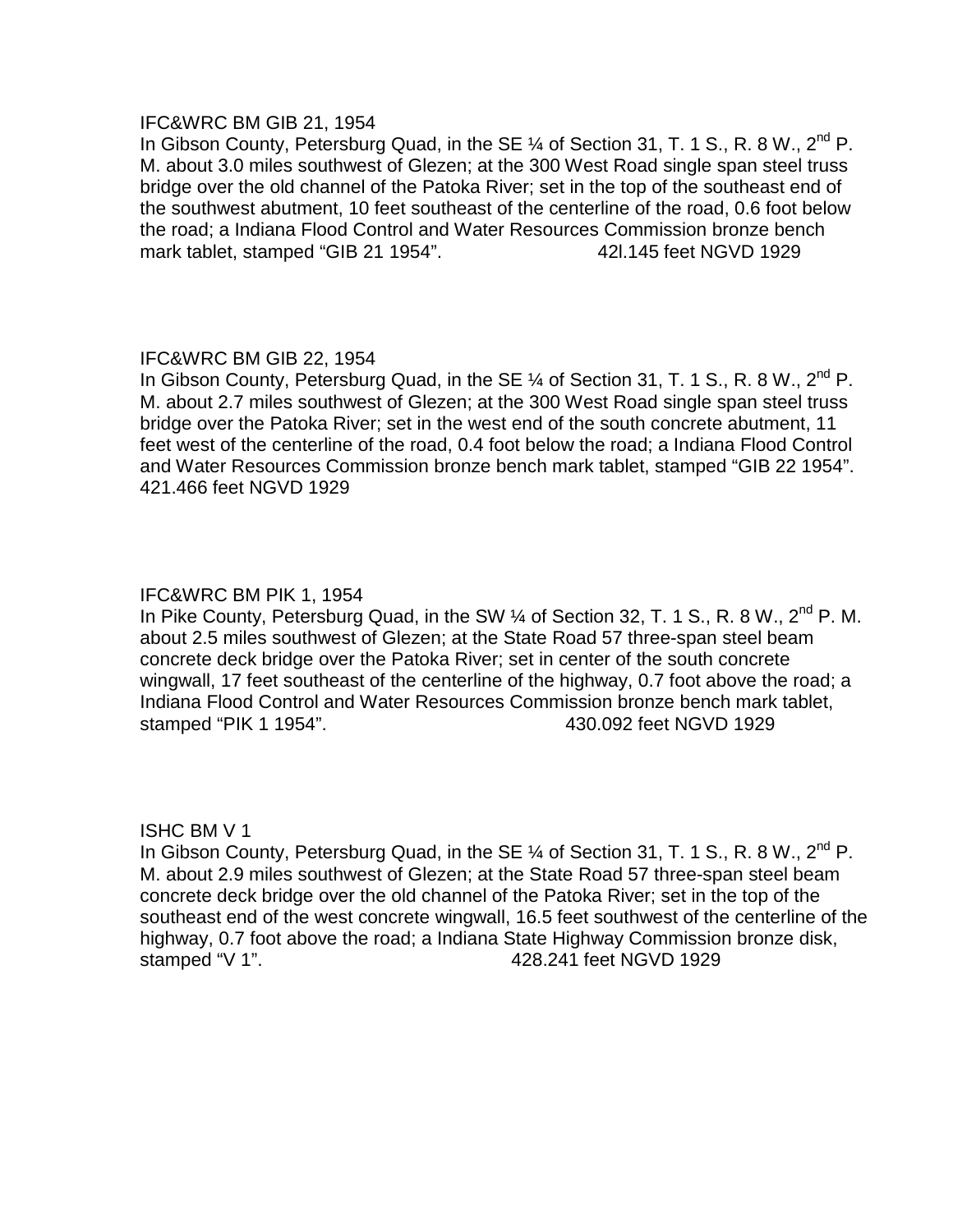## USC&GS BM R 283, 1954

In Gibson County, Mount Carmel Quad., in the SW ¼ of Section 28, T. 1 S., R. 12 W.,  $2^{nd}$  P. M. about 0.5 mile southeast of Mount Carmel, Wabash County, Illinois; at the State Highway 64 bridge over the Wabash River; set vertically in the southwest face of the second concrete pier northwest of the southeast abutment, 130 feet southeast of the centerline of a gravel road (1025 West Road) passing under the bridge; 3.5 feet above the ground; a U.S. Coast and Geodetic Survey bench mark tablet, stamped "R 283 1954".

396.804 feet NGVD 1929 120.946 meters NGVD 1929

# IFC&WRC TBM WR 1

In Gibson County, Mount Carmel Quad., in the SW ¼ of Section 28, T. 1 S., R. 12 W.,  $2^{nd}$  P. M. about 0.5 mile southeast of Mount Carmel, Wabash County, Illinois, 0.5 mile southeast along State Highway 64 from the Indiana-Illinois State Line on the State Highway 64 bridge across Wabash River to a "T"-road south, thence 0.25 mile south and west along the gravel road to a 15-foot bridge across a dry creek; set in the top of the north end of the west abutment, 30 feet southeast from a power pole, 8 feet north of the center line of the road, about level with the road; a chiseled square. 392.107 feet NGVD 1929

## IFC&WRC BM GIB 23, 1959

In Gibson County, East Mount Carmel Quad., in the SW ¼ of Sec. 27, T. 1 S., R. 12 W.,  $2^{nd}$  PM.; at East Mt. Carmel; 0.2 mile northeast along 950 West Road from its "T" intersection with State Road 64 to the Southern, St. Louis and Louisville Railroad crossing, and a levee; set in the top of a concrete post, 17.4 feet east of the centerline of the road crossing the railroad, 14.5 feet north of the center line of the railroad tracks, 5.9 feet south of a telephone pole Number 151/30, projecting 0.3 foot above the ground; a Indiana Flood Control and Water Resources Commission bronze bench mark tablet, stamped "GIB 23 1959". 400.893 feet NGVD 1929

## IFC&WRC BM GIB 24, 1954

In Gibson County, East Mount Carmel Quad., in the NE ¼ of Sec. 27, T. 1 S., R. 12 W., 2<sup>nd</sup> PM.; about 0.8 mile northeast of East Mt. Carmel; at the intersection of 350 North Road and 890 West Road, in the southeast quarter of the intersection; set in the top of a concrete post, 20.9 feet south of the centerline of 350 North Road, 19.9 feet east of the centerline of 890 West Road, 2.8 feet east of a power pole Number 27-90, projecting 0.3 foot above the ground; a Indiana Flood Control and Water Resources Commission bronze bench mark tablet, stamped "GIB 24 1959". 391.827 feet NGVD 1929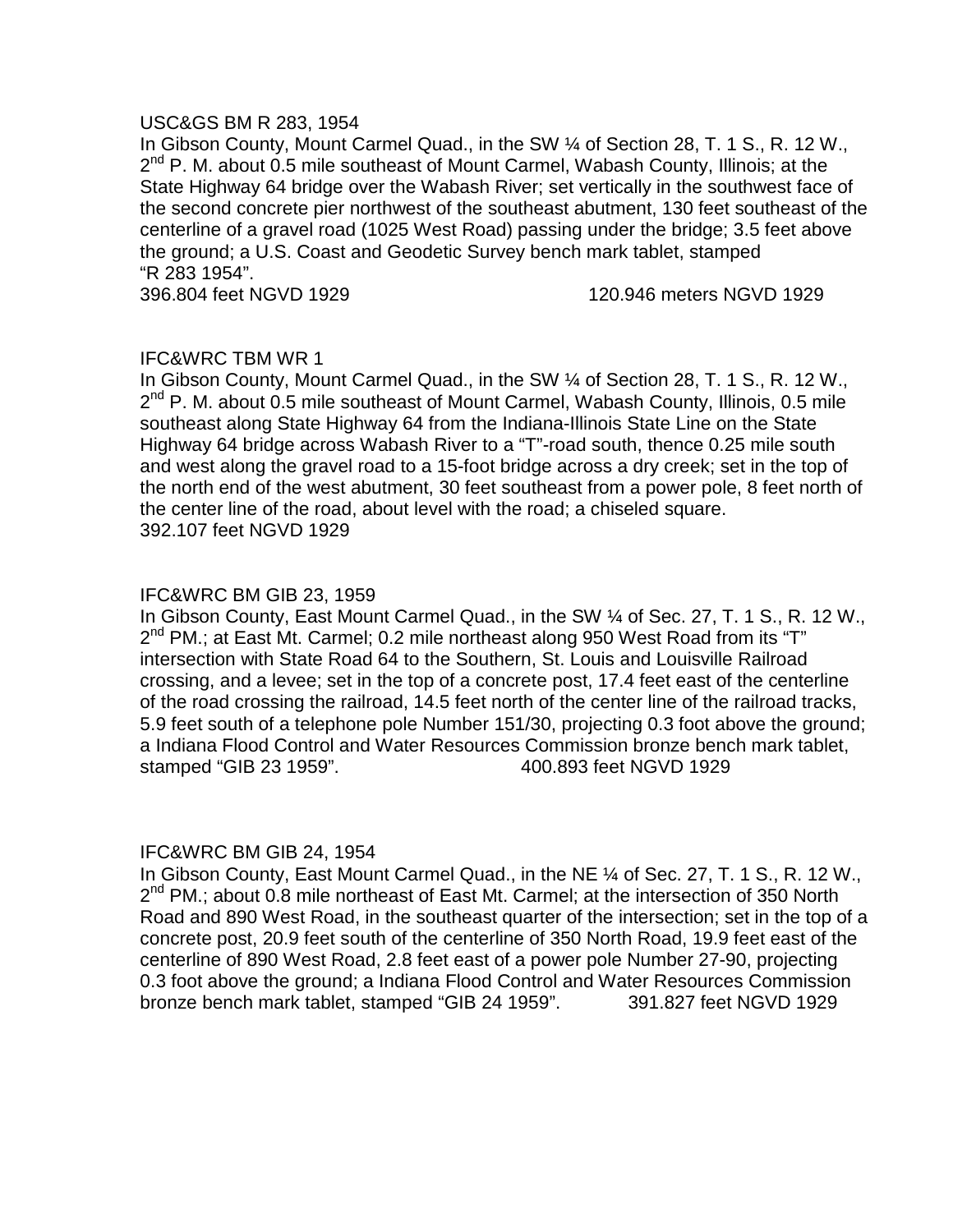#### IFC&WRC TBM WR 2

In Gibson County, East Mount Carmel Quad., in the NW ¼ of Sec. 27, T. 1 S., R. 12 W.,  $2^{nd}$  PM.; about 0.9 mile north-northeast of East Mt. Carmel; about 0.4 mile west along 350 North Road from its intersection with 890 West Road to a power pole; 14 feet south of the center line of the road, 2.0 feet above the ground, a railroad spike with an aluminum tag, stamped "TBM WR 2". 388.006 feet NGVD 1929

# USC&GS BM T 285, 1954

In Gibson County, East Mount Carmel Quad., in the SE ¼ of Sec. 21, T. 1 S., R. 12 W.,  $2^{nd}$  PM.; about 0.9 mile north of East Mt. Carmel; on the left bank of the Wabash River, at a point midway (about 0.6 mile) from the mouth of the White River and Patoka River, at the dead end of 350 North Road (gravel), 0.1 mile west of a farm house on the south side of the road leading east; set in the top of a concrete post, 16 feet west of the center of the junction of a road leading east, 14.5 feet west of the center line of a dim road paralleling the river, 10 feet northeast of a 20-inch Hackberry tree in a fence line, 2 feet north of a white wooden witness post, projecting 4 inches above the ground; a U.S. Coast and Geodetic Survey bench mark tablet, stamped "T 285 1954". 391.909 feet NGVD 1929 119.454 meters NGVD 1929

## USC&GS BM S 285, 1954

In Gibson County, East Mount Carmel Quad., in the West ½ of Sec. 22, T. 1 S., R. 12 W., 2<sup>nd</sup> PM.; about 1.3 miles north of East Mt. Carmel; on the left bank of White River, 0.2 mile upstream along White River from its confluence with Wabash River, set in the top of a concrete post, 198 feet west and across the road from the west corner of a low frame house, 197 feet southeast of the riverbank, 28 feet northeast of and across the road of a triangular blazed 24-inch tree, 25 feet southwest across a dim drive north-west of a triangular-blazed 24-inch Elm tree, 16 feet northwest of the centerline of the road, 10 feet southwest of the centerline of the dim drive, level with the road, projecting 4 inches above the ground; a U.S. Coast and Geodetic Survey bench mark tablet, stamped "S 285 1954".

393.769 feet NGVD 1929 120.021 meters NGVD 1929

## IFC&WRC TBM WR 3, 1959

In Gibson County, East Mount Carmel Quad., in the NE ¼ of Sec. 22, T. 1 S., R. 12 W.,  $2^{nd}$  PM.; about 1.5 miles northeast of East Mt. Carmel; about 0.55 mile north along 890 West Road from its intersection with 350 North Road to a "T"-road east; set in power pole Number 2-738, in the southeast corner of the intersection, 31 feet east of the centerline of 890 West Road, 17 feet south of the center line of the east-west "T"-road, 1.0 foot above the ground; a railroad spike with an aluminum tag, stamped "TBM WR 3 1959". 396.770 feet NGVD 1929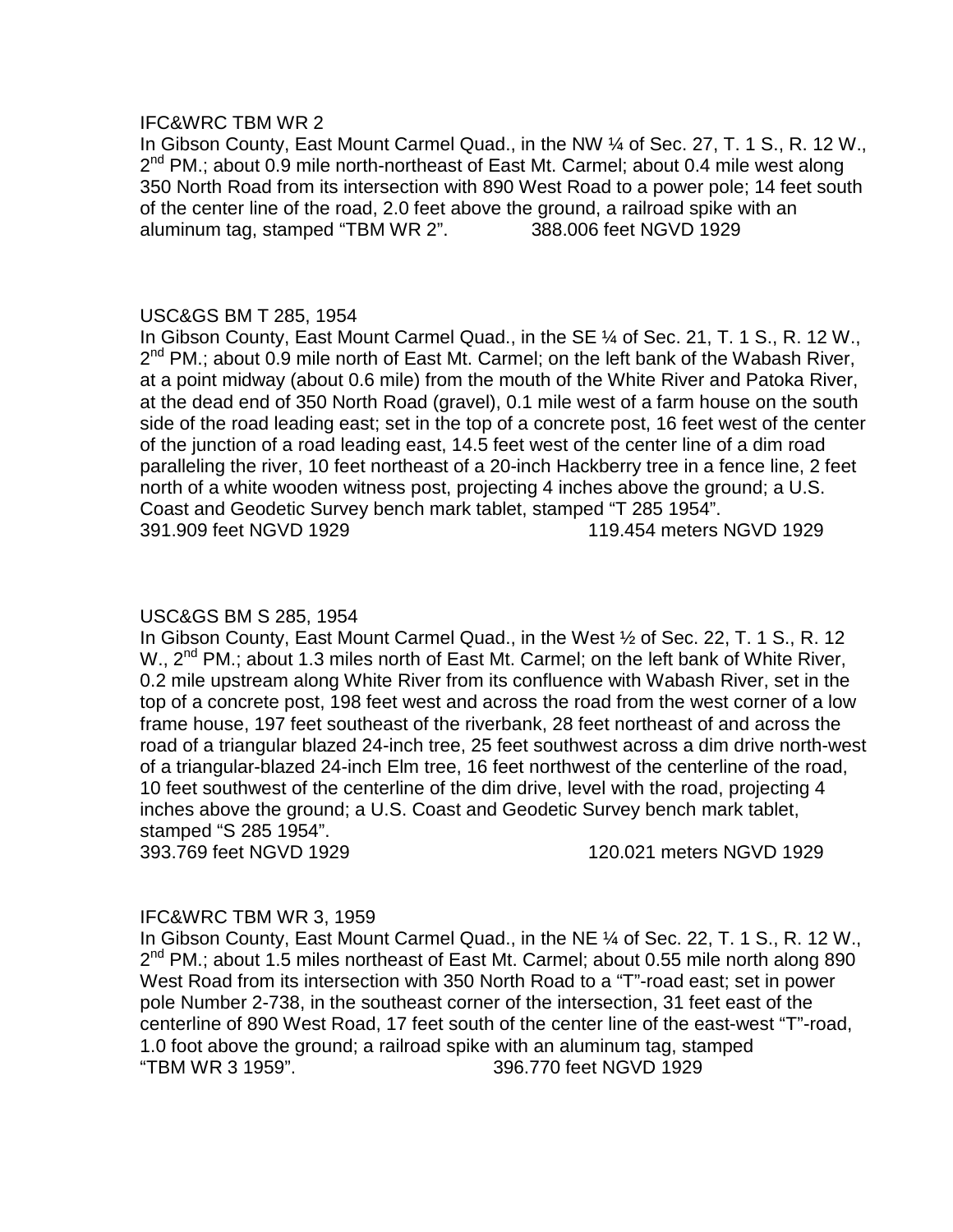## IFC&WRC BM GIB 25, 1959

In Gibson County, East Mount Carmel Quad., in the NW ¼ of Sec. 23, T. 1 S., R. 12 W.,  $2^{nd}$  PM.; about 1.8 miles northeast of East Mt. Carmel; about 0.55 mile north along 890 West Road from its intersection with 350 North Road to a "T"-road east, thence 0.4 mile east to a power pole; set in the top of a concrete post, 181 feet east of Jake Wirth's mailbox, 23 feet north of a power pole (not numbered), 16.8 feet south of the centerline of the east-west road, 1.5 feet north of a fence line, projecting 0.2 foot above the ground; a Indiana Flood Control and Water Resources Commission bronze bench mark tablet, stamped "GIB 25 1959". 395.299 feet NGVD 1929

# IFC&WRC TBM WR 4, 1959

In Gibson County, East Mount Carmel Quad., in the NE ¼ of Sec. 23, T. 1 S., R. 12 W.,  $2^{nd}$  PM.; about 2.2 miles northeast of East Mt. Carmel; about 0.55 mile north along 890 West Road from its intersection with 350 North Road to a "T"-road east, thence 0.9 mile east to a power pole; 97 feet south of a frame house, 23 feet northeast of the center line of the road, 3.0 feet above the ground; a railroad spike with an aluminum tag, stamped "TBM WR 4 1959". 397.520 feet NGVD 1929

# IFC&WRC BM GIB 26, 1959

In Gibson County, East Mount Carmel Quad., in the NW ¼ of Sec. 24, T. 1 S., R. 12 W.,  $2^{nd}$  PM.; about 2.6 miles northeast of East Mt. Carmel; about 0.55 mile north along 890 West Road from its intersection with 350 North Road to a "T"-road east, thence about 1.5 mile east to power pole Number 27/62; set in the top of a concrete post, 127 feet west of two oil storage tanks that are located on the south side of the road, 20.5 feet south of the centerline of the east-west road, 1.9 feet west of a power pole, projecting 0.3 foot above the ground; a Indiana Flood Control and Water Resources Commission bronze bench mark tablet, stamped "GIB 26 1959." 397.471 feet NGVD 1929

# IFC&WRC TBM WR 5, 1959

Gibson County, East Mount Carmel Quad., in the NE ¼ of Sec. 24, T. 1 S., R. 12 W., 2<sup>nd</sup> PM.; about 2.8 miles northeast of East Mt. Carmel; about 0.55 mile north along 890 West Road from its intersection with 350 North Road to a "T"-road east, thence about 1.8 mile east to a "T"-road south; set in power pole Number 2-754, 18 feet north of the centerline of the east-west road, 10 feet east of the extended centerline of the "T"-road south, 1.0 foot above the ground; a railroad spike with an aluminum tag, stamped "TBM WR 5 1959". 416.890 feet NGVD 1929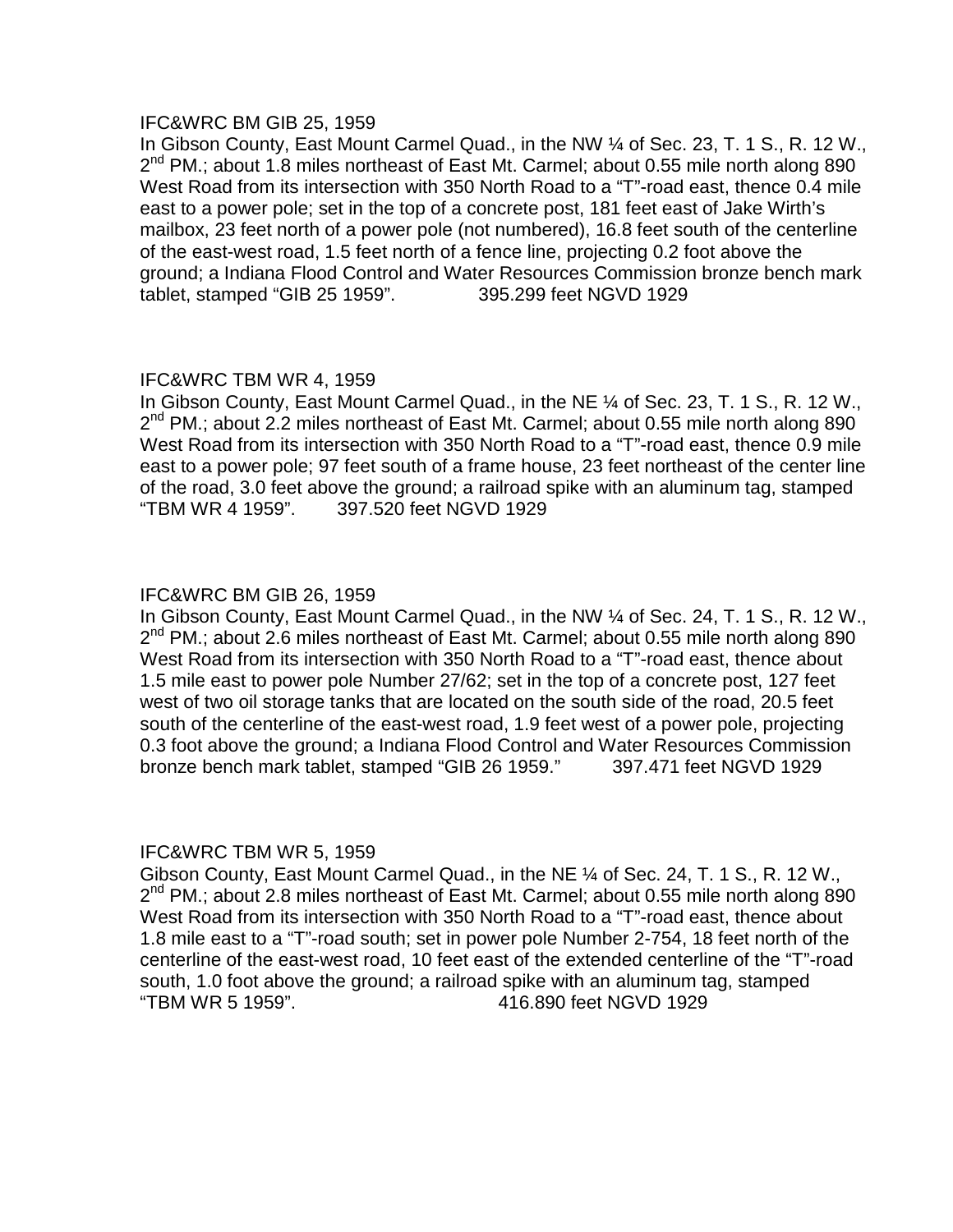## IFC&WRC BM GIB 27, 1959

In Gibson County, East Mount Carmel Quad., in the NW ¼ of Sec. 19, T. 1 S., R. 11 W.,  $2^{nd}$  PM.; about 3.5 miles northeast of East Mt. Carmel; about 0.55 mile north along 890 West Road from its intersection with 350 North Road to a "T"-road east, thence about 2.4 mile east to a 9.5-foot box culvert; set in the east end of the north headwall, 250 feet east of the centerline of a driveway (Mr. Tennis), 10.8 feet north of the centerline of the east-west road, 1.6 feet above the ground, 0.5 foot west of the east end of the north headwall; a Indiana Flood Control and Water Resources Commission bronze bench mark tablet, stamped "GIB 27 1959". 426.278 feet NGVD 1929

# USGS TBM U.E. 420.3

In Gibson County, Patoka Quad., in Grant No. 17; at Hazelton; about 0.10 mile north along old U.S. 41 from its intersection with State Road 56 in Hazleton to the old U.S. 41 bridge over White River; set in the bridge seat, at the southeast end of the bridge, 28.4 feet north of the south end of the bridge, 6.8 feet below the handrail, 3.5 feet below the road, 0.5 foot south of the north edge of the concrete seat, 0.5 foot west of the east edge of the concrete seat; a chiseled square. 420.459 feet NGVD 1929

## IFC&WRC BM GIB 31, 1959

In Gibson County, Patoka Quad., in Grant No. 17; at Hazelton; at the State Road 56 one-span steel truss bridge over Robb Creek; 19 feet east of a telephone pole, 11.8 feet north of the centerline of the road, 7 feet southeast of the northwest end of the northwest wingwall, 5.5 feet west of the steel truss of the bridge, 1.3 feet above the road; a Indiana Flood Control and Water Resources Commission bronze bench mark tablet, stamped "GIB 31 1959". 415.453 feet NGVD 1929

## USGS BM TT 29-VINC

In Gibson County, Patoka Quad., in Grant No. 32; at Hazelton; at the Chicago and Eastern Illinois depot; set in the top of an iron pipe and cap, about 129 feet south of the depot, west of the center line of the railroad (Chicago and Eastern Illinois) track, 33 feet northeast of the centerline of a paved road, 6 feet south of an instrument case, 2.6 feet north of a telegraph pole, 0.6 foot below the concrete curb, 0.1 foot west of a concrete curb running south from the depot; a U.S. Geological Survey bronze disk, stamped "TT 29-VINC". 422.381 feet NGVD 1929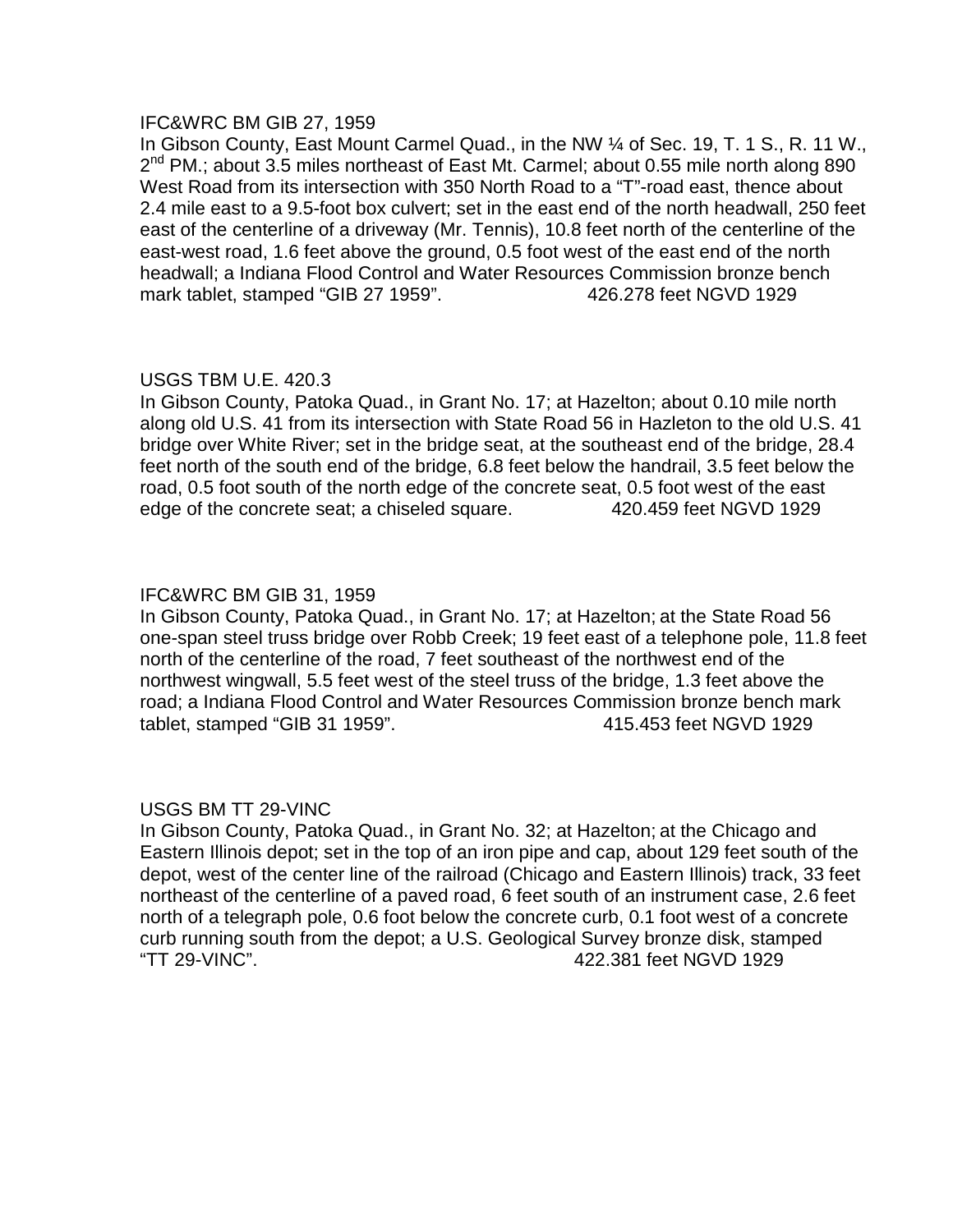## IFC&WRC BM GIB 28, 1959

In Gibson County, Decker Quad., in the SW 1/4 of Sec. 21, T. 1 S., R. 10 W., 2<sup>nd</sup> PM.; about 0.75 mile north of Hazelton; about 0.85 mile north along the Chicago and Eastern Illinois Railroad from the depot in Hazelton to the washout bridge over White River; set in the southeast bridge seat, 10.5 feet east of the centerline of the tracks, 6 feet below the tracks, 1.2 feet north of the southeast wooden wingwall, 1.0 foot west of the east edge of the concrete seat; a Indiana Flood Control and Water Resources Commission bronze bench mark tablet, stamped "GIB 28 1959". 416.933 feet NGVD 1929

# IFC&WRC TBM WHR 21

In Gibson County, Patoka Quad., in Grant No. 101; at Hazelton; 0.35 mile north along the Chicago and Eastern Illinois Railroad from the depot in Hazelton to a bridge overpass over a gravel road; set in the top of the west end of the north abutment, 8 feet west of the west rail, 0.3 foot below the rail; a chiseled triangle. 419.774 feet NGVD 1929

# IFC&WRC TBM WHR 22

In Gibson County, Patoka Quad., in Grant No. 101; about 0.3 miles northeast of Hazelton; 0.05 mile north along State Road 56 from the post office in Hazelton to a right angle turn to the east, thence 0.15 mile east to a "T"-road north, thence 0.85 mile northeast to a 12-foot box culvert under the road; set in the top of the northwest wingwall, 42 feet east of a farm lane north, 10 feet north of the centerline of the road, 1.5 feet below the road, 1.0 foot west of the east end of the wingwall; a chiseled square. 418.430 feet NGVD 1929

## USGS TBM U.E. 420.20

In Gibson County, Patoka Quad., in the SE  $\%$  of Sec. 21, T. 1 S., R. 10 W., 2<sup>nd</sup> PM.; about 0.7 mile northeast of Hazelton; about .05 mile north along State Road 56 from the post office in Hazelton to a right angle turn to the east, thence 0.15 mile east to a "T" road to the north, thence 1.35 miles generally northeast to a 14-foot box culvert under the road; 147 feet east of a power pole (PSC of I 870/4239), 9.5 feet north of the centerline of the gravel road, 4.9 feet east of the west end of the headwall, 1.7 feet above the roadway; a chiseled square. 420.456 feet NGVD 1929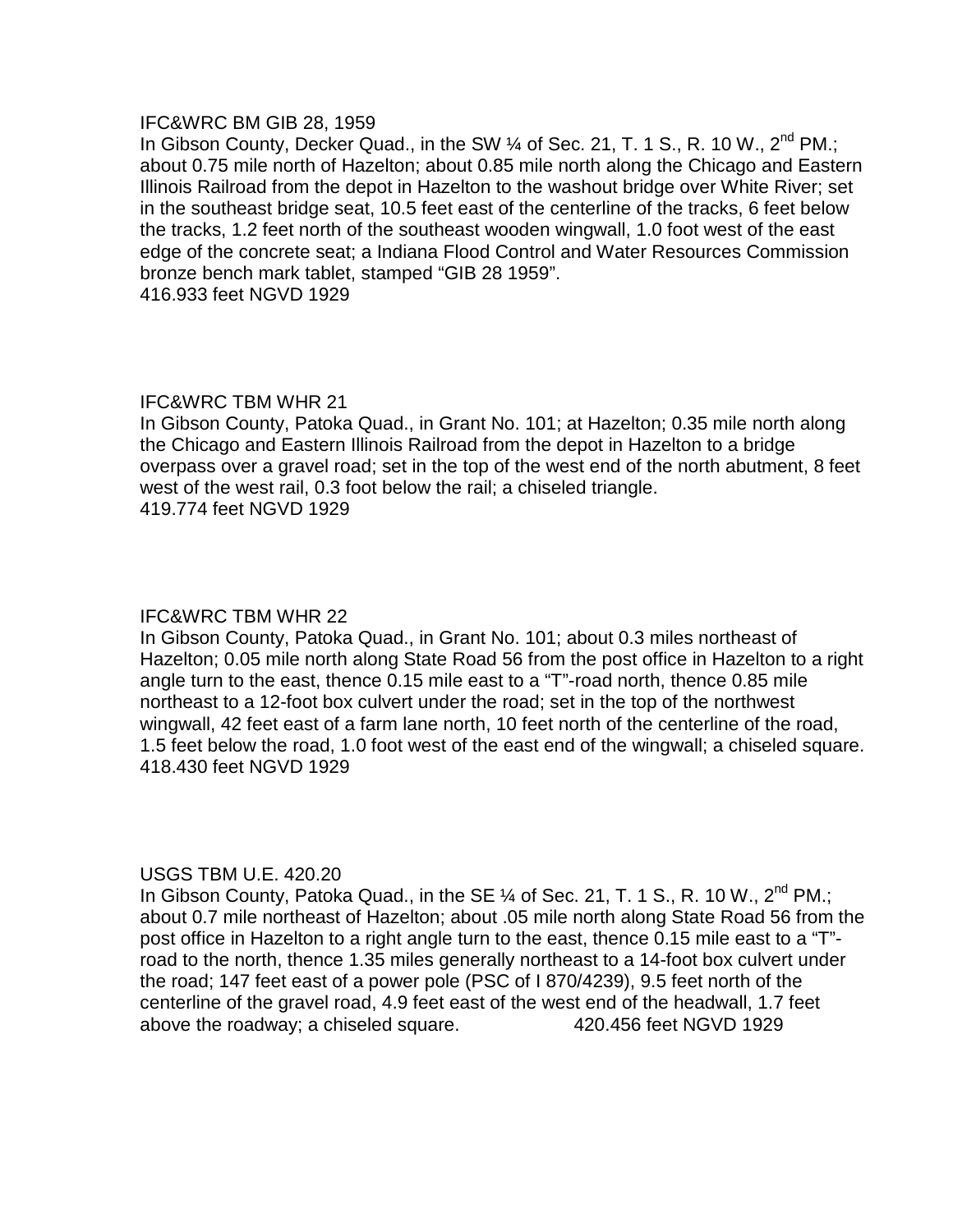#### TBM WHR 23, 1959

In Gibson County, Patoka Quad., in the NE  $\%$  of Sec. 27, T. 1 S., R. 10 W., 2<sup>nd</sup> PM.; about 1.2 miles northeast of Hazelton; about .05 mile north along State Road 56 from the post office in Hazelton to a right angle turn to the east, thence 0.15 mile east to a "T"-road to the north, thence 2.05 miles north and east to a pair of 18-inch Elm trees; set in the west most of the two trees, 23 feet north of the centerline of the road, 2.0 feet above the ground; a railroad spike with an aluminum tag, stamped "TBM WHR 23 1959". 408.894 feet NGVD 1929

# USGS BM TT 28 CEM 1957

In Gibson County, Patoka Quad., in the NE  $\%$  of Sec. 27, T. 1 S., R. 10 W., 2<sup>nd</sup> PM.; about 1.2 miles northeast of Hazelton; about .05 mile north along State Road 56 from the post office in Hazelton to a right angle turn to the east, thence 0.15 mile east to a "T"-road to the north, thence 2.35 miles north and east to a "T"-road south; set in the top of a concrete post, 87 feet west of the centerline of the "T"-road, 20 feet south of the centerline of the east-west road, 15 feet southwest of the west end of the south headwall of a 10-foot box culvert under the east-west road, projecting 0.7 foot above the ground; a U.S. Geological Survey bench mark tablet, stamped "TT 28 CEM 414 Ft. 1957". 414.659 feet NGVD 1929

# USGS BM RM

In Gibson County, Patoka Quad., in the NE  $\%$  of Sec. 27, T. 1 S., R. 10 W., 2<sup>nd</sup> PM.; about 1.2 miles northeast of Hazelton; about .05 mile north along State Road 56 from the post office in Hazelton to a right angle turn to the east, thence 0.15 mile east to a "T"-road to the north, thence 2.35 miles north and east to a "T"-road south, and a "U" shaped box culvert, in the southwest quarter of the intersection; set in the top of the south wingwall, 66 feet west of the centerline of the north-south road, 10 feet south of the east-west road, 12.9 feet east of the west end, 1.0 foot above the road; a chiseled square. 413.703 feet NGVD 1929

## USGS TBM U.E. 412.8

In Gibson County, Union Quad., in the NW  $\frac{1}{4}$  of Sec. 26, T. 1 S., R. 10 W., 2<sup>nd</sup> PM.; about 3.3 miles northwest of Mount Olympus; about .05 mile north along State Road 56 from the post office in Hazelton to a right angle turn to the east, thence 0.15 mile east to a "T"-road to the north, thence 2.75 miles generally north to east to a 16-foot box culvert; 60 feet north of the center line of a turn-around, 9.5 feet south of the gravel road, 8.3 feet northeast from the southwest end of the headwall, 1.8 feet above the road; a chiseled square. 413.039 feet NGVD 1929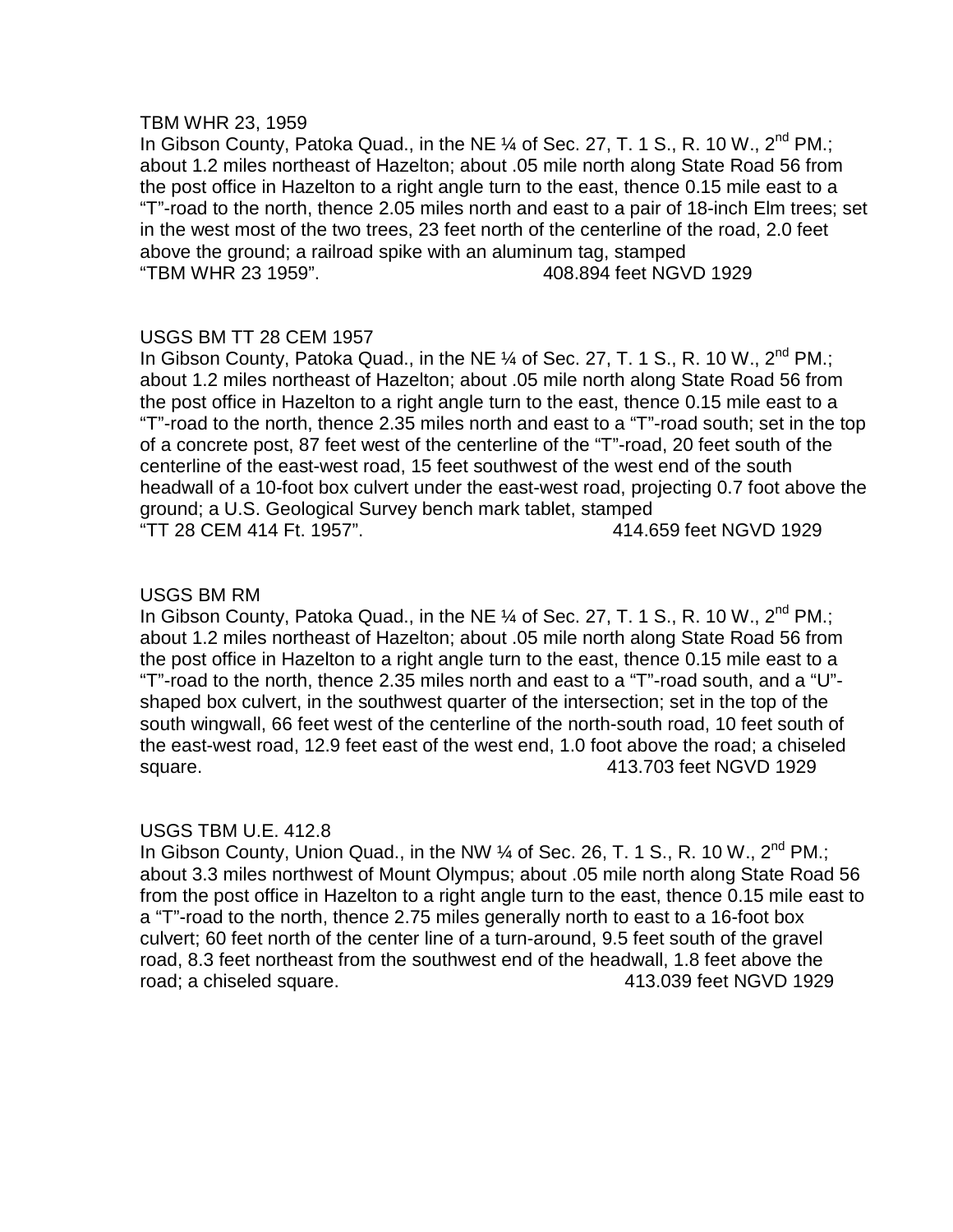## USGS TBM U.E. 412.9

In North County, Union Quad., in the NE 1/4 of Sec. 26, T. 1 S., R. 10 W., 2<sup>nd</sup> PM.; about 3.4 miles north-northwest of Mount Olympus; about .05 mile north along State Road 56 from the post office in Hazelton to a right angle turn to the east, thence 0.15 mile east to a "T"-road to the north, thence 3.05 miles generally north to east along a winding road to an 8-foot box culvert, 35 feet south of the B. Kerr driveway, 7.5 feet south of the gravel road, 2 feet west of the east end of the headwall, 2 feet above the road; a chiseled square. 413.163 feet NGVD 1929

# TBM WHR 24, 1959

In Gibson County, Iona Quad., in Grant No. 6; about 0.9 mile south-southwest of Giro; about .05 mile north along State Road 56 from the post office in Hazelton to a right angle turn to the east, thence 0.15 mile east to a "T"-road to the north, thence 3.55 miles north and east to a power pole; set in the power pole, 110 feet west of the west end of a 10-foot box culvert, 9.0 feet north of the centerline of the road, 1.5 feet above the ground; a railroad spike with aluminum tag, stamped "TBM WHR 24 1959". 422.707 feet NGVD 1929

# IFC&WRC BM GIB 29 RESET 1960

In Gibson County, Iona Quad., in Grant No. 6; about 0.8 mile south-southwest of Giro; about 0.4 mile southwest along a winding gravel road from the crossroad intersection near the Giro Church, to a 12-foot concrete box culvert under the road; set in the top of the northeast wingwall of the culvert, 16 feet north of the centerline of the road, 1.7 feet east of the west face of the northeast wingwall, about level with the road; a Indiana Flood Control and Water Resources Commission bronze bench mark tablet, stamped "GIB 29 RESET 1960". 423.582 feet NGVD 1929

## TBM WHR 25, 1959

In Gibson County, Iona Quad., in Grant No. 3; about 0.6 mile south of Giro; at the Giro Church; at power pole Number 2-IJ1A; set in the pole, 54 feet across the road from a water pump in the yard of the GIRO Church, 20 feet west of the centerline of the road, 4.5 feet above the road; a railroad spike with an aluminum tag, stamped "TBM WHR 25 1959". 462.709 feet NGVD 1929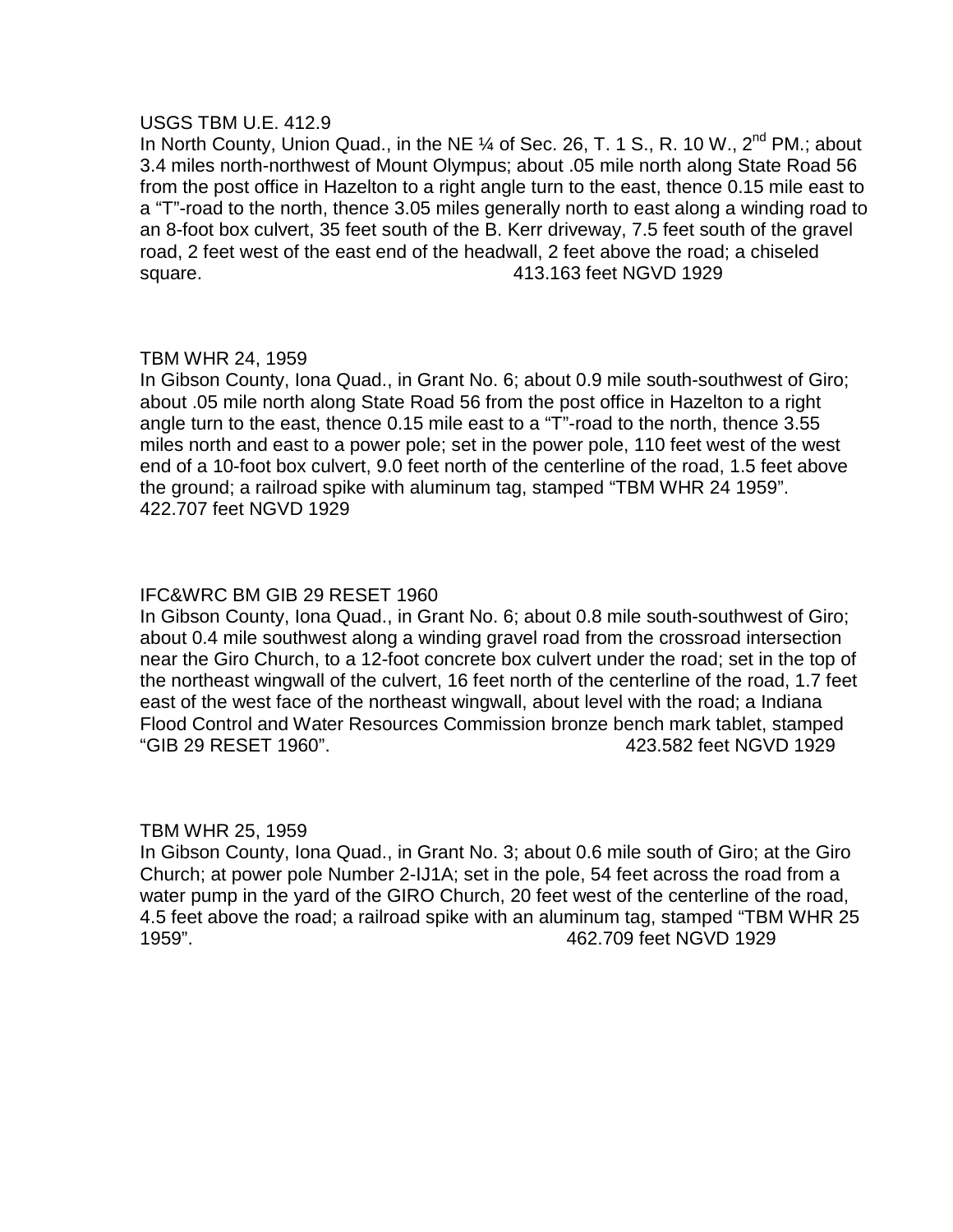#### IFC&WRC BM GIB 30, 1959

In Gibson County, Iona Quad., in the SE  $\%$  of Sec. 13, T. 1 N., R. 10 W., 2<sup>nd</sup> PM.; at Giro; about 0.65 mile north along a winding and unimproved road from the crossroads near the Giro Church, to a right angle turn to the east, thence 0.15 mile generally east; set in the top of a concrete post, north of and across the road from a small concrete block house, 61 feet east of the bend in the road, 14.6 feet north of the centerline of the road, 5.6 feet north of a 14-inch Pecan tree, projecting 0.3 foot above the ground; a Indiana Flood Control and Water Resources Commission bronze bench mark tablet, stamped "GIB 30 1959". 414.869 feet NGVD 1929

# IFC&WRC BM GIB 1, 1954

In Gibson County, Mount Carmel Quad., in the West  $\frac{1}{2}$  of Sec. 28, T. 1 S., R. 12 W., 2<sup>nd</sup> PM.; about 0.6 mile east northeast of Mt. Carmel; at the Southern Railroad steel bridge over the Wabash River; set on top of the 3<sup>rd</sup> pier from the east end of the bridge, 3 feet from the north edge of the pier, 1 foot from the east edge; a Indiana Flood Control and Water Resources Commission, bronze bench mark tablet, stamped "GIB 1 1954". 402.776 feet NGVD 1929

## IFC&WRC TBM P 2

In Gibson County, East Mount Carmel Quad., in the SW ¼ of Sec. 27, T. 1 S., R. 12 W.,  $2^{nd}$  PM.; at East Mt. Carmel; 0.45 mile southeast along State Road 64 from east of State Road 64 bridge over Wabash River to a crossroad (950 West Road), thence 0.25 mile northeast along 950 West Road to the Southern Railroad crossing, in the northeast quarter of the crossing; set in the northwest side of the telephone pole #151-36, 47 feet east of the crossing, 41 feet north of the north rail, 15 feet south of the center line of 950 West Road, 2.4 feet above the ground; a railroad spike. 402.855 feet NGVD 1929

## IFC&WRC TBM P 4

In Gibson County, East Mount Carmel Quad., in the SE ¼ of Sec. 27, T. 1 S., R. 12 W., 2<sup>nd</sup> PM.; 1 mile east of East Mt. Carmel; 0.45 mile southeast along State Road 64 from east end of State Road 64 bridge over Wabash River to 950 West Road, thence 1.3 miles northeast and east along the road, 0.37 mile east of T-road north (890 West Road) junction, 0.2 mile east of a farm house on south side of the road; set in the south side of an anchor pole of power pole #2/4H/77, 17 feet north of center line of the road, 0.4 foot above the ground; a railroad spike. 395.482 feet NGVD 1929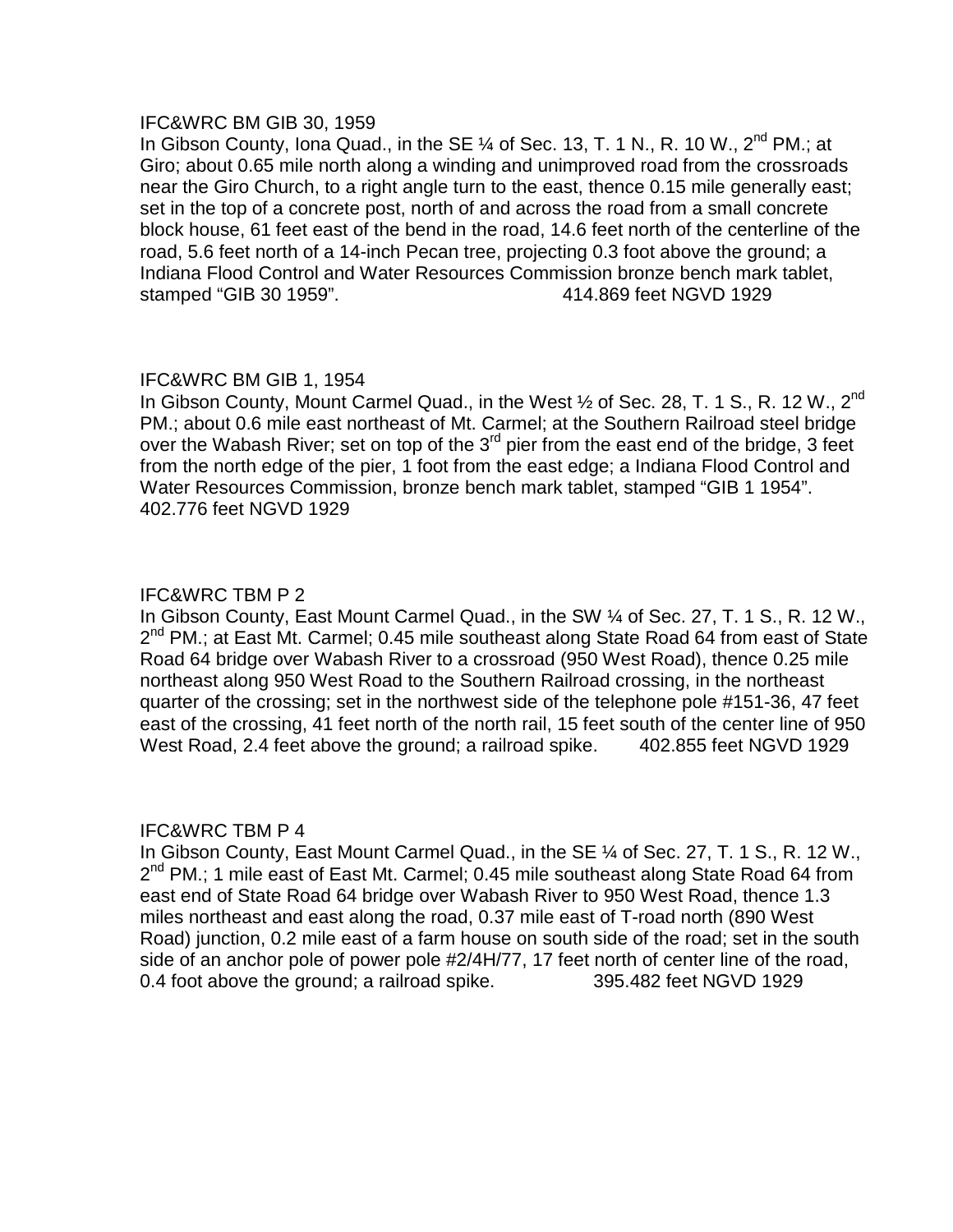In Gibson County, East Mount Carmel Quad., in the SW ¼ of Sec. 32, T. 1 S., R. 11 W., 2<sup>nd</sup> PM.; 4.3 miles east-southeast of East Mt. Carmel; 0.45 mile southeast along State Road 64 from east end of State Road 64 bridge over Wabash River to 950 West Road, thence 2.85 miles northeast and east along the road on the south bank of Patoka River to a right angle turn south, thence 0.5 mile south to a right angle turn east, thence 1.3 mile east to a right angle turn south, thence 0.25 mile south to a right angle turn east, thence 0.45 mile east to an entrance north to a field; set in a pole, 42 feet west of the center line of the field entrance, 20 feet north of the center line of the road, 0.7 foot above the ground; a railroad spike. 398.615 feet NGVD 1929

# IFC&WRC TBM P 8

In Gibson County, East Mount Carmel Quad., in the SE ¼ of Sec. 32, T. 1 S., R. 11 W.,  $2^{nd}$  PM.; 4.0 miles southwest of Patoka; 4.9 miles west along State Road 64 from its junction with U.S. Highway 41 at Princeton to a T-road north, thence 1.0 mile north along T-road to an east-west road (100 North Road) at Lyles, thence 0.2 mile east and thence 0.65 mile north along T-road north at Lyles to a northwest-southeast T-road, in southeast quarter of T-junction, set in the west side of the power pole #2/4H/11, 86 feet south of the center line of the northwest-southeast T-road, 14 feet east of the center line of T-road south, 1.1 feet above the ground; a railroad spike. 398.301 feet NGVD 1929

# IFC&WRC TBM P 9

In Gibson County, Owensville Quad., in the NE  $\%$  of Sec. 4, T. 2 S., R. 11 W., 2<sup>nd</sup> PM.; about 3.5 miles southwest of Patoka, 3.9 miles west along State Road 64 from its junction with U.S. Highway 41 at Princeton to a "T"-road north, thence 1.25 miles north along the "T"-road north to a "T"-road west, in the southeast quarter of the "T"-junction; set in the west side of a power pole, 34 feet south of the center line of the north-south road, 0.6 foot above the ground; a railroad spike. 400.387 feet NGVD 1929

# IFC&WRC TBM P 10

In Gibson County, East Mount Carmel Quad., in the NE ¼ of Sec. 33, T. 1 S., R. 11 W.,  $2<sup>nd</sup> PM$ .; 3.0 miles southwest of Patoka, 3.9 miles west along State Road 64 from its junction with U.S. Highway 41 at Princeton to a "T"-road north, thence 2.0 miles north along the "T"-road to a right angle turn east, in the northeast quarter of the extended centerlines of the intersection; set in the east side of the power pole #2/4/145, 21 feet east of the extended centerline of the north-south road, 19 feet north of the centerline of the east-west road, 0.6 foot above the ground; a railroad spike. 401.876 feet NGVD 1929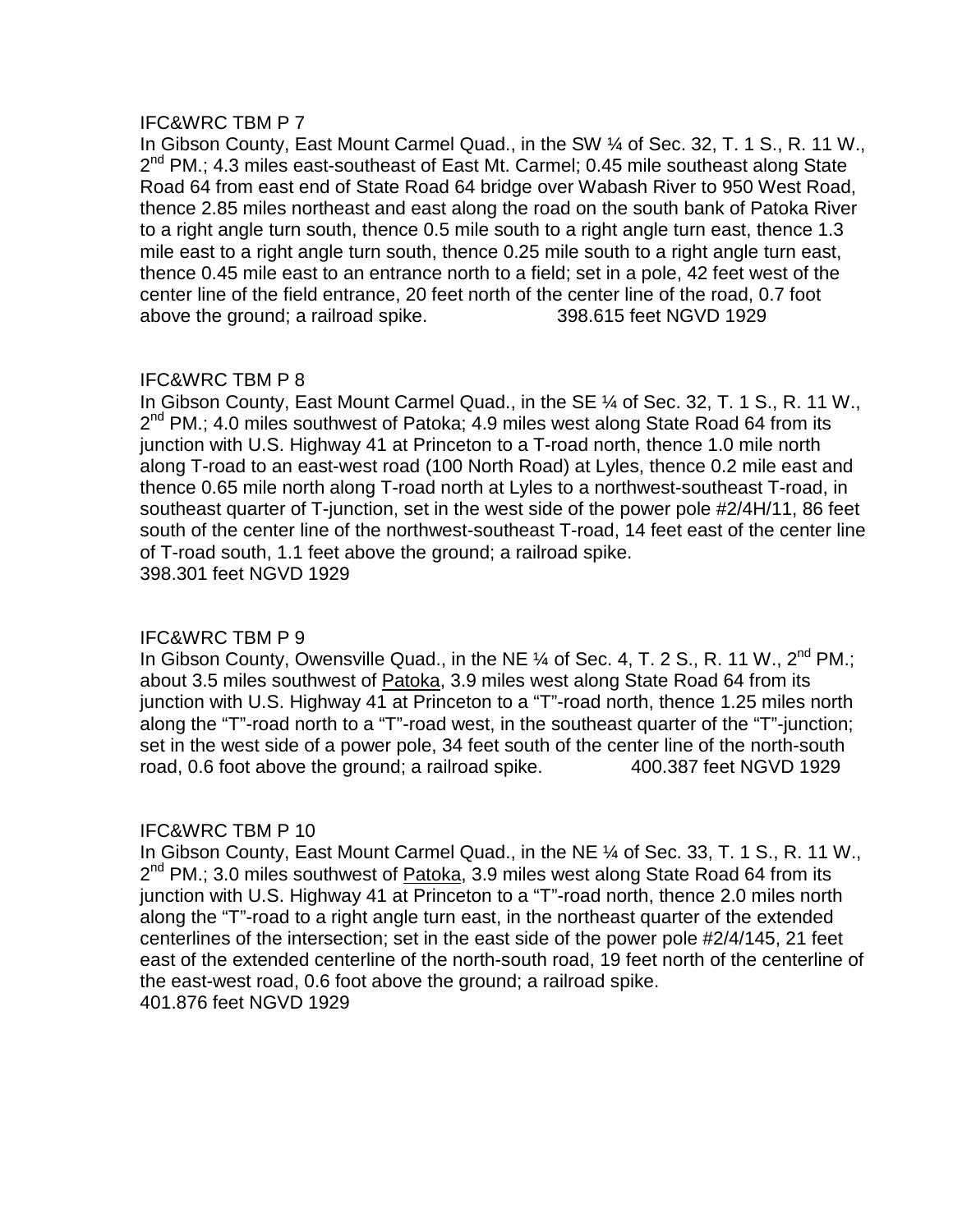In Gibson County, Francisco Quad., in the NW 1/4 of Sec. 11, T. 2 S., R. 9 W., 2<sup>nd</sup> PM.; 2.2 miles northwest of Oakland City; 1.2 miles south along State Road 57 from the State Road 57 bridge over Patoka River to a gravel crossroad, thence 2.6 miles west along the gravel road to a right angle turn south and a "T"-dirt road junction north; set in the north side of a 10-inch Black Oak tree, 151 feet east of the centerline of the "T"-dirt road junction, 11 feet south of the centerline of the east-west road, 1 foot above the ground; a railroad spike. 433.368 feet NGVD 1929

# IFC&WRC TBM P 68

In Gibson County, Oakland City Quad., in the SE  $\%$  of Sec. 2, T. 2 S., R. 9 W., 2<sup>nd</sup> PM.; 2.0 miles northwest of Oakland City, 1.2 miles south along State Road 57 from the State Road 57 bridge over Patoka River to a gravel crossroad, thence 1.75 miles west to a gravel crossroad, in north-west quarter of the intersection; set in the south side of a power pole, 164 feet west of the centerline of the north-south road, 112 feet west of a fence corner, 17 feet north of the centerline of the east-west road, 1 foot above the ground; a railroad spike. 416.623 feet NGVD 1929

## IFC&WRC TBM P 69

In Gibson County, Petersburg Quad., in the NE  $\%$  of Sec. 1, T. 2 S., R. 9 W., 2<sup>nd</sup> PM.; about 2.5 miles north-northwest of Oakland City; 0.2 mile south along State Road 57 from the State Road 57 bridge over Patoka River to a gravel crossroad, thence 1.2 miles west to the second 65-foot steel truss bridge over a small ditch; set in the top of the east end of the southwest wingwall, 8 feet south of the centerline of the bridge, 1.3 feet west of the east edge of the wingwall, 0.8 foot south of the southwest corner of the south steel truss, level with the road; a chiseled square. 412.965 feet NGVD 1929

## IFC&WRC TBM P 71

In Gibson County, Petersburg Quad., in the NE  $\%$  of Sec. 6, T. 2 S., R. 8 W., 2<sup>nd</sup> PM.; 2.5 miles north of Oakland City; 0.2 mile south along State Road 57 from the State Road 57 bridge over Patoka River to a gravel crossroad, thence 0.45 mile west along the gravel road; set in the north side of a 25-inch tree with a "No Trespassing" sign, the first tree in the row of trees going west, on south side of the road, 13 feet south of the centerline of the road, 1 foot above the ground; a railroad spike. 425.471 feet NGVD 1929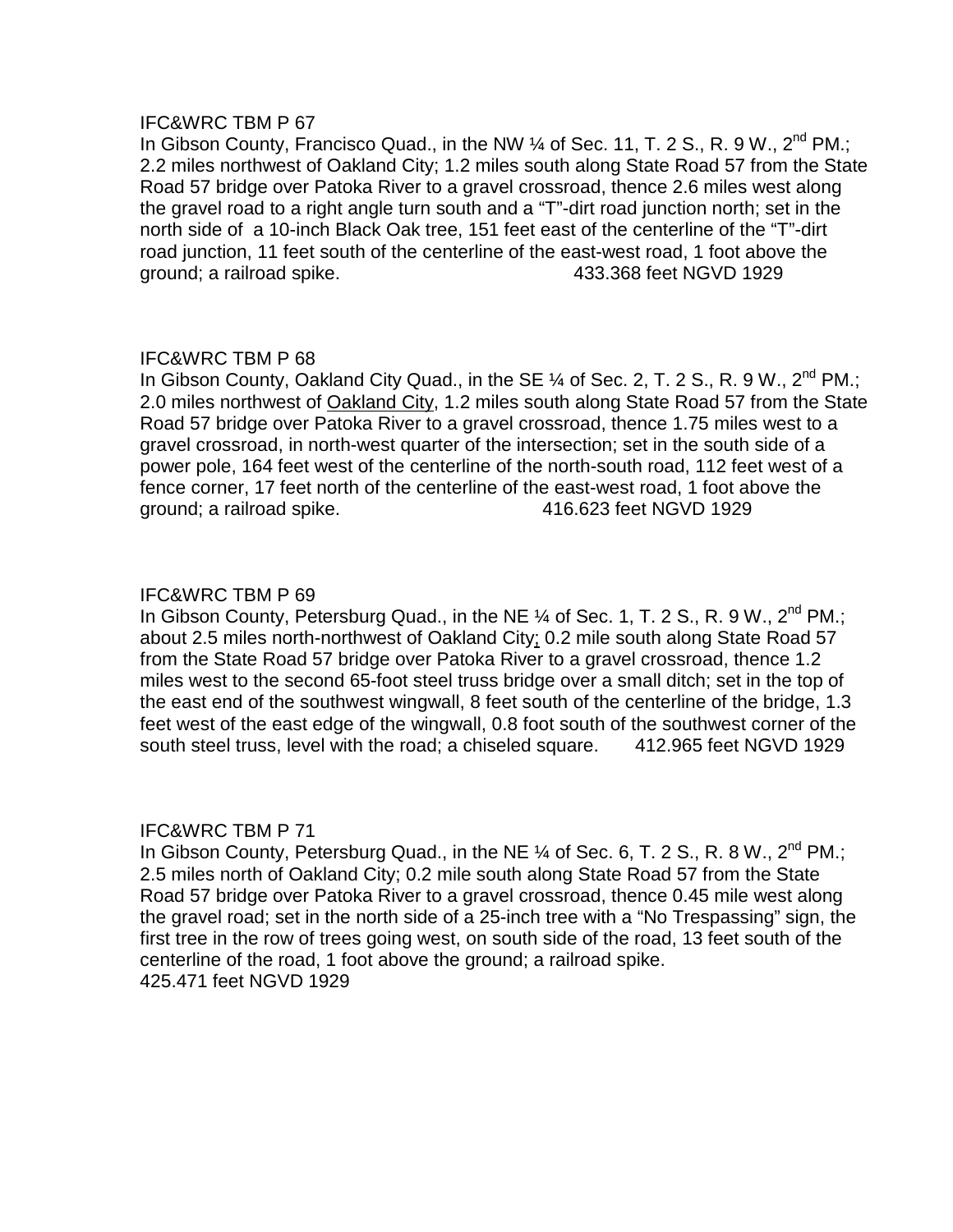In Gibson County, Petersburg Quad., in the SE  $\%$  of Sec. 31, T. 1 S., R. 8 W., 2<sup>nd</sup> PM.; 2.5 miles north of Oakland City; 0.2 mile south along State Road 57, from the State Road 57 bridge over Patoka River to a gravel crossroad, thence 0.15 mile west along the gravel road to a crossroad, in the northwest quarter of the intersection; set in the east side of the telephone pole #89, 30 feet north of the centerline of the east-west road, 15 feet west of the centerline of the north-south road, 3 feet above the road, 0.8 foot above the ground; a railroad spike. 438.571 feet NGVD 1929

# IFC&WRC TBM P 73

In Gibson County, Petersburg Quad., in the NW  $\%$  of Sec. 5, T. 2 S., R. 8 W., 2<sup>nd</sup> PM.; 2.5 miles north-northeast of Oakland City; 0.2 mile south along State Road 57 from the State Road 57 bridge over Patoka River to a gravel crossroad, thence 0.6 mile east along the gravel and dirt road to a camping area; set in the southeast side of a 50-inch Oak tree, 46 feet north of the centerline of the dirt road, 0.8 foot above the ground, at the top of the left river bank; a railroad spike. 415.569 feet NGVD 1929

# IFC&WRC TBM P 135, 1961

In Gibson County, Patoka Quad., in the SW  $\%$  of Sec. 23, T. 1 S., R. 10 W., 2<sup>nd</sup> PM.; about 4.25 miles east of Patoka; about 1.1 miles generally east along the Moores Bridge gravel road (400 North Road) from its intersection with State Road 65 to a "T" road south, thence 0.35 mile south to a group of abandoned farm buildings on the east side of the road and a red barn on the west side of the road; set in the southwest side of a 14-inch Cedar tree, 46 feet north of a telephone pole, 43 feet north of the centerline of a field entrance to the red barn, 29 feet east of the centerline of the road, 0.5 foot above the ground; a railroad spike driven through an aluminum tag, stamped "TBM P 135 1961". 411.890 feet NGVD 1929

# IFC&WRC TBM P 136

In Gibson County, Patoka Quad., in the NE  $\%$  of Sec. 27, T. 1 S., R. 10 W., 2<sup>nd</sup> PM.; about 4.25 miles east of Patoka; about 1.1 miles generally east along the Moores Bridge gravel road (400 North Road) from its intersection with State Road 65 to a "T" road south, thence 0.9 mile south along the gravel road to a single-span steel truss bridge over the (Patoka River - new channel) (Houchins Ditch); set in top of the northwest corner of the concrete bridge floor, 6.1 feet west of the centerline of the road, 1.1 feet south of the north end and 0.4 foot east of the west side of the concrete bridge floor; a chiseled square. 414.933 feet NGVD 1929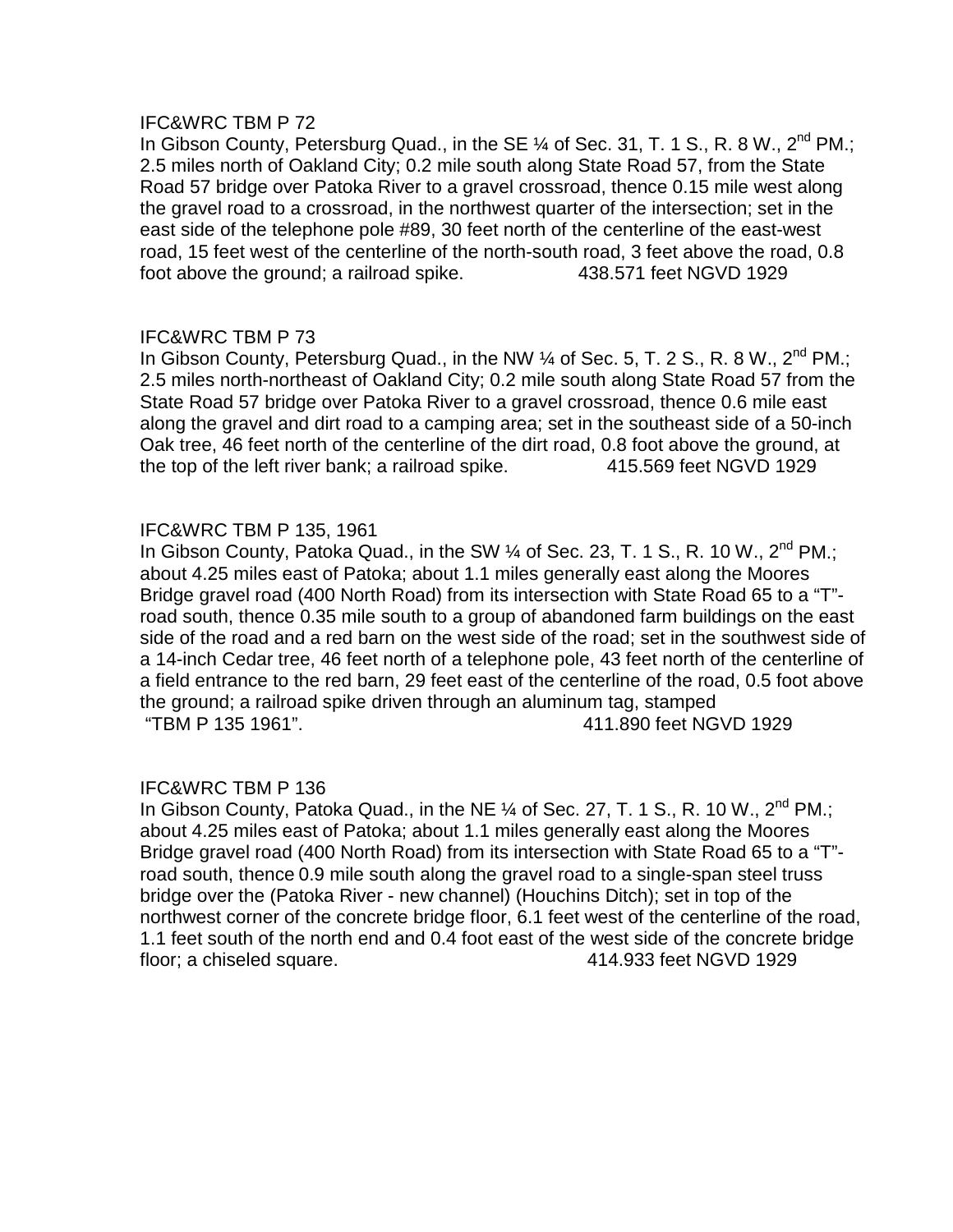In Gibson County, Union Quad., in the NE  $\%$  of Sec. 25, T. 1 S., R. 10 W., 2<sup>nd</sup> PM.; about 0.8 mile south-southwest of Wheeling; at the Wheeling Road single-span steel truss bridge over the (Patoka River - new channel) (Houchins Ditch); set in the top of the northwest concrete wingwall of the bridge, 10.5 feet west of the centerline of the road, 1.4 feet west of the east face and 0.3 foot northeast of the southwest face of the northwest wingwall, 0.3 foot below the road; a chiseled cross. 419.110 feet NGVD 1929

# USC&GS TBM 1

In Gibson County, Oakland City Quad., in the SW  $\%$  of Sec. 5, T. 2 S., R. 8 W., 2<sup>nd</sup> PM.; about 2 miles northeast of Oakland City; at the ( old Cleveland, Cincinnati, Chicago, and St. Louis Railroad) Conrail bridge 107.2 over the South Fork Patoka River, at the south end of the bridge; set in the top at center of a 16-inch round pile bracing the south wood retaining wall, 7 feet west of the centerline of the track, 2 inches below the top of rail; a railroad spike. 425.678 feet NGVD 1929

# IFC&WRC TBM P 140

In Gibson County, Oakland City Quad., in the SW  $\%$  of Sec. 5, T. 2 S., R. 8 W., 2<sup>nd</sup> PM.; about 2.1 miles northeast of Oakland City; about 0.2 miles northeast along the ( old Cleveland, Cincinnati, Chicago and St. Louis Railroad) Conrail Railroad from the bridge over South Fork Patoka River to an east-west dirt crossing, thence 0.15 mile west to a one-span steel pony truss bridge over the South Fork Patoka River; set in the top of the north steel guardrail of the bridge, 24.3 feet west of the east end of the top bar of the north guardrail, 6.5 feet north of the centerline of the road, 3.7 feet above the road; a filed "V" 423.638 feet NGVD 1929

## SHCOI BM V 184 GIB

In Gibson County, Patoka Quad., in Grant No. 107, about 2.0 miles southeast of Patoka; at the State Road 65 bridge over Patoka River; set in the top of the southwest end of the northwest concrete sidewalk, 15.0 feet northwest of the centerline of the road, 2.7 feet below the top of the concrete guardrail, 0.8 foot southeast of the southeast face of the concrete guardrail, 0.7 foot southwest of the southwest most of two bridge expansion joints, 0.7 foot above the concrete bridge deck; a State Highway Commission of Indiana Survey bench mark tablet, stamped "V 184 GIB". 427.578 feet NGVD 1929 2<sup>nd</sup> Order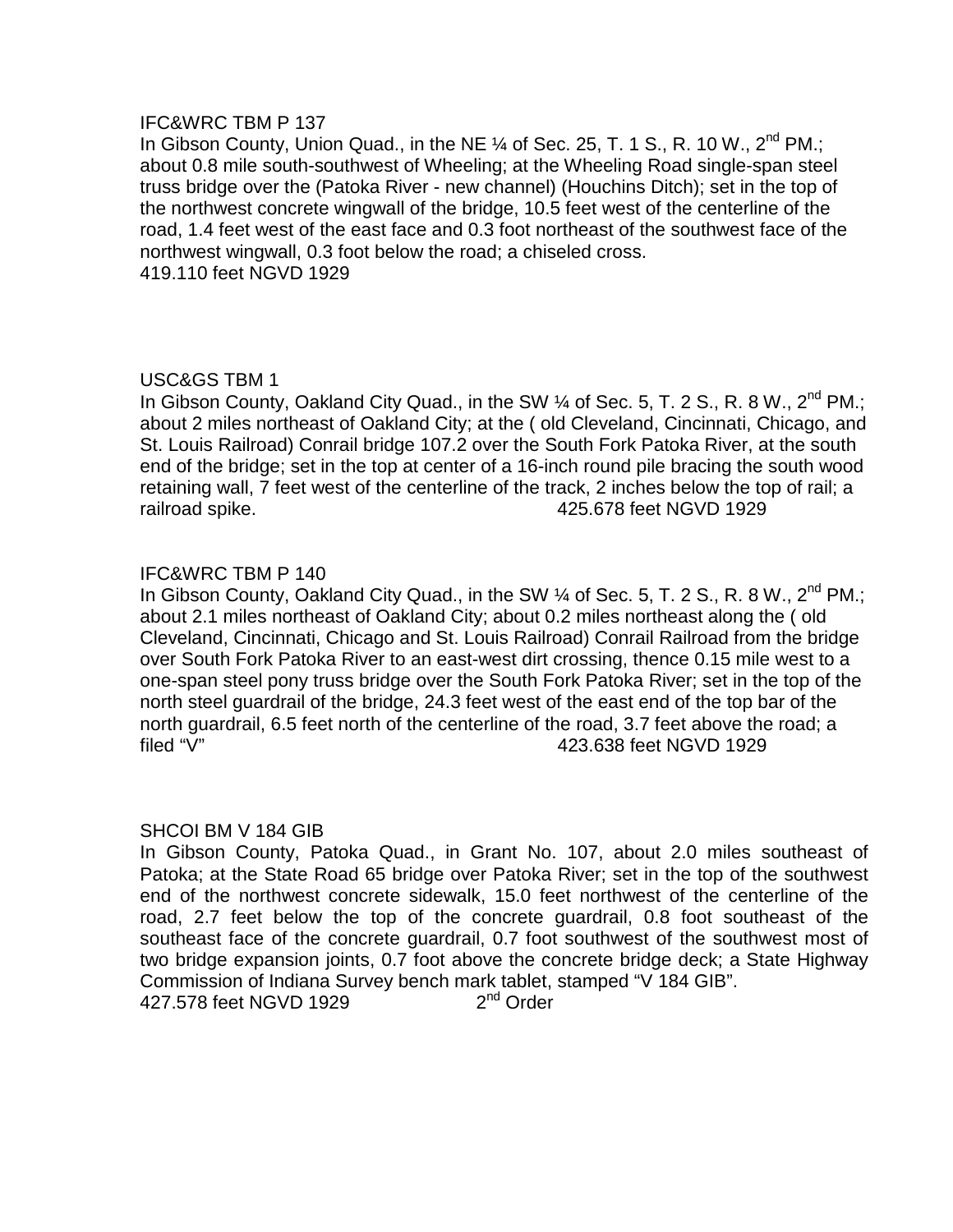#### ISHC BM GIB V 185

In Gibson County, Patoka Quad., in Grant No. 107, about 2.0 miles southeast of Patoka; at the State Road 65 concrete overflow bridge north of the State Road 65 bridge over Patoka River; set in the top at the southwest corner of the bridge, 16 feet north of the south end of the west concrete guardrail base, 15.5 feet west of the centerline of State Road 65, 0.8 foot above the road; a Indiana State Highway Commission bench mark tablet, stamped "GIB V 185". 426.164 feet NGVD 1929

## ISHC BM GIB V 206

In Gibson County, Patoka Quad., in the SE  $\%$  of Sec. 26, T. 1 S., R. 11 W., 2<sup>nd</sup> PM.; about 0.2 mile southwest of Patoka; at the new U.S. 41 concrete bridge over the Patoka River; set in the top of the sidewalk of the southwest corner of the bridge, 34.4 feet west of the centerline of the bridge, 19.7 feet west of the centerline of the south-bound traffic lane, 0.9 foot north of the south end of the west sidewalk, 0.7 foot above the road; a Indiana State Highway Commission bench mark tablet, stamped "GIB V 206". 419.622 feet NGVD 1929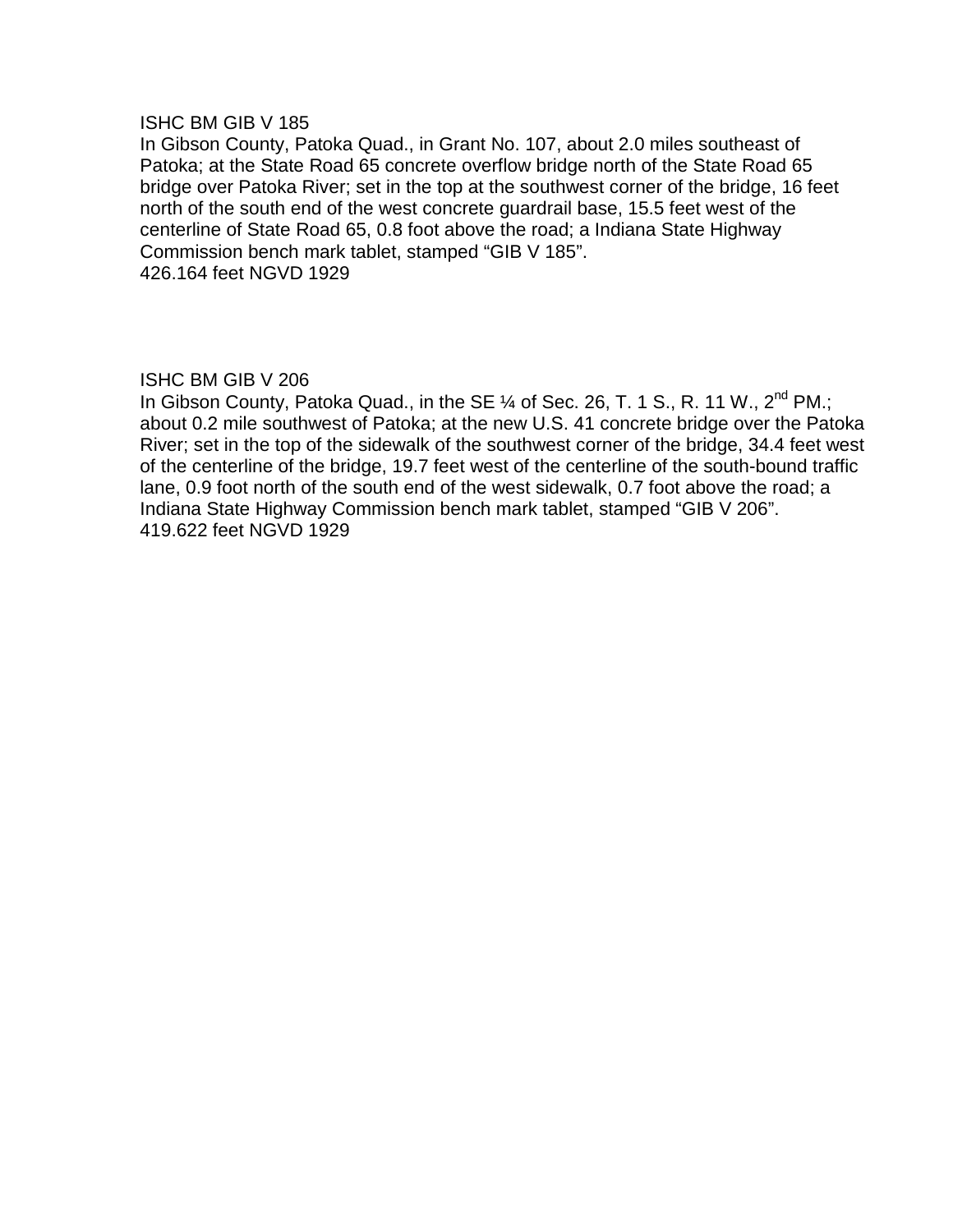STATE OF INDIANA DEPARTMENT OF NATURAL RESOURCES DIVISION OF WATER

# **GIBSON COUNTY**

The following benchmark descriptions and elevations were developed by the staff of the Department of Natural Resources / Division of Water. Second Order Class II level lines using micrometers and invar rods were incorporated into a StarLev network adjustment (1995) incorporating level lines in Gibson, Posey and Vanderburgh Counties.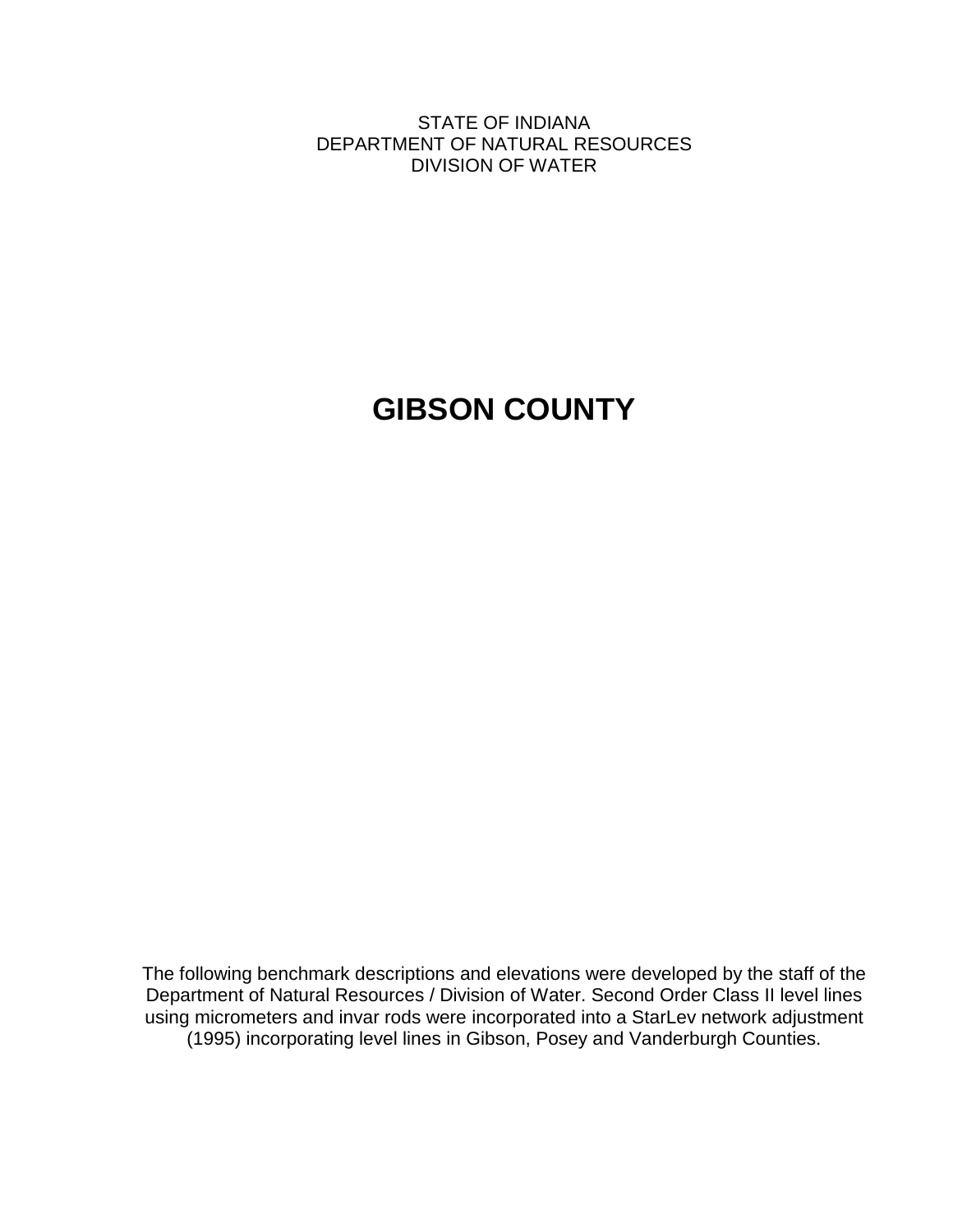# STATE OF INDIANA DEPARTMENT OF NATURAL RESOURCES DIVISION OF WATER

#### DNR TBM BR 15, 1995

In Gibson County, Poseyville Quad., in the SW ¼ of Sec. 27, T. 3 S., R. 13 W., 2nd PM; about 2.0 miles northeast of Barrett; at the Gibson - Posey County Line, at the intersection of 300 East Road and 1300 North Road in Posey County, and 1550 West Road and 850 South Road in Gibson County, in the northeast quarter of the intersection; set in a large power pole, 65.5 feet east of the Gibson County Road marker sign, 17.5 feet east of the extended centerline of 300 East Road from the south, 1.4 feet above the ground; a railroad spike driven thru an aluminum tag, stamped "IDNR TBM BR 15 1995".

375.880 feet NGVD 1929 375.483 feet NAVD 1988

114.569 meters NGVD 1929 114.448 meters NAVD 1988

# DNR BM GIB 41, 1995

In Gibson County, Poseyville Quad., in the SE ¼ of Sec. 31, T. 3 S., R. 12 W., 2nd PM; approximately 2.0 miles north of Poseyville; at the intersection of State Road 165 and 1000 South Road, in the southwest quarter of the intersection; set in the top of a concrete post, 102.2 feet northeast of the northwest corner of the Old Union Christian Church, 67.9 feet north of the northeast corner of the Old Union Christian Church, 63.3 feet west of the centerline of State Road 165, 19.1 feet south of the centerline of 1000 South Road; a Department of Natural Resources brass control station tablet, stamped "GIB 41 1995".

128.390 meters NGVD 1929 128.269 meters NAVD 1988 421.225 feet NGVD 1929 420.829 feet NAVD 1988

#### DNR TBM BR 20, 1995

In Gibson County, Poseyville Quad., in the NW ¼of Sec. 5, T. 3 S., R. 12 W., 2nd PM; approximately 1.7 miles north of Poseyville; at the intersection of State Road 165 and County Line Road (1050 South Road), about 0.1 mile north of the State Road 165 bridge over the Black River, in the northeast quarter of the intersection; set in the south side of power pole #65 13/3/38, 94.5 feet east of the centerline of State Road 165, 47.0 feet east of a "stop" sign post, 27.0 feet north of the centerline of County Line Road (1050 South Road), 5.0 feet above the level of County Line Road, 1.3 feet above the ground; a railroad spike driven thru an aluminum tag, stamped "IDNR TBM BR 20 1995".

126.208 meters NGVD 1929 126.087 meters NAVD 1988 414.068 feet NGVD 1929 413.672 feet NAVD 1988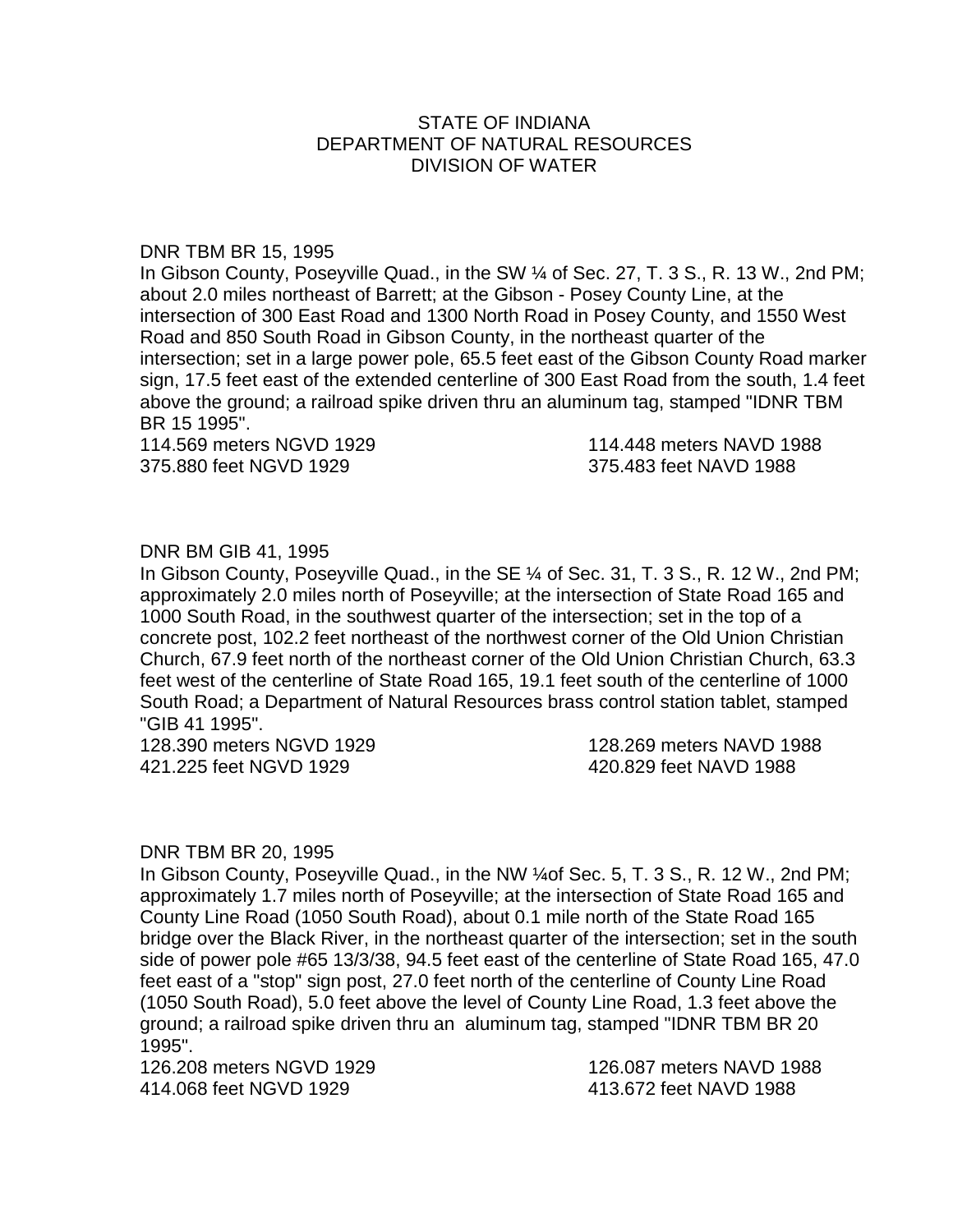# STATE OF INDIANA DEPARTMENT OF NATURAL RESOURCES DIVISION OF WATER

#### DNR TBM POS 61, 1995

In Gibson County, Poseyville Quad., in the NE ¼ of Sec. 5, T. 4 S., R. 12 W., 2nd PM; approximately 1.7 miles north-northeast of Poseyville; at the "T" road intersection of County Line Road (Posey 1125 North Road - Gibson 1050 South) and 1075 West Road; set in the south side of the middle trunk of a triple trunk Shingle Oak Tree, 72.0 feet west of the centerline of 1075 West Road, 44.4 feet northwest of a "stop" sign post, 16.5 feet north of the centerline of County Line Road, 1.1 feet above the ground; a railroad spike driven thru an aluminum tag, stamped "POS 61 1995".

423.012 feet NGVD 1929 422.617 feet NAVD 1988

128.934 meters NGVD 1929 128.814 meters NAVD 1988

## DNR TBM BR 21, 1995

In Gibson County, Poseyville Quad., in the NE ¼ of Sec. 32, T. 3 S., R. 12 W., 2nd PM; approximately 2.0 miles north-northeast of Poseyville; at the intersection of 1000 South Road and 1075 West Road, in the northwest quarter of the intersection, set in the south side of power pole #30 13/5/15, 29.0 feet west of the centerline of 1075 West Road, 25.0 feet north of the centerline of 1000 South, 16.8 feet southwest of a "stop" sign post, 1.4 feet above the ground; a railroad spike thru aluminum tag in stamped "IDNR TBM BR 21 1995".

133.786 meters NGVD 1929 133.665 meters NAVD 1988 438.930 feet NGVD 1929 438.534 feet NAVD 1988

## USGS BM 71 DRD 1957

In Gibson County, Poseyville Quad., in the NE ¼ of Sec. 33, T. 3 S., R. 12 W., 2nd PM; approximately 2.0 miles northeast of Poseyville; at the intersection of 1000 South Road and 1000 West Road, in the northeast quarter of the intersection; set in the top of a concrete post, 46.5 feet north of the centerline of 1000 South Road, 45.6 feet southwest of a 18 inch Maple tree, 34.5 feet north of the northwest corner of a concrete culvert, 32.0 feet northwest of power pole #BAL 13/5/25, 22.0 feet east of the centerline of 1000 West Road, 9.1 feet south of power pole #30 13/5/25.1, level with ground; a U.S. Geological Survey bench mark tablet, stamped "71 DRD 1957". 134.439 meters NGVD 1929 134.318 meters NAVD 1988 441.072 feet NGVD 1929 440.676 feet NAVD 1988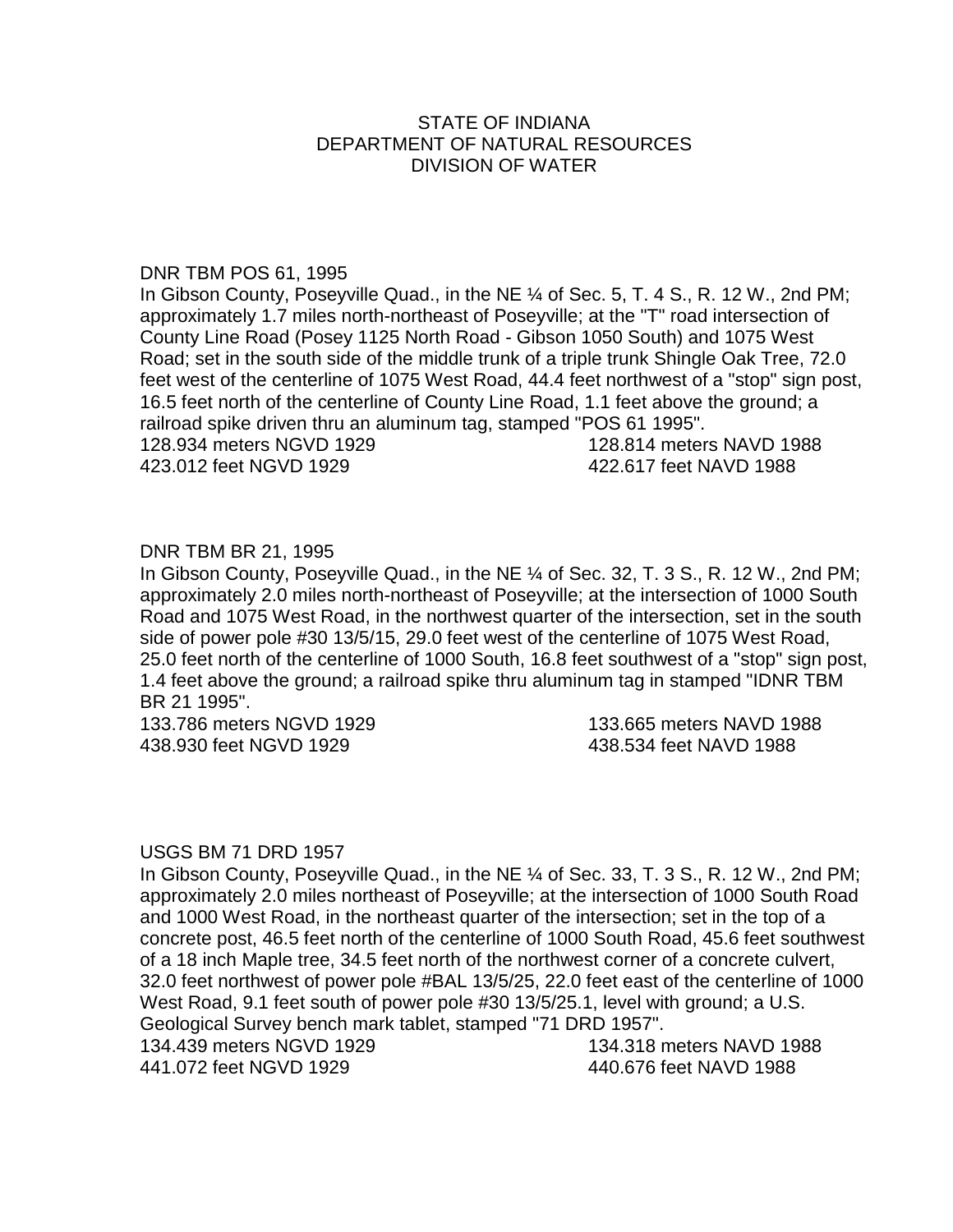# STATE OF INDIANA DEPARTMENT OF NATURAL RESOURCES DIVISION OF WATER

#### DNR BM GIB 42, 1995

In Gibson Co., Cynthiana Quad., in the SW ¼ of Sec. 17, T. 14 N., R. 11 W., 2nd PM; approximately 1.7 miles southeast of Cynthiana; at a north-south County Road bridge over Big Creek; set in the southwest bridge abutment, 12.2 feet west of the centerline of gravel county road, 3.4 feet north of the south end of the southwest bridge abutment, 2.9 feet south of the south end of west aluminum guardrail, 0.75 foot east of the west face of the abutment, flush with the concrete; a Department of Natural Resources brass control station tablet, stamped "GIB 42 1995"

128.266 meters NGVD 1929 128.148 meters NAVD 1988 420.821 feet NGVD 1929 420.432 feet NAVD 1988

## DNR TBM PIG 1, 1995

In Gibson County, Elberfeld Quad, in the SW 1/4 of Section 23, T. 3 S., R. 10 W. 2<sup>nd</sup> P.M. set on top of the northwest wingwall of a dirt road (section line between sec 23 and sec 26) concrete bridge over Pigeon Creek. 13 feet north of the centerline of the bridge deck, 1.2 feet north of the north face of bridge face, 1.3 feet south of the north face of concrete wingwall, 0.7 feet east of the west face of wingwall, set near center of wingwall, about level with the bridge deck; a chiseled triangle.<br>125.238 meters NGVD 1929  $2<sup>nd</sup> Order$  125.119

125.238 meters NGVD 1929  $2^{nd}$  Order  $125.119$  meters NAVD 1988 410.884 feet NGVD 1929 410.493 feet NAVD 1988

#### DNR TBM PIG 2, 1995

In Gibson County, Elberfeld Quad, near the northwest corner of the NE 1/4 of Section 23, T. 3 S., R. 10 W.  $2^{nd}$  P.M.; in the SW  $\frac{1}{4}$  of the intersection of 750 South road and 400 East road; set on the northeast side of power pole # 92 46. 17.5 feet west of the centerline of 400 East Road, 23.5 feet south of the centerline of 750 South Road, 43 feet southwest of sign post for road names, 38 feet west of the northwest corner of a concrete headwall in the southeast ¼ of the intersection, 63.4 feet southeast of power pole # 92 45 on the north side of 750 East Road, 1.9 feet above the ground; a railroad spike driven through an aluminum tag, stamped "IDNR TBM PIG 2 1995". 128.014 meters NGVD 1929  $2<sup>nd</sup>$  Order  $127.895$  meters NAVD 1988 419.993 feet NGVD 1929 419.603 feet NAVD 1988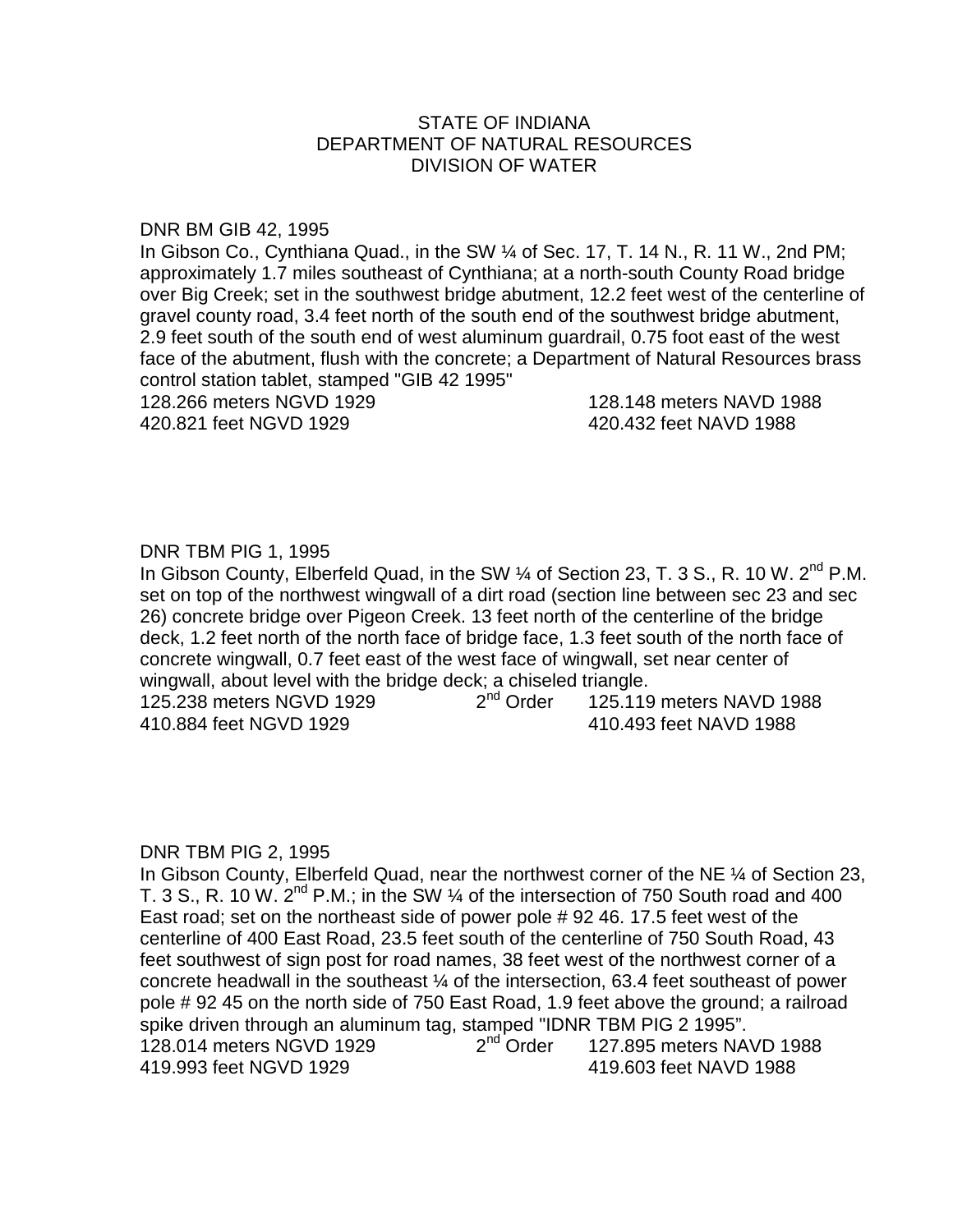#### DNR TBM PIG 2A 1995

In Gibson County, Elberfeld Quad, near the northwest corner of the NE ¼ of Section 23, T. 3 S., R. 10 W.  $2^{nd}$  P.M.; in the SE  $\%$  of the intersection of 750 South Road and 400 East Road; set on top of the south "L" shaped concrete headwall of the concrete box culvert under 750 South Road, 16 feet south of the centerline of 750 South Road, 18 feet east of the centerline of 400 East Road, 12.5 feet west of the east end of the headwall, 2.5 feet north of the south end of the headwall, 1.5 feet south of the north face of the headwall, about 1.9 feet above the road; a chiseled triangle.<br>128.385 motors NGVD 1020  $128.266$  meters NAVD 1988

| TZ0.300 MEIEIS NOVU TYZY |             | TZÖ.ZDD MEIGIS NAVU 1900 |
|--------------------------|-------------|--------------------------|
| 421.209 feet NGVD 1929   | $2nd$ Order | 420.819 feet NAVD 1988   |

## DNR TBM PIG 3, 1995

In Gibson County, Elberfeld Quad, in the NE 1/4 of Section 24, T. 3 S., R. 10 W. 2<sup>nd</sup> P.M.; in the SE ¼ of the intersection of 450 East Road and 750 South Road; set in the south side of power pole # 92 62, 28 feet east of the centerline 450 East Road, 20 feet south of the centerline of 750 South Road, 50 feet southwest of the southwest corner of the concrete headwall, 9.8 feet east of a corner fence post, 0.6 foot above the ground; a railroad spike driven through an aluminum tag, stamped "IDNR TBM PIG 3 1995".<br>126.301 meters NGVD 1929  $2<sup>nd</sup>$  Order 126.182 meters NAVD 1988 126.301 meters NGVD 1929  $2^{nq}$  Order  $126.182$  meters NAVD 1988 414.373 feet NGVD 1929 413.982 feet NAVD 1988

# DNR TBM PIG 4, 1995

In Gibson County, Elberfeld Quad, in the SW  $\%$  of Section 24, T. 3 S., R. 10 W. 2<sup>nd</sup> P.M.; in the SW ¼ of the intersection of 450 East Road and 825 South Road; set in the east side of a power pole, 14 feet west of the centerline 450 East Road, 29.1 feet west of the southwest corner of the concrete headwall, 16 feet south of centerline of a driveway, 1.5 feet south of a road sign post, 0.4 foot above the ground; a railroad spike driven through an aluminum tag, stamped "IDNR TBM PIG 4 1995". 125.560 meters NGVD 1929 2nd Order 125.441 meters NAVD 1988 411.940 feet NGVD 1929 411.550 feet NAVD 1988

## DNR TBM PIG 5 1995

In Gibson County, Elberfeld Quad, in the SE 1/4 of Section 26, T. 3 S., R. 10 W. 2<sup>nd</sup> P.M.: at the intersection of 900 South Road and 450 East Road; set on top of the northeast concrete headwall of the 900 South Road pony truss bridge over Pigeon Creek, 23 feet southwest of a "WEIGHT LIMIT 6 TONS" sign post, 10.5 feet northwest of the centerline of the bridge, 0.7 foot northwest of the southeast face of the headwall, 0.6 foot northeast of the southwest face of the headwall, about level with the bridge deck; a chiseled triangle.

123.918 meters NGVD 1929  $2<sup>nd</sup>$  Order  $123.799$  meters NAVD 1988 406.554 feet NGVD 1929 406.163 feet NAVD 1988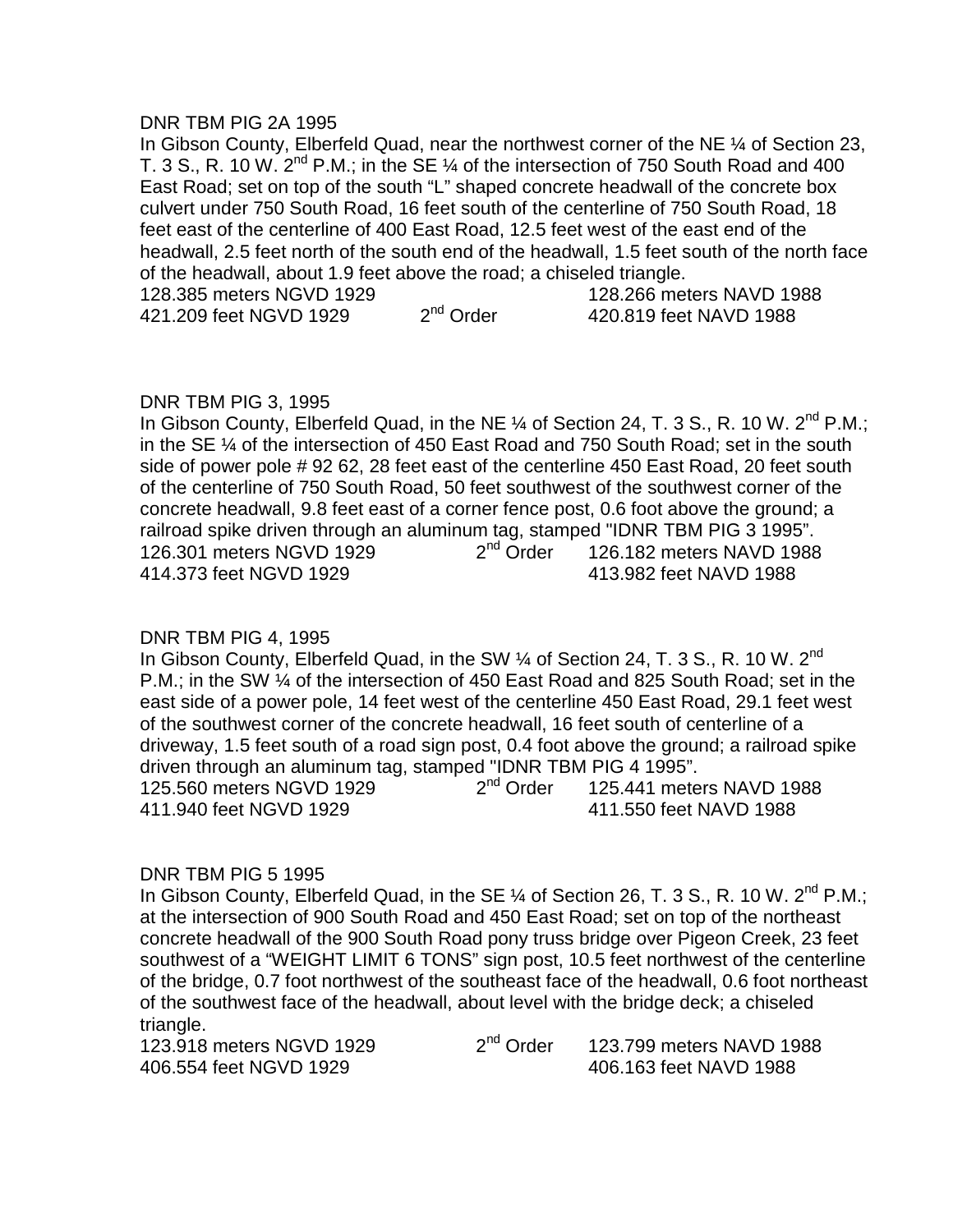#### DNR TBM PIG 6 1995

In Gibson County, Elberfeld Quad, in the SE  $\%$  of Section 25, T. 3 S., R. 10 W. 2<sup>nd</sup> P.M.; set on top of the southwest concrete wingwall of the 550 East Road bridge over Pigeon Creek, 10 feet west of the centerline of 550 East Road, 5.8 feet north of the south face of the wingwall, 0.7 foot east of the west face of the wingwall, about flush with the road; a chiseled triangle.

124.149 meters NGVD 1929 2<sup>nd</sup> Order 124.030 meters NAVD 1988 407.313 feet NGVD 1929 406.923 feet NAVD 1988

# DNR BM GIB 43, 2000

In Gibson County, Haubstadt Quad., in the NW  $\%$  of Section 26, T. 3 S., R. 10 W., 2<sup>nd</sup> P. M.; about 3.7 miles southeast of Fort Branch; set in the top of the northeast concrete bridge abutment of the 350 East Road bridge over a tributary of Pigeon Creek, 14 feet east of the centerline of 350 East Road, 6.8 feet north of the south face of the concrete abutment, 2.6 feet south of the north face of the abutment, 0.6 foot west of the east face of the abutment, 0.5 foot east of the west face of the wingwall; about level with the road; a Indiana Department of Natural Resources control station tablet, stamped "GIB 43 2000".

124.871 meters NGVD 1929 124.752 meters NAVD 1988<br>409.680 feet NGVD 1929 2<sup>nd</sup> Order 109.290 feet NAVD 1988 409.680 feet NGVD 1929 2<sup>nd</sup> Order 409.290 feet NAVD 1988

## DNR BM GIB 45, 2000

In Gibson County, Haubstadt Quad., in the SE  $\%$  of Section 22, T. 3 S., R. 10 W., 2<sup>nd</sup> P.M.; about 3 miles east of Fort Branch; set in top of the northeast concrete bridge abutment of the 300 East Road bridge over Pigeon Creek, 15 feet east of the centerline of 300 East Road, 4.7 feet north of the south face of the abutment, 1.7 feet south of the north face of the abutment, 0.5 foot west of the east face of the abutment, 0.6 foot east of the east face of the concrete guardrail, flush with the top of the abutment, about level with the road; a Indiana Department of Natural Resources control station tablet, stamped "GIB 45 2000".

126.176 meters NGVD 1929 126.057 meters NAVD 1988 413.964 feet NGVD 1929 2<sup>nd</sup> Order 413.573 feet NAVD 1988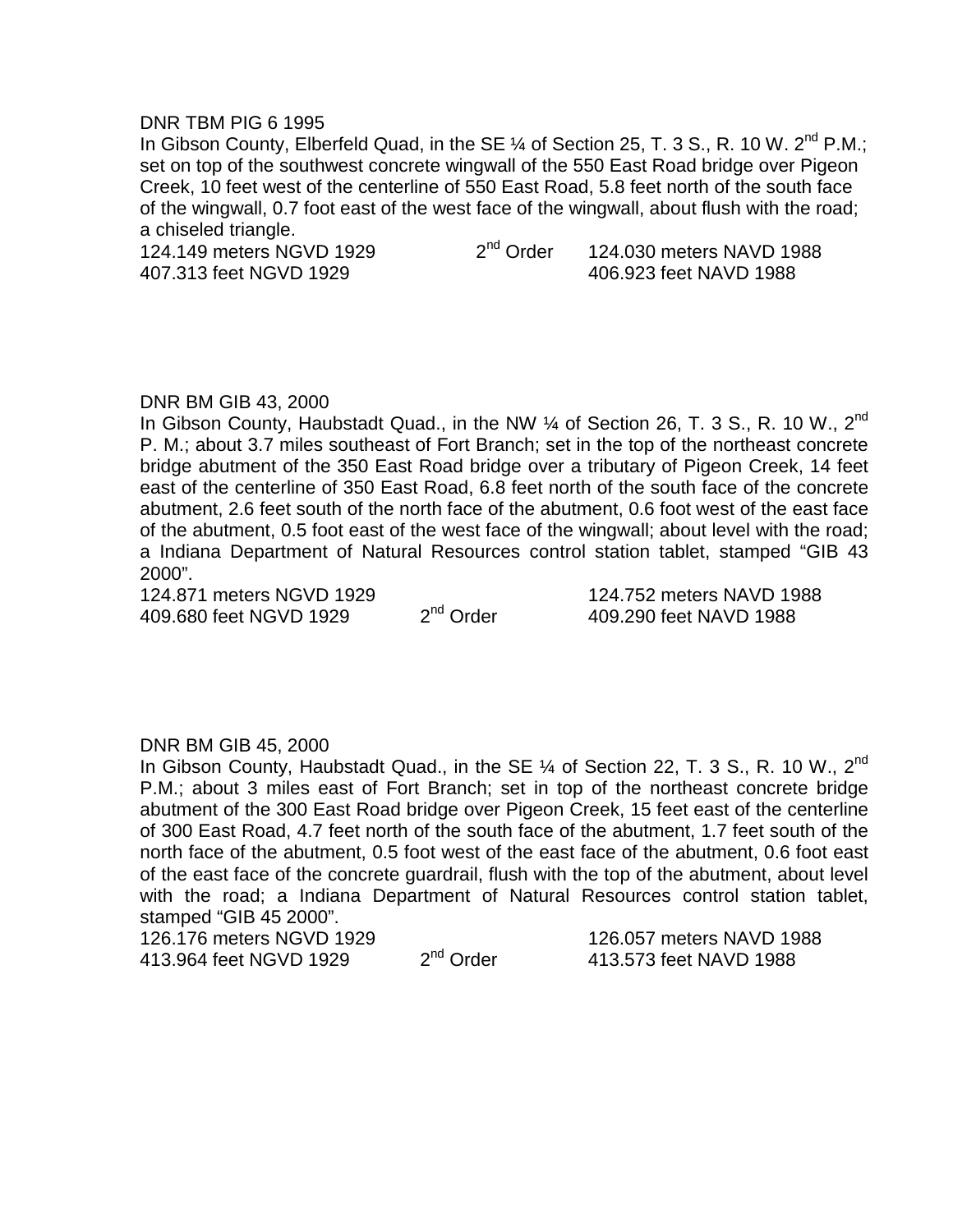#### DNR BM GIB 46, 2000

In Gibson County, Haubstadt Quad., in the NE  $\%$  of Section 22, T. 3 S., R. 10 W., 2<sup>nd</sup> P. M.; about 3.2 miles east of Fort Branch; in the southeast corner of the 750 South Road bridge over a tributary to Pigeon Creek; set in the top of the east end of the south concrete headwall of the 750 South Road bridge over a tributary to Pigeon Creek, 11 feet south of the centerline of 750 South Road, 1.0 foot west of the east face of the south headwall, 0.3 foot south of the north face of the headwall, about 1.2 feet above the road, flush with the top of the headwall; a Indiana Department of Natural Resources control station tablet, stamped "GIB 46 2000".

126.254 meters NGVD 1929<br>  $126.254$  meters NGVD 1929<br>  $2^{nd}$  Order<br>  $13.827$  feet NAVD 1988 414.217 feet NGVD 1929 2<sup>nd</sup> Order 413.827 feet NAVD 1988

#### DNR BM GIB 44, 2000

In Gibson County, Elberfeld Quad., in the SW  $\%$  of Section 23, T. 3 S., R. 10 W., 2<sup>nd</sup> P. M.; about 4 miles east of Fort Branch; set in the top of the northwest concrete wingwall of the 850 South Road bridge over Pigeon Creek, 6.4 feet east of the west end of the abutment, 6.3 feet west of the west end of the north metal guardrail of the bridge, about 1 foot above the road, flush with the top of the wingwall; a Indiana Department of Natural Resources control station tablet stamped "GIB 44 2000".

409.022 feet NGVD 1929 2<sup>nd</sup> Order 408.632 feet NAVD 1988

124.670 meters NGVD 1929 124.551 meters NAVD 1988<br>109.022 feet NGVD 1929 2<sup>nd</sup> Order 108.632 feet NAVD 1988

## DNR TBM SQUARE 2000

In Gibson County, Elberfeld Quad., in the SW  $\%$  of Section 23, T. 3 S., R. 10 W., 2<sup>nd</sup> P. M.; about 3.7 miles east of Fort Branch; about 0.3 mile west along 850 South Road from the 850 South Road bridge over Pigeon Creek; set on top of the north concrete headwall of a concrete box culvert for a small ditch under 850 South Road, 11.4 feet north of the centerline of 850 South Road, 9.7 feet west of the east end of the headwall, 9.7 feet east of the west end of the headwall, about 0.7 foot above the road; a chiseled triangle.

124.099 meters NGVD 1929 123.980 meters NAVD 1988 407.147 feet NGVD 1929 2<sup>nd</sup> Order 406.756 feet NAVD 1988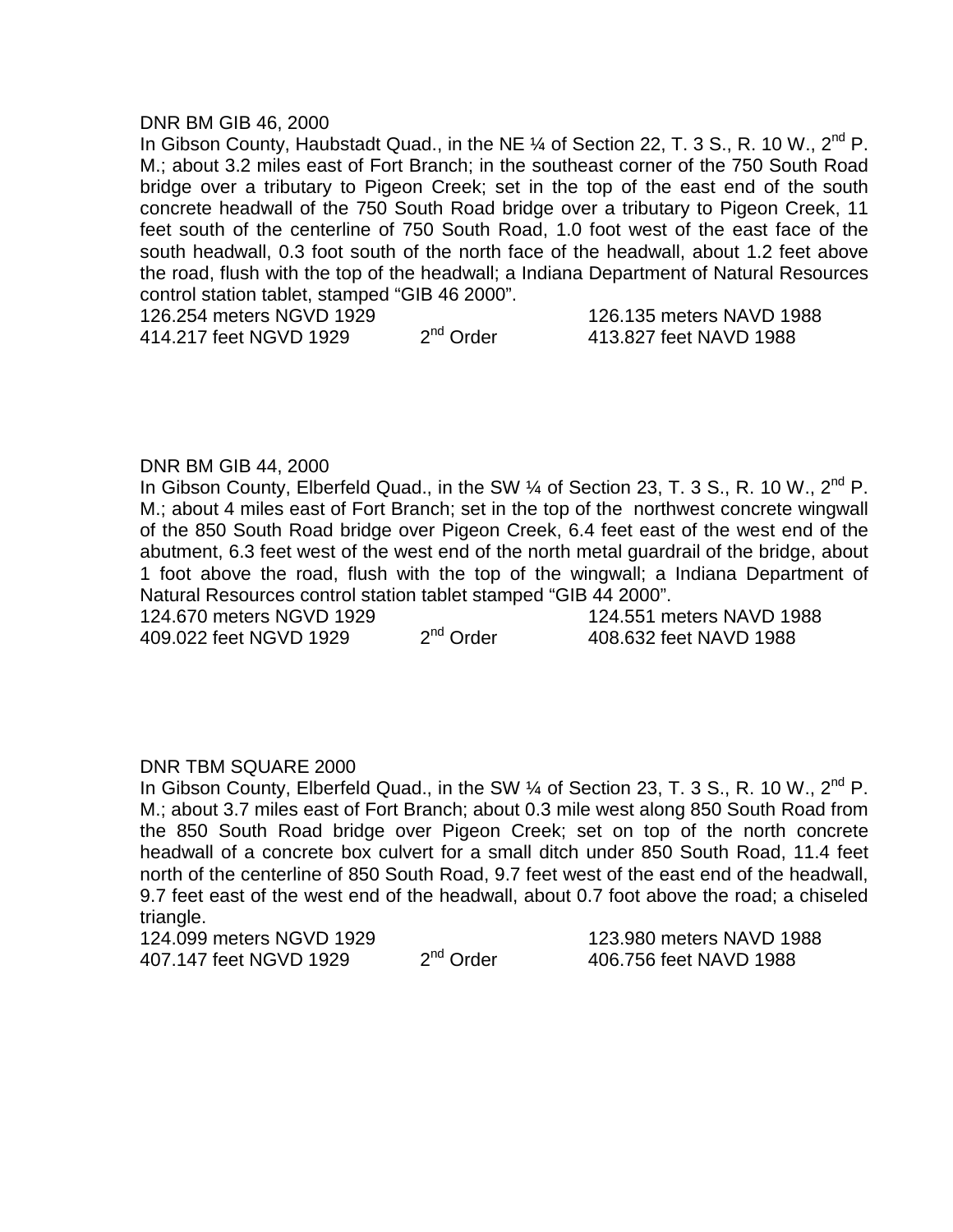#### DNR BM GIB 48, 2000

In Gibson County, Elberfeld Quad., in the SE  $\%$  of Section 14, T. 3 S., R. 10 W., 2<sup>nd</sup> P. M.; about 3.9 miles northwest of Buckskin; set in the top of the northwest concrete wingwall of the 750 South Road bridge over Snake Run, 14 feet north of the centerline of 750 South Road, 12 feet east of the west end of the wingwall, 0.8 foot west of the east face of the wingwall, 1.3 feet north of the north metal guardrail of the bridge, 1 foot south of the north face of the wingwall, about level with the top of the bridge deck; a Indiana Department of Natural Resources control station tablet, stamped "GIB 48 2000". 126.899 meters NGVD 1929 126.780 meters NAVD 1988 416.334 feet NGVD 1929 2<sup>nd</sup> Order 415.943 feet NAVD 1988

## DNR BM GIB 47, 2000

In Gibson County, Elberfeld Quad., in the NW 1/4 of Section 30, T. 3 S., R. 9 W., 2<sup>nd</sup> P. M.; about 2.2 miles west of Buckskin; set in the top of the northeast concrete wingwall of the 900 South Road bridge over a tributary to Pigeon Creek, 8.5 feet north of the centerline of 900 South Road, 7.3 feet southwest of the northeast end of the wingwall, 2.0 feet southeast of the northwest corner of the northeast concrete wingwall, 0.7 foot northwest of the southeast face of the wingwall, about level with the road, flush with the top of the wingwall; a Indiana Department of Natural Resources control station tablet, stamped "GIB 47 2000".

124.033 meters NGVD 1929 123.914 meters NAVD 1988<br>406.933 feet NGVD 1929 2<sup>nd</sup> Order 406.542 feet NAVD 1988 406.933 feet NGVD 1929 2<sup>nd</sup> Order 406.542 feet NAVD 1988

## DNR BM GIB 471, 2000

In Gibson County, Elberfeld Quad., in the NE  $\%$  of Section 29, T. 3 S., R. 9 W., 2<sup>nd</sup> P. M.; about 1 mile west of Buckskin; set in the top of the northeast concrete wingwall of the 900 South Road bridge over Smith Fork Creek, 11 feet north of the centerline of 900 South Road, 13.5 feet southwest of the northeast end of the wingwall, 0.8 foot east of the west face of the northeast concrete wingwall, 0.9 foot north of the south face of the wingwall, about level with the concrete bridge deck, flush with the top of the wingwall; a Indiana Department of Natural Resources control station tablet, stamped "GIB 471 2000".

123.630 meters NGVD 1929 123.511 meters NAVD 1988<br>405.609 feet NGVD 1929 2<sup>nd</sup> Order 405.219 feet NAVD 1988 405.609 feet NGVD 1929 2<sup>nd</sup> Order 405.219 feet NAVD 1988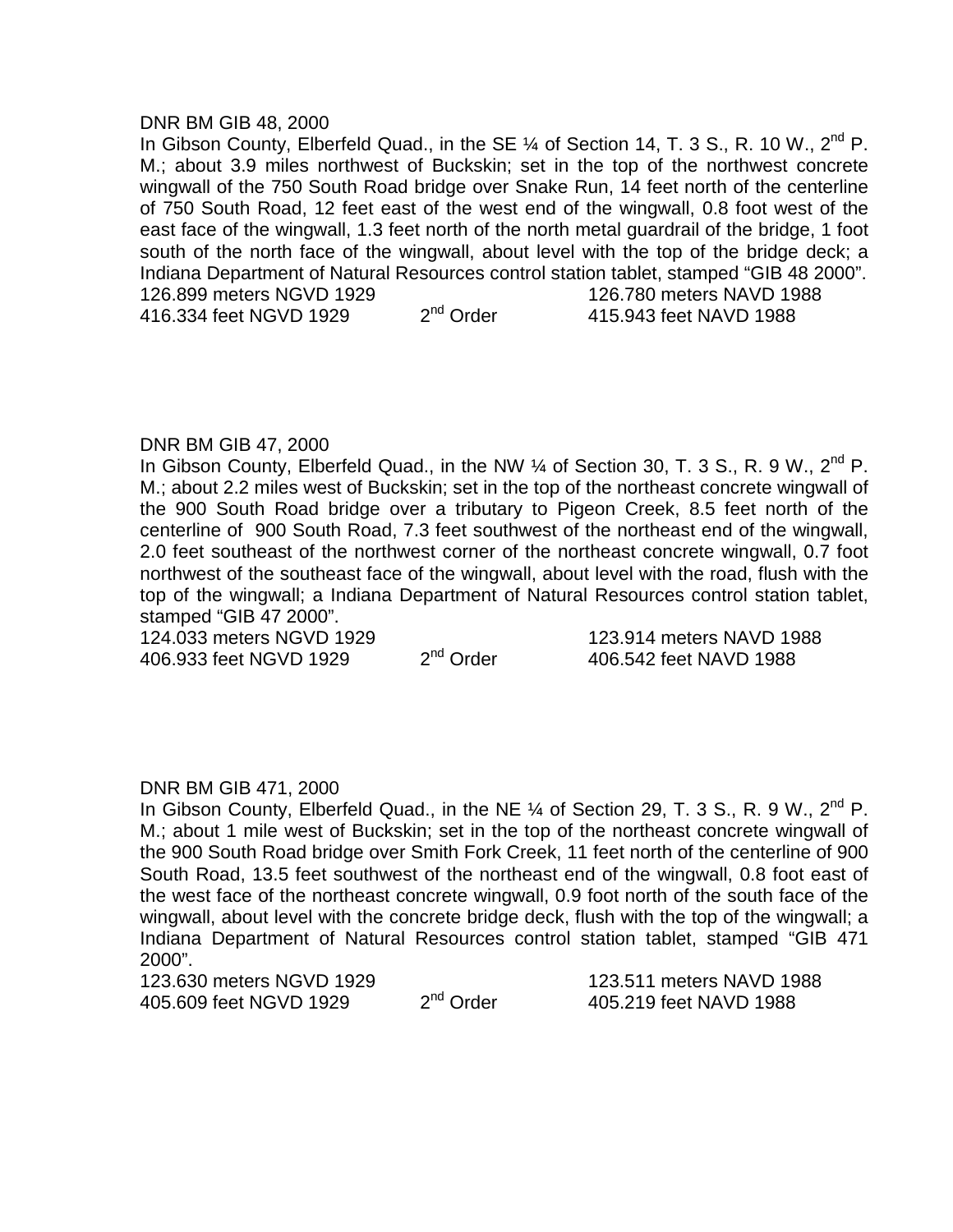#### DNR BM GIB 49, 2000

In Gibson County, Elberfeld Quad., in the SW 1/4 of Section 21, T. 3 S., R. 9 W., 2<sup>nd</sup> P. M.; about 0.5 mile northwest of Buckskin; set in top of the northeast concrete bridge abutment of the 825 South Road bridge over Smith Fork, 8.5 feet north of the centerline of 825 South Road, 5.7 feet west of the east end of the abutment, 1.8 feet southeast of the east most metal "I" beam post of the north metal guardrail of the bridge, about level with the bridge deck; a Indiana Department of Natural Resources control station tablet, stamped "GIB 49 2000"

407.348 feet NGVD 1929 2<sup>nd</sup> Order 406.957 feet NAVD 1988

124.160 meters NGVD 1929 124.041 meters NAVD 1988

## DNR TBM SF 3, 1989

In Gibson County, Elberfeld Quad, in the SW  $\%$  of Section 21, T. 3 S., R. 9 W., 2<sup>nd</sup> P. M.; about 0.6 mile northwest of Buckskin; at the 800 East Road bridge over Smith Fork; set in top of the southwest concrete wingwall of the 800 East Road bridge, about 9 feet west of the centerline of the road, about level with the road; a chiseled triangle. 124.611 meters NGVD 1929  $\frac{124.611 \text{ meters}}{1988}$  meters NAVD 1988<br>408.828 feet NGVD 1929  $\frac{2^{nd} \text{Order}}{1968}$  Order  $\frac{408.438 \text{ feet}}{1988}$ 408.828 feet NGVD 1929 2<sup>nd</sup> Order 408.438 feet NAVD 1988

## DNR TBM SF 4, 1989

In Gibson County, Elberfeld Quad, in the SE  $\frac{1}{4}$  of Section 21, T. 3 S., R. 9 W., 2<sup>nd</sup> P. M.; about 0.6 mile northeast of Buckskin; at the 850 East Road concrete bridge over Smith Fork; set on top of the southwest corner of the northwest concrete abutment of the 850 East Road bridge, at the southwest corner of the abutment, 14 feet west of the centerline of 850 East Road; two chiseled lines forming a square.

125.126 meters NGVD 1929 125.007 meters NAVD 1988<br>410.519 feet NGVD 1929 2<sup>nd</sup> Order 410.129 feet NAVD 1988 410.519 feet NGVD 1929 2<sup>nd</sup> Order 410.129 feet NAVD 1988

#### DOT BM V654/26

In Gibson County, Elberfeld Quad, in the SW  $\%$  of Section 22, T. 3 S., R. 9 W., 2<sup>nd</sup> P. M.; about 0.8 mile northeast of Buckskin; at the State Road 57 bridge over Smith Fork; set on top of the southwest concrete wingwall of the bridge. 23 feet northwest of the centerline of State Road 57, 0.4 foot northeast of the southwest face of the wingwall, 0.4 foot southwest of the northeast face of the wingwall, 0.3 foot southwest of an aluminum guardrail, about level with the bridge deck; a Indiana Department of Highways bench mark tablet, stamped "V 654 26".

126.698 meters NGVD 1929 126.579 meters NAVD 1988<br>415.676 feet NGVD 1929 2<sup>nd</sup> Order 415.286 feet NAVD 1988 415.676 feet NGVD 1929 2<sup>nd</sup> Order 415.286 feet NAVD 1988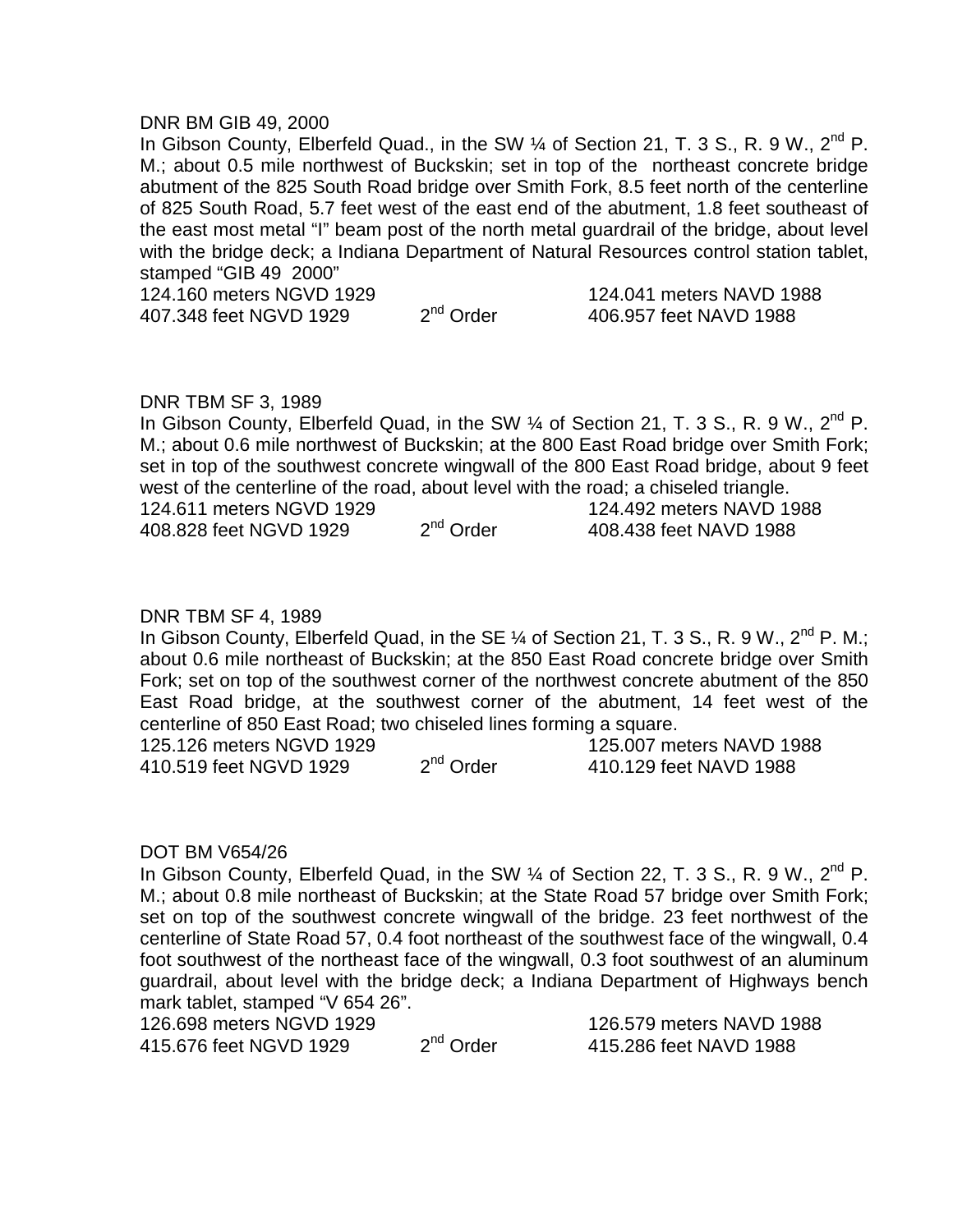#### NGS BM T 356, 1986

In Gibson County, Elberfeld Quad., in the NE  $\%$  of Section 28, T. 3 S., R. 9 W., 2<sup>nd</sup> P. M.; at Buckskin; set near the northwest corner of the St. Johns Church, at the St. Johns Cemetery, 84.6 feet northwest of the northwest corner of St. Johns Church, 8.2 feet west of the centerline of the gravel road entrance of the cemetery, 8.3 feet east northeast of a metal flag pole, 12.1 feet southeast of the southeast corner of the "Louile Bauer" monument, 2.8 feet northwest of the northeast corner of the west brick pillar of the entrance gate to the cemetery, 2.8 feet northeast of the northwest corner of the west brick pillar of the entrance gate to the cemetery, 2.3 feet north of the north face of the west brick pillar of the entrance gate; a stainless steel rod accessed through a 5 inch metal Logo cap.

144.151 meters NGVD 1929<br>472.934 feet NGVD 1929 1<sup>st</sup> Order 1472.545 feet NAVD 1988 472.934 feet NGVD 1929 1<sup>st</sup> Order 472.545 feet NAVD 1988

#### NGS BM H 356, 1986

In Gibson County, Elberfeld Quad., in the NE  $\%$  of Section 28, T. 3 S., R. 9 W., 2<sup>nd</sup> P. M.; at Buckskin; near the intersection of 860 South Road and State Road 57; set inside a 5 – inch Logo cap, 316.3 feet west of the centerline of State Road 57, 148.6 east of the extended centerline of 800 East Road, 108.6 feet east of a fence corner, 21.3 feet south of 860 South Road, 18 feet west of a "T" fence corner, about 1 foot north of a witness post, about 2 feet above the road; a metal rod driven 8.5 feet into the ground, with stamping on the rim "H 356 1986"

138.126 meters NGVD 1929 138.007 meters NAVD 1988

453.167 feet NGVD 1929 1<sup>st</sup> Order 452.778 feet NAVD 1988

## DOT BM V810/87/410.40

In Gibson County, Elberfeld Quad, in the NE  $\%$  of Section 32, T. 3 S., R. 9 W., 2<sup>nd</sup> P. M.; about 1.3 miles southwest of Buckskin; at the State Road 57 bridge over Smith Fork; set on top of the southwest end of the northwest concrete guardrail of the bridge, 24 feet northwest of the centerline of State Road 57, 22.6 feet northeast of the southwest end of the northwest concrete guardrail, 0.4 foot southeast of the northwest face of the guardrail, 0.4 foot northwest of the southeast face of the guardrail, about 2.8 feet above the bridge deck; a Indiana Department of Highways bench mark tablet, stamped "V 810 87 410.40".

125.073 meters NGVD 1929 124.954 meters NAVD 1988<br>410.345 feet NGVD 1929 2<sup>nd</sup> Order 409.954 feet NAVD 1988 410.345 feet NGVD 1929 2<sup>nd</sup> Order 309.954 feet NAVD 1988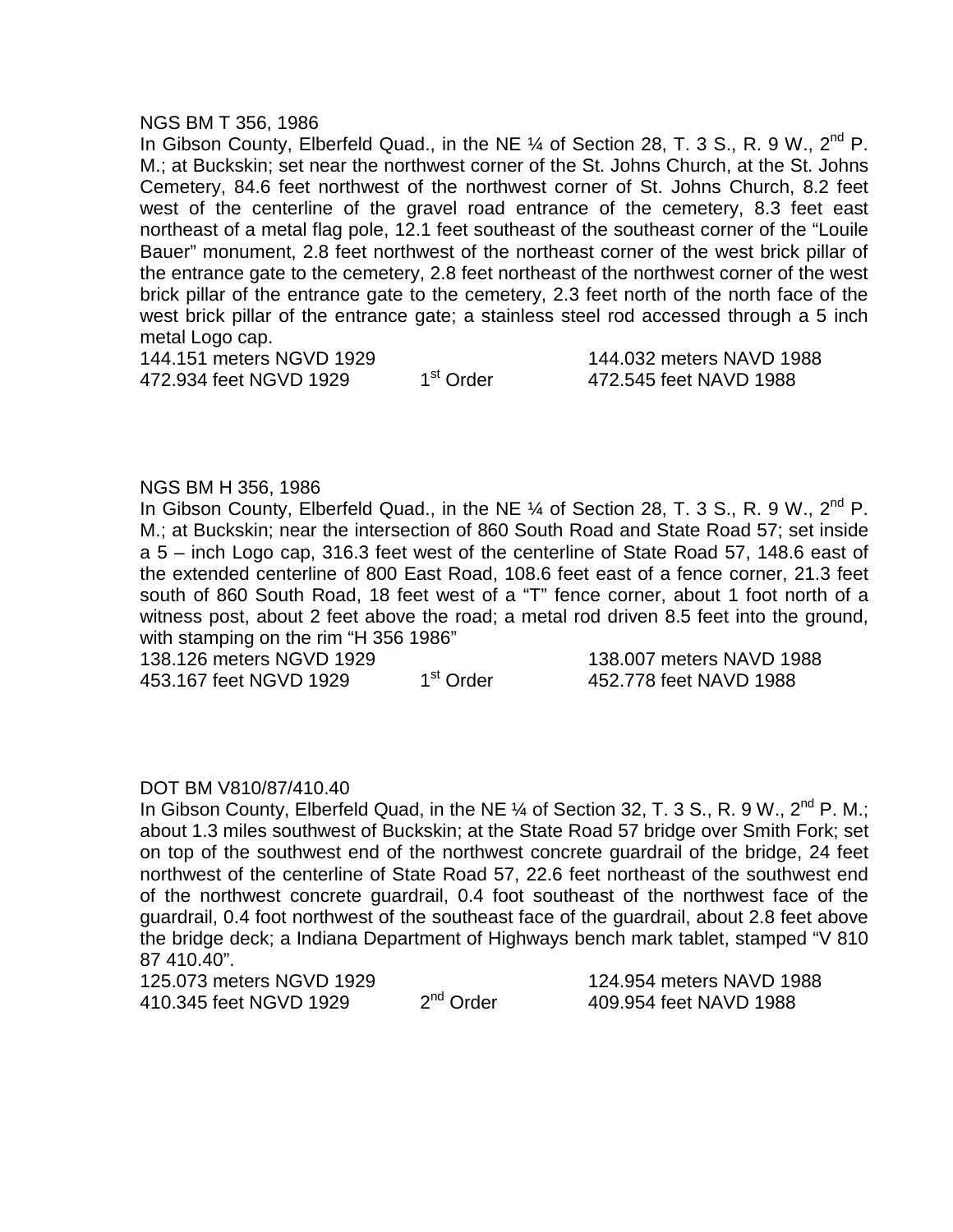#### DOT BM V 886/26/405.28

In Gibson County, Elberfeld Quad, in the NW  $\%$  of Section 32, T. 3 S., R. 9 W., 2<sup>nd</sup> P. M.; about 1.7 miles southwest of Buckskin; at the State Road 57 bridge over the Wabash and Erie Canal; set at the base of the southwest end of the northwest concrete guardrail of the bridge, on the northwest side of the concrete guardrail, 85 feet northeast of the centerline of a gravel road leading northwest, 24.5 feet northwest of the centerline of State Road 57, 3.3 feet northeast of the southwest end of the northwest concrete guardrail, 0.5 foot southeast of the northwest face of the concrete bridge deck, level with the bridge deck; a Indiana Department of Transportation bench mark tablet, stamped "V 886 26 405.28"

123.516 meters NGVD 1929  $\frac{123.397}{404.844}$  feet NAVD 1988<br>405.234 feet NGVD 1929  $\frac{2^{nd} \text{ Order}}{404.844}$  feet NAVD 1988 405.234 feet NGVD 1929 2<sup>nd</sup> Order 404.844 feet NAVD 1988

#### NGS BM L 356, 1986

In Gibson County, Elberfeld Quad., in the SE  $\%$  of Section 13, T. 4 S., R. 10 W., 2<sup>nd</sup> P. M.; about 1 mile northwest of Elberfeld; in the southwest 1/4 of the intersection of State Road 57 and 250 South Road ( 950 North road in Warrick County), 120 feet west of the west edge of the southbound lane of State Road 57, 30 feet south of the centerline of 250 South Road, 9 feet south of the north end post of a wire fence, 1.1 feet east of the north-south wire fence line, 0.9 foot east of an orange witness post; a stainless steel rod, accessed through a 5 inch metal Logo cap.

457.464 feet NGVD 1929 1st Order

139.436 meters NGVD 1929 139.319 meters NAVD 1988 457.08 feet NAVD 1988

## DNR TBM GIBCO 1, 2000

In Gibson County, Elberfeld Quad, in the SE  $\%$  of Section 31, T. 3 S., R. 9 W., 2<sup>nd</sup> P. M. about 1 mile northeast of Wheatonville; in the northwest ¼ of the intersection of State Road 57 and (Tepe Road) (Gibson and Warrick County Line Road) (1050 South Road); set in the east side of power pole # 667/188, 135 feet west of centerline centerline intersection of State Road 57 and County Line Road, 85 feet west of a metal "TEPE" road sign post, 16.3 feet north of the centerline of County Line Road, about 3 foot above County Line Road, about 1 foot above the ground; a railroad spike driven through an aluminum tag, stamped "IDNR TBM GIBCO 1 2000".

132.999 meters NGVD 1929<br>
436.347 feet NGVD 1929 2<sup>nd</sup> Order 435.957 feet NAVD 1988 436.347 feet NGVD 1929 2<sup>nd</sup> Order 3435.957 feet NAVD 1988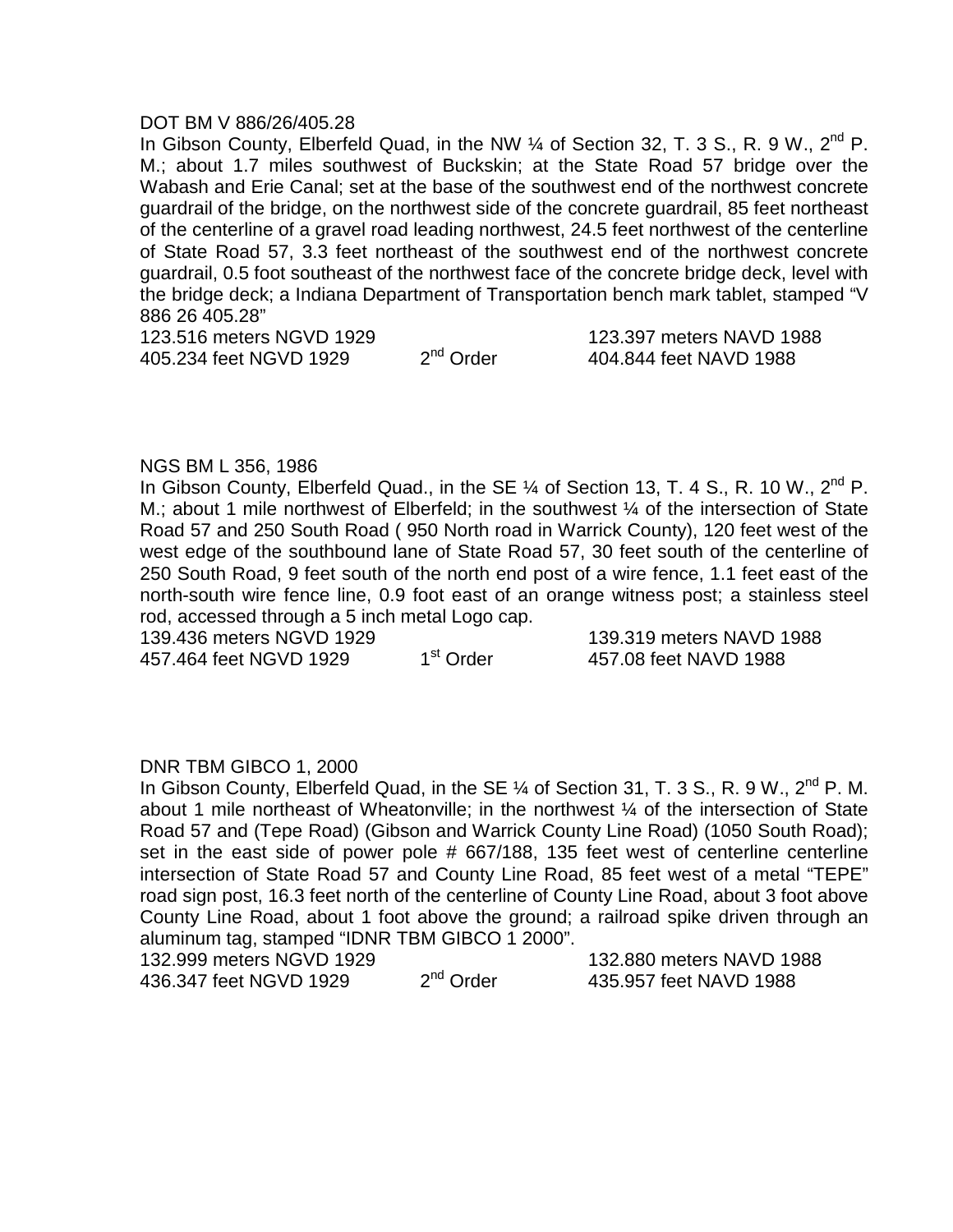#### DNR TBM GIBCO 2, 2000

In Gibson County, Elberfeld Quad, in the NW 1/4 of Section 28, T. 3 S., R. 9 W., 2<sup>nd</sup> P. M. about 0.6 mile northeast of Buckskin; about 0.5 mile southwest along State Road 57 from its intersection with 860 South Road in Buckskin, to mailbox # 339 on the northwest side of State Road 57; set in the southeast side of a power pole # 664/513 with a transformer and two guy wires, 46 feet northwest of the centerline of State Road 57, 10 feet northeast of the centerline of a private drive to the northwest (# 339), 9 feet north of the northeast corner of the concrete headwall of a culvert under the private drive (# 339), 1.5 feet southwest of a telephone pedestal, about 1 foot above the ground; a railroad spike driven through an aluminum tag, stamped "IDNR TBM GIBCO 2 2000".

124.806 meters NGVD 1929 124.687 meters NAVD 1988<br>409.467 feet NGVD 1929 2<sup>nd</sup> Order 109.076 feet NAVD 1988 409.467 feet NGVD 1929  $2^{nd}$  Order  $409.076$  feet NAVD 1988

## DNR TBM GIBCO 3, 2002

In Gibson County, East Mount Carmel Quad, in the SE ¼ of Section 27, T. 1 S., R. 12 W., 2<sup>nd</sup> P. M. about 0.5 mile east of East Mount Carmel; at the 890 West Road concrete bridge over Patoka River; set in the top of the southeast concrete bridge abutment, 14 feet southeast of the centerline of the road, 8.8 feet north of the south end of the abutment, 2.5 feet south of the north end of the abutment, 0.6 foot southeast of the southeast edge of the aluminum base of a aluminum support post of the southeast aluminum guardrail of the bridge, 0.5 foot northwest of the southeast face of the abutment, level with the concrete bridge deck; a chiseled triangle. 408.741 feet NGVD 1929 3<sup>rd</sup> Order

#### DNR TBM GIBCO 4, 2000

In Gibson County, Union Quad, in the NW  $\frac{1}{4}$  of Section 4, T. 2 S., R. 9 W., 2<sup>nd</sup> P. M. about 2.0 miles south of Oatsville; at the Gibson – Pike County Line Road concrete bridge over Patoka River; set in the top of the southwest concrete bridge abutment, 16 feet west of the centerline of the road, 9.0 feet south of the north face of the abutment, 0.5 foot east of the west face of the abutment, 0.5 foot north of the south face of the abutment, 0.2 foot below the level of the concrete bridge approach; a chiseled triangle. 418.55 feet NGVD 1929 GPS elevation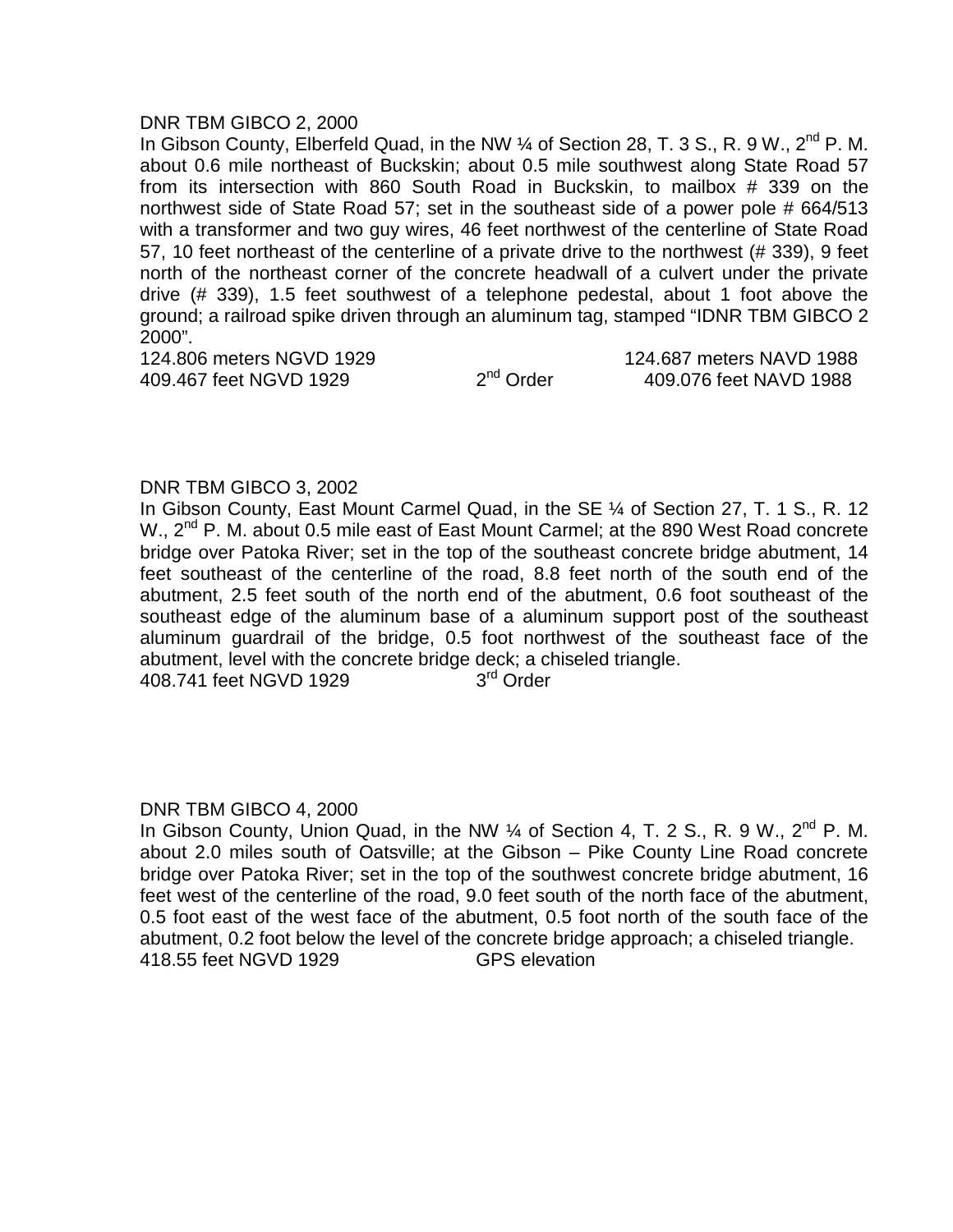#### USC&GS U 330, 1965

In Gibson County, East Mount Carmel Quad., in the SW ¼ of Sec. 27, T. 1 S., R. 12 W.,  $2^{nd}$  PM.; at East Mt. Carmel; 0.2 mile northeast along 950 West Road from its "T" intersection with State Road 64 to the Southern Railroad crossing and a levee; set in the top of the center of the south concrete headwall of a concrete culvert under the levee, 130 yards east-southeast of the road and railroad crossing, 149 feet northeast of the northeast rail, 48 feet south of the center of the top of the levee, 36 feet north of the centerline of the asphalt road, about 10 feet below the top of the levee; a U.S. Coast and Geodetic Survey bench mark tablet, stamped "U 330 1965". 393.303 feet NGVD 1929 119.879 meters NGVD 1929

# DNR TBM SF 1, 1989

In Gibson County, Elberfeld Quad, in the East  $\frac{1}{2}$  of Section 29, T. 3 S., R. 9 W., 2<sup>nd</sup> P. M.; about 0.6 mile southwest of Buckskin; at the 860 South Road concrete bridge over Smith Fork; set in the top of the southeast concrete wingwall of the bridge, 13 feet south of the centerline of the road, 8.5 feet northwest of the southeast end of the wingwall; a chiseled triangle.

405.682 feet NGVD 1929 3<sup>rd</sup> Order

# DNR TBM SF 2, 1989

In Gibson County, Elberfeld Quad, in the SW  $\%$  of Section 21, T. 3 S., R. 9 W., 2<sup>nd</sup> P.M.; about 0.5 mile northwest of Buckskin; at the 825 South Road bridge over Smith Fork; at the west end of the south steel structure, 9 feet south of the centerline of the road; a chiseled square.

406.557 feet NGVD 1929 3<sup>rd</sup> Order Destroyed – new bridge

## DNR TBM GIBCO 3, 2000

In Gibson County, Elberfeld Quad, in the NE 1/4 of Section 22, T. 3 S., R. 9 W., 2<sup>nd</sup> P.M.; about 1.5 miles northeast of Buckskin; at the intersection of 750 South Road and State Road 57, in the southeast quarter of the intersection; set in the east side of power pole # 662/719, 55.0 feet southeast of the centerline of State Road 57, 49.0 feet northwest of the northwest rail of the railroad tracks, 16.0 feet south of the centerline of 750 South Road; a railroad spike driven through a aluminum tag, stamped "IDNR TBM GIBCO 3 2000".

Note : no elevation for this TBM, mark has not been tied in.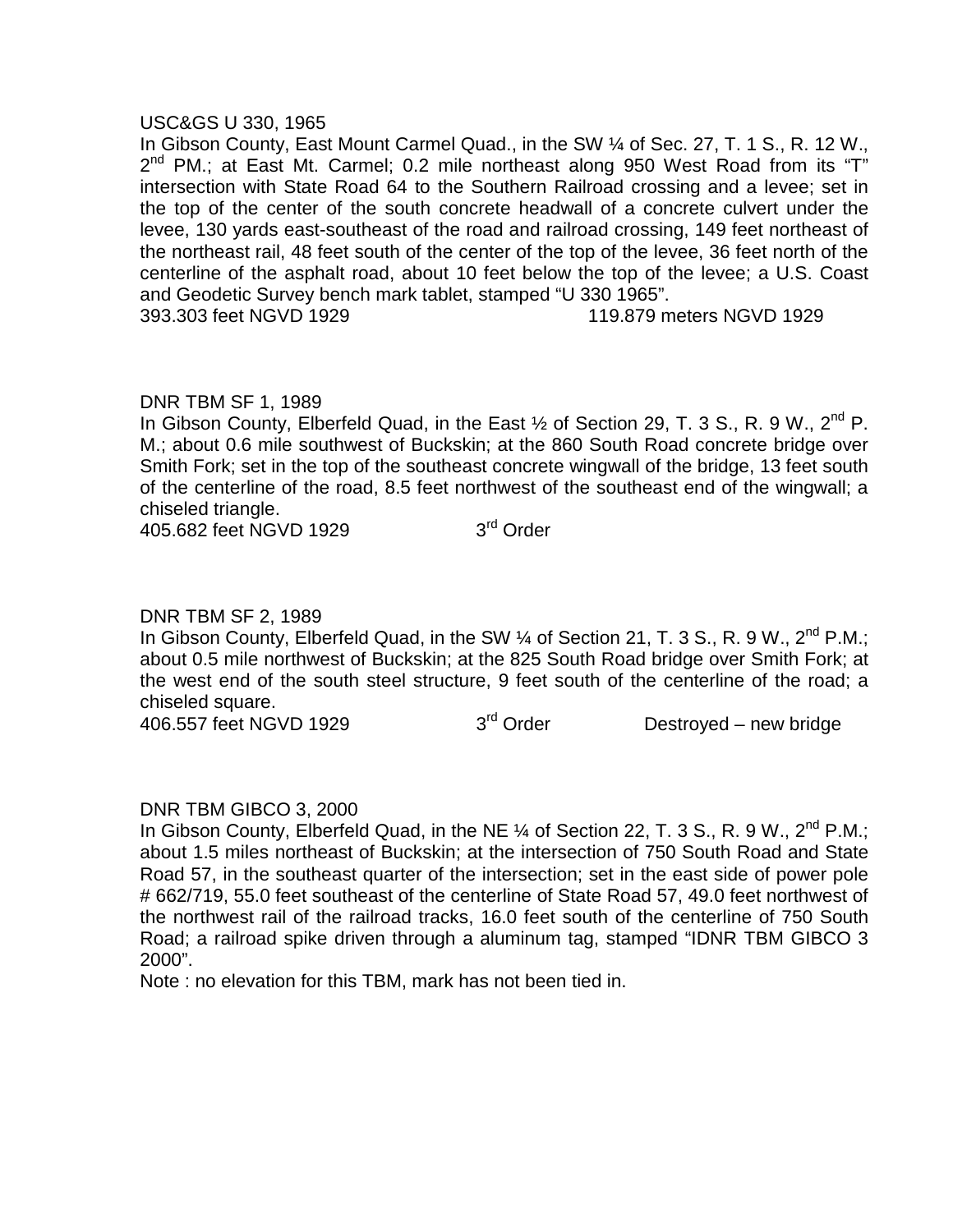## IFC&WRC TBM P 57 A

In Gibson County, Union Quad., in the SE  $\frac{1}{4}$  of Sec. 20, T. 1 S., R. 9 W.,  $2^{nd}$  PM.; about 1.4 mile west of Oatsville; 1.45 miles west along Winslow Patoka Road from the main intersection at Oatsville; set in the top of the north headwall of 2x2 feet box culvert under Winslow Patoka Road, 600 feet west of residence of Mr. Laverne Watkins, 10 feet north of the centerline of the road, 6.3 feet west of the east end of the headwall, 1.4 feet above the roadway, 0.3 foot south of north edge of headwall; a chiseled square.

441.538 feet NGVD 1929

# IFC&WRC TBM P 60

In Gibson County, Union Quad., in the SW  $\%$  of Sec. 28, T. 1 S., R. 9 W., 2<sup>nd</sup> PM.; about 0.8 mile southwest of Oatsville; 0.75 mile west along Winslow Patoka Road from the main intersection at Oatsville to a gravel road intersection, thence 0.35 mile south along the gravel road to a 12-foot I-beam bridge over a ditch; set in the top of the southeast wingwall, 8.5 feet east of the centerline of the road, 5.7 feet northwest of the southeast end of the wingwall, 1.7 feet east of south end of the east iron handrail, 0.5 foot southwest of the northeast face of the wingwall, at the level of the road; a chiseled square.

424.177 feet NGVD 1929

## IFC&WRC TBM P 90

In Gibson County, Union Quad., in the East  $\frac{1}{2}$  of Sec. 32, T. 1 S., R. 9 W., 2<sup>nd</sup> PM.; about 1.8 mile southwest of Oatsville; 0.75 mile west along Winslow Patoka Road from its main intersection at Oatsville to a gravel crossroad, thence 1.5 miles south along gravel and dirt road to a right angle turn west, thence 0.25 mile west to a right angle turn south; set in the southeast side of the east trunk of a 20-inch twin trunked Gum tree, 150 feet south along the edge of woods of the very first, going west, fuel regulator, 130 feet south of the centerline of the east west portions at the right angle turn south in the dirt road, 19 feet west of the centerline of the north-south road, 1.4 feet above the ground; a railroad spike. 411.926 feet NGVD 1929

## IFC&WRC TBM P 63

In Gibson County, 1.3 miles south along the Gibson-Pike County Line gravel Road from its intersection with Winslow Patoka Road at Oatsville to a 22-foot I beam bridge over a ditch; set in the top of the northwest wingwall, 10 feet west of the centerline of the road, 1.7 feet north of the south edge, and 0.4 foot east of the west edge of the wingwall, level with the road; a chiseled square. 412.242 feet NGVD 1929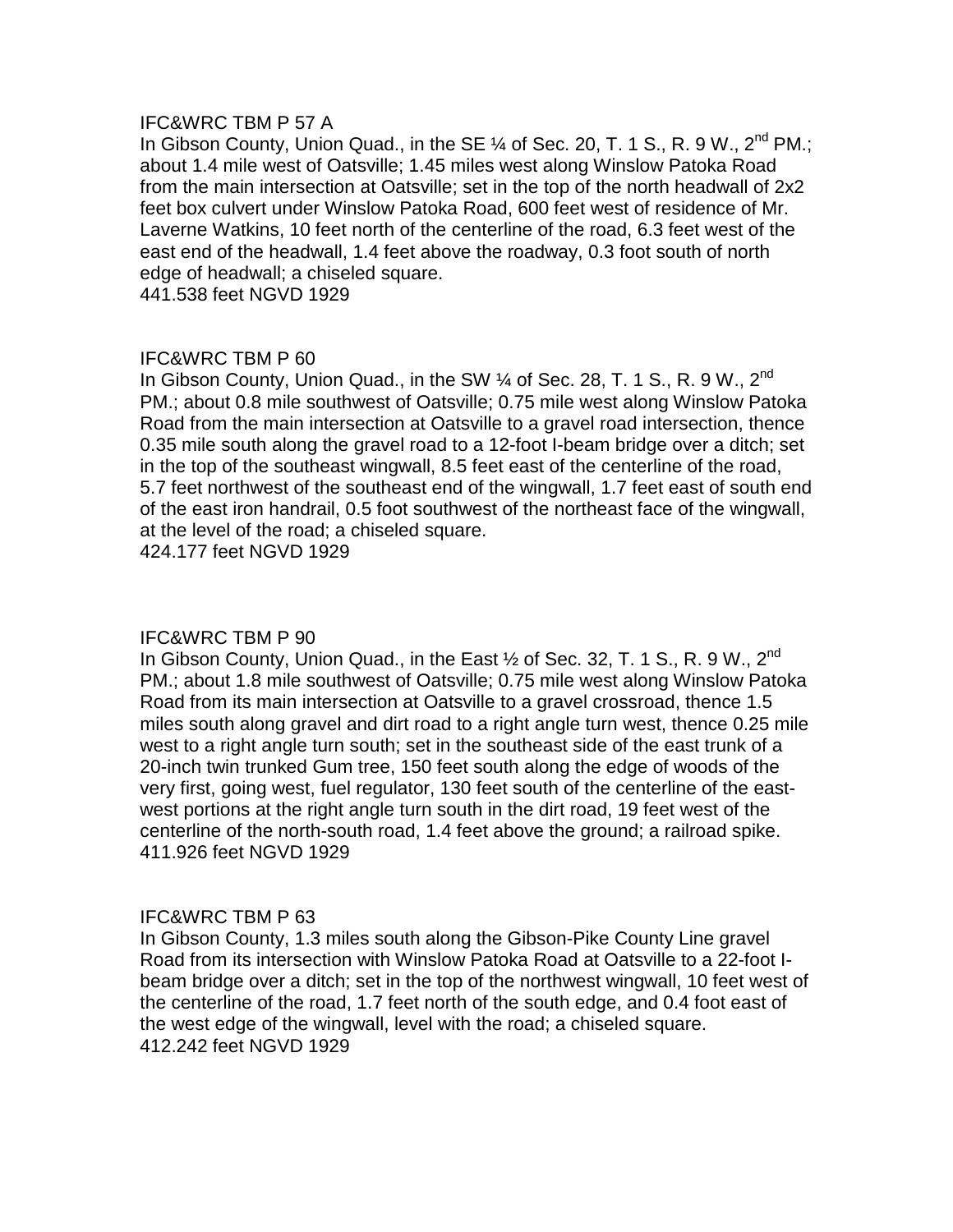#### USGS BM 34 WSM 1958

In Gibson County, Haubstadt Quad., set in near the NE corner of section 34, T. 3 S., R. 10 W.,  $2^{nd}$  P. M. About 4 miles easterly of Haubstadt, Indiana. Set in the southwest ¼ of the intersection of 950 South Road and 350 East Road. Set in top of a concrete post. 42 feet south of the centerline of 950 South Road, 26 feet west of the centerline of 350 East road, 18 feet southerly of the NE concrete fence corner post, 11.7 feet east of a fence line, about 5 feet higher than the cross roads and about 1 foot above the ground. A standard USGS BM tablet stamped "34 WSM 1958 465" 465.376 feet NGVD 1929 3<sup>rd</sup> Order USGS published elevation

Recovered: November 2000 by IDNR

# USGS RM

In Gibson County, Elberfeld Quad., set in the NW ¼ of section 32, T. 3 S.,

R. 9 W.,  $2^{nd}$  P. M. About 3.5 miles north of Elberfeld, Indiana. Set in the southeast corner of the S. R. 57 steel girder bridge over Pigeon Creek , 104.8 feet northeast of the centerline of 675 East Road, 17.4 feet southeast of the centerline of S. R. 57, 1.5 feet east of the guardrail, 0.3 foot west of the concrete guardrail, 0.6 foot above the road surface. Set in the top of the concrete curb. A chiseled Cross.

407.91 feet NGVD 1929 3<sup>rd</sup> Order USGS published elevation

Probably destroyed due to new bridge construction. November 2000 by IDNR